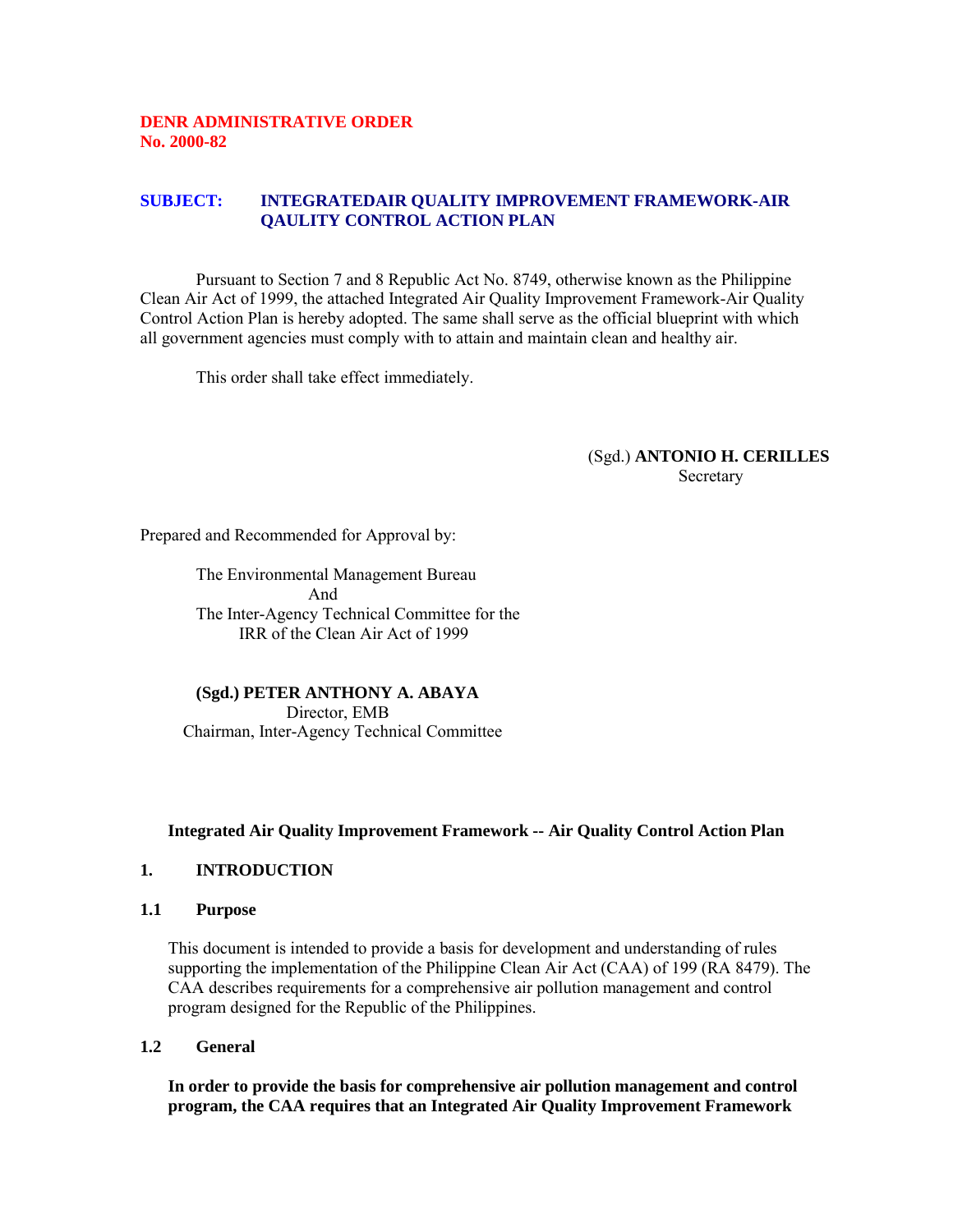**(IAQIF)** be developed. The IAQIF (provided in Part 2, below) defines goals and supporting management strategies and control measures intended to achieve healthful air in the Philippines, including:

- Emission reduction goals;
- Time period (s) for achieving emission reduction goals;
- Institutional framework to support the implementation of the IAQIF; and
- Other supporting elements, such as description of economic incentives, collective action, and environmental education and information.

In addition, the CAA requires that a National Air Quality Control Plan (NAQCAP) be developed. The NAQCAP (PROVIDED IN Part 3) is intended to spell out specific methods and means to achieve the intent of the CAA, using strategy described in the IAQIF. The NAQCAP will include:

- Enforceable air emission limitations and a description of other control measures, considering the current situation and types of industries, emission, and existing or anticipated new sources;
- Schedules and timetables for compliance;
- A description of airsheds (and criteria of definition of airsheds) to be utilized as part of the air quality management strategy;
- A designation of airsheds ( and criteria of definition of airsheds) to be utilized as part of the air quality management strategy;
- A description of a program to prevent significant deterioration of air quality, including use of economic incentives, management strategies, environmental education and dissemination of information;
- A description of a program to enforce the requirements of the CAA as embodied in the Implementing Rules and Regulations (IRR), with respect to pollution from area sources, stationary sources and mobile sources;
- A description of other measures necessary for the effective control and abatement of air pollution.

## **1.3 Acronyms**

#### **Table 1**

#### **Acronym**

| Acronym       | <b>Name</b>                                                |
|---------------|------------------------------------------------------------|
| AAQM          | <b>Ambient Air Quality Monitoring</b>                      |
| AAQS          | Ambient Air Quality Standards                              |
| ADB           | <b>Asian Development Bank</b>                              |
| AQCAP         | Air Quality Control Action Plan                            |
| AQIs          | Air Quality Indices                                        |
| AQMF          | Air Quality Management Fund                                |
| AWMA          | Air and Waste Management Association                       |
| BOT           | <b>Build Operate Transfer</b>                              |
| BPS           | <b>Bureau of Production Standards</b>                      |
| CAA           | Philippine Clean Air Act of 1990                           |
| CEM           | <b>Continuous Emission Monitoring</b>                      |
| <b>CFCERT</b> | Committee on Fuel Conservation of Energy in Road Transport |
| CNG           | <b>Compressed Natural Gas</b>                              |
|               |                                                            |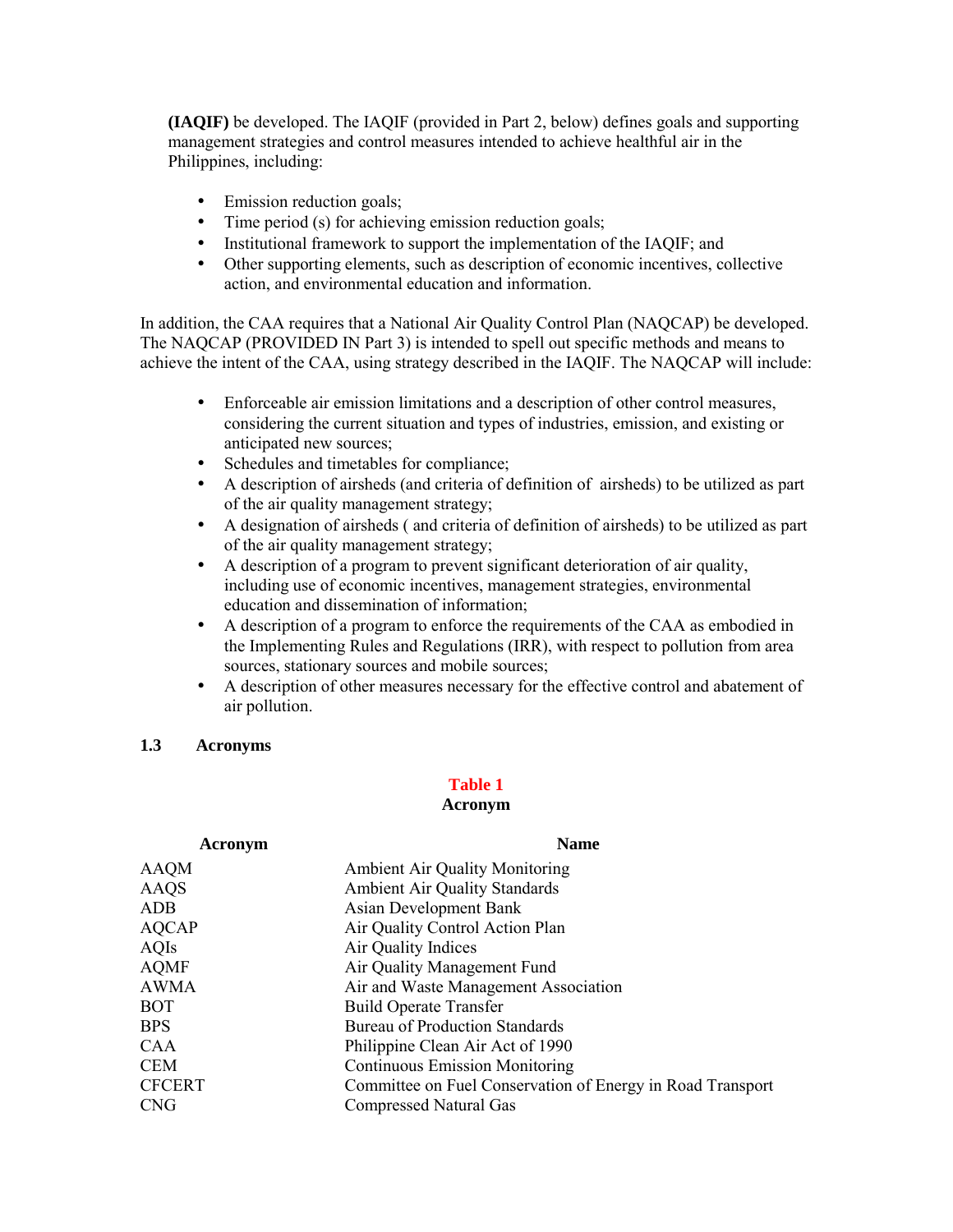| $\rm CO$        | Carbon Monoxide                                                 |  |  |
|-----------------|-----------------------------------------------------------------|--|--|
| COC             | Certificate of Conformity                                       |  |  |
| <b>CPAS</b>     | Computerized Permitting Administrative System                   |  |  |
| <b>DBM</b>      | Department of Budget and Management                             |  |  |
| <b>DECS</b>     | Department of Culture and Sports                                |  |  |
| <b>DENR</b>     | Department of Natural Resources                                 |  |  |
| <b>DILG</b>     | Department of Interior and Local Government                     |  |  |
| <b>DOE</b>      | Department of Energy                                            |  |  |
| DOF             | Department of Finance                                           |  |  |
| <b>DOH</b>      | Department of Health                                            |  |  |
| <b>DOJ</b>      | Department of Justice                                           |  |  |
| <b>DOST</b>     | Department of Science and Technology                            |  |  |
| <b>DOTC</b>     | Department of Transportation and Communications                 |  |  |
| <b>DPWH</b>     | Department of Public Works and Highways                         |  |  |
| <b>DTI</b>      | Department of Trade and Industry                                |  |  |
| <b>EMB</b>      | <b>Environmental Management Bureau</b>                          |  |  |
| <b>EMPs</b>     |                                                                 |  |  |
|                 | <b>Environmental Management Plan</b>                            |  |  |
| <b>EMS</b>      | <b>Environmental Management System</b>                          |  |  |
| <b>ENRO</b>     | <b>Environment and Natural Resources Office</b>                 |  |  |
| EO              | <b>Executive Order</b>                                          |  |  |
| FY              | Fiscal Year                                                     |  |  |
| <b>GB</b>       | Governing Board                                                 |  |  |
| <b>IAQIF</b>    | Integrated Air Quality Improvement Framework                    |  |  |
| <b>IRS</b>      | Implementing Rules and Regulations for the CAA                  |  |  |
| <b>LPG</b>      | Liquefied Petroleum Gas                                         |  |  |
| <b>LTO</b>      | Land Transportation Office (within DOTC)                        |  |  |
| <b>MBIs</b>     | <b>Market Based Instruments</b>                                 |  |  |
| <b>MDPPA</b>    | Motor Cycle Development Program Participants Association        |  |  |
| <b>MMAQISDP</b> | Metro Manila Air Quality Improvement Sector Development         |  |  |
|                 | Program                                                         |  |  |
| MMDA            | Metropolitan Manila Development Authority                       |  |  |
| <b>MOA</b>      | Memorandum of Agreement                                         |  |  |
| <b>MVIS</b>     | Motor Vehicle Inspection Station                                |  |  |
| <b>MVR</b>      | Motor Vehicle Registration                                      |  |  |
| <b>NAAQG</b>    | National Ambient Air Quality Guidelines for Criteria Pollutants |  |  |
| <b>NAAQS</b>    | National Ambient Air Quality Standards - Source-Specific Air    |  |  |
|                 | Pollutants                                                      |  |  |
| <b>NAQAP</b>    | National Air Quality Action Plan                                |  |  |
| <b>NAQCAP</b>   | National Air Quality Control Action Plan                        |  |  |
| <b>NCR</b>      | National Capital Region                                         |  |  |
| <b>NEDA</b>     | National Economic Development Authority                         |  |  |
| <b>NESSAP</b>   | National Emission Standards for Source-Specific Air Pollution   |  |  |
| NGO             | Non-government Organizations                                    |  |  |
| <b>NSCB</b>     | National Statistical Coordination Board                         |  |  |
| <b>NTRC</b>     | National Tax and Revenue Committee                              |  |  |
| PAB             | Pollution Adjudication Board                                    |  |  |
| <b>PCMU</b>     | Program Coordination and Monitoring Unit                        |  |  |
| PEPP            | Philippine Environmental Partnership Program                    |  |  |
| PIP             | Philippine Institute of Petroleum                               |  |  |
| PM              | Particular Matter                                               |  |  |
|                 |                                                                 |  |  |
| <b>PNS</b>      | Philippine National Standards                                   |  |  |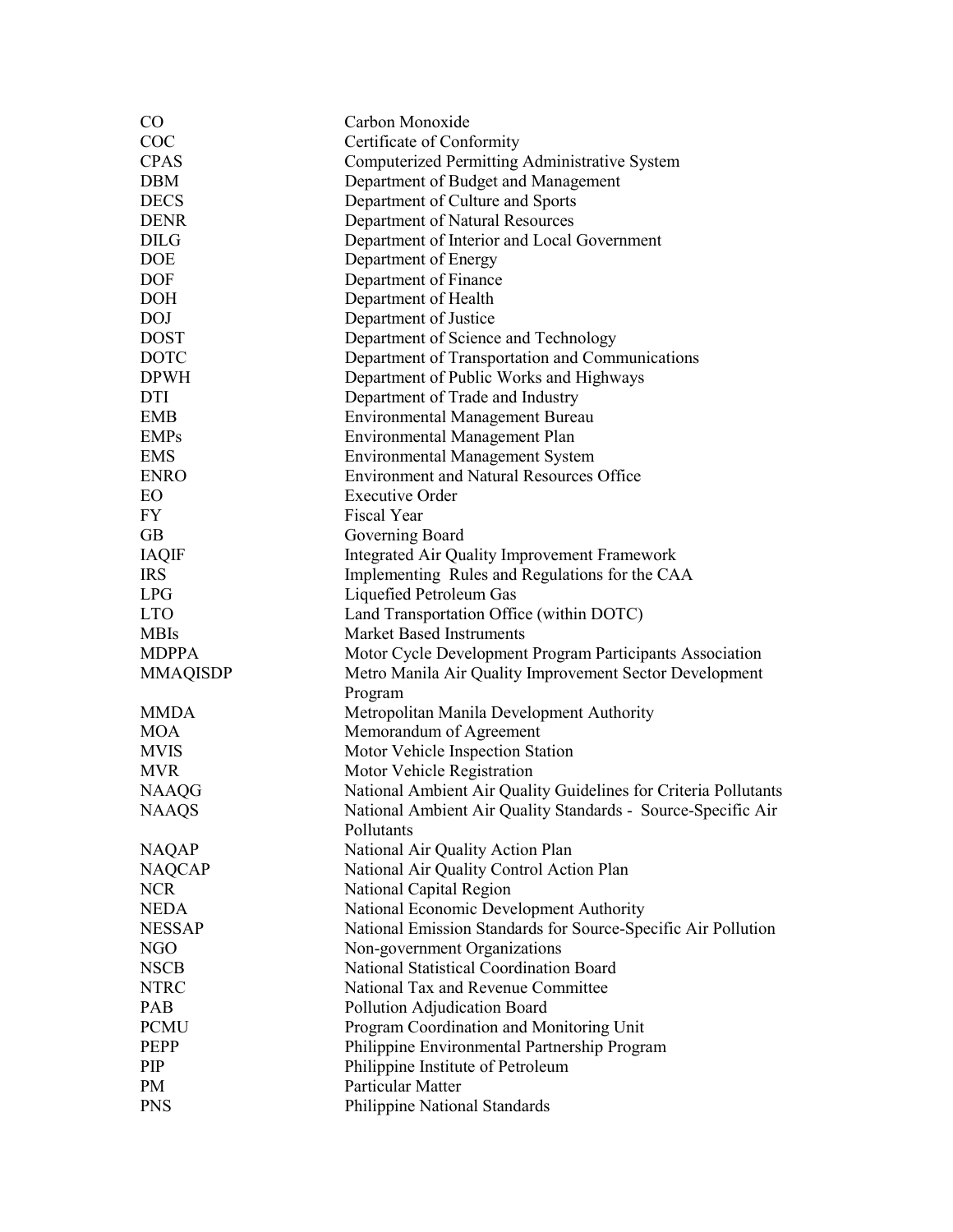| PO <sub>s</sub> | Private Organizations                                |
|-----------------|------------------------------------------------------|
| <b>PCSD</b>     | Philippine Council for Sustainable Development       |
| <b>SIDA</b>     | Swedish International Development Authority          |
| <b>SVPCF</b>    | Special Vehicle Pollution Control Fund               |
| <b>TA</b>       | <b>Technical Assistance</b>                          |
| TC              | <b>Technical Committee</b>                           |
| <b>TOR</b>      | Terms of Reference                                   |
| <b>TSP</b>      | <b>Total Suspended Particulars</b>                   |
| <b>US EPA</b>   | United States Environmental Protection Agency        |
| <b>USAEP</b>    | United States-Asia Environmental Partnership Program |

## **2. INTEGRATED AIR QUALITY IMPROVEMENT FRAMEWORK**

## **2.1 Goal**

### **2.1.1. General**

The primary goal of the CAA is to achieve and maintain healthful air for all areas of the Philippines. Healthful or "healthy" air meets (has pollutants levels less than or equal to) the National Ambient Air Quality Guidelines for Criteria Pollutants, as defined in Section 12a of the CAA, or as subsequently amended. Recognizing that manmade air pollution is largely caused by economic activity (transportation, manufacturing, etc.), a parallel goal is to achieve the primary goal while minimizing associated negative impacts on the economy of the Philippines. In summary, the goal of the CAA is to: achieve and **maintain air quality that meets the National Ambient Air Quality Guidelines for Criteria Pollutants, throughout the Philippines, while minimizing possible associated negative impacts on the economy of the Philippines.**

This Framework document describes a National Air Quality Management System, designed to achieve the goal of the CAA.

## **2.1.2. Compliance Schedule for Ambient Air Quality**

The schedule for achievement of healthy air will be set on an airshed-specific basis, and is based upon the degree of difficulty anticipated in achieving compliance with the National Ambient Air Quality Guidelines for Criteria Pollutants in each airshed that is designated as a non-attainment area for one or more pollutant. Airsheds, "attainment areas" and "non-attainment areas" are discussed below.

The following preliminary compliance schedule for achievement of the National Ambient Air Quality Guidelines may be revised from time to time. The responsibility for such revisions rests with EMB who will carry out broad consultations before making such revisions. For example, review and possible revision of the schedule will occur after a baseline study of ambient air conditions in the Philippines has been completed. The baseline study, together with meteorological and other data, will be utilized as inputs for a program of dispersion modeling, designed to assess present and future air quality in each airshed, and to define or confirm the definition of the airsheds. Further revisions may follow after more regular monitoring data become available on ambient air quality, after the capacity for ambient air quality monitoring has been strengthened. The preliminary compliance schedule is estimated as follows: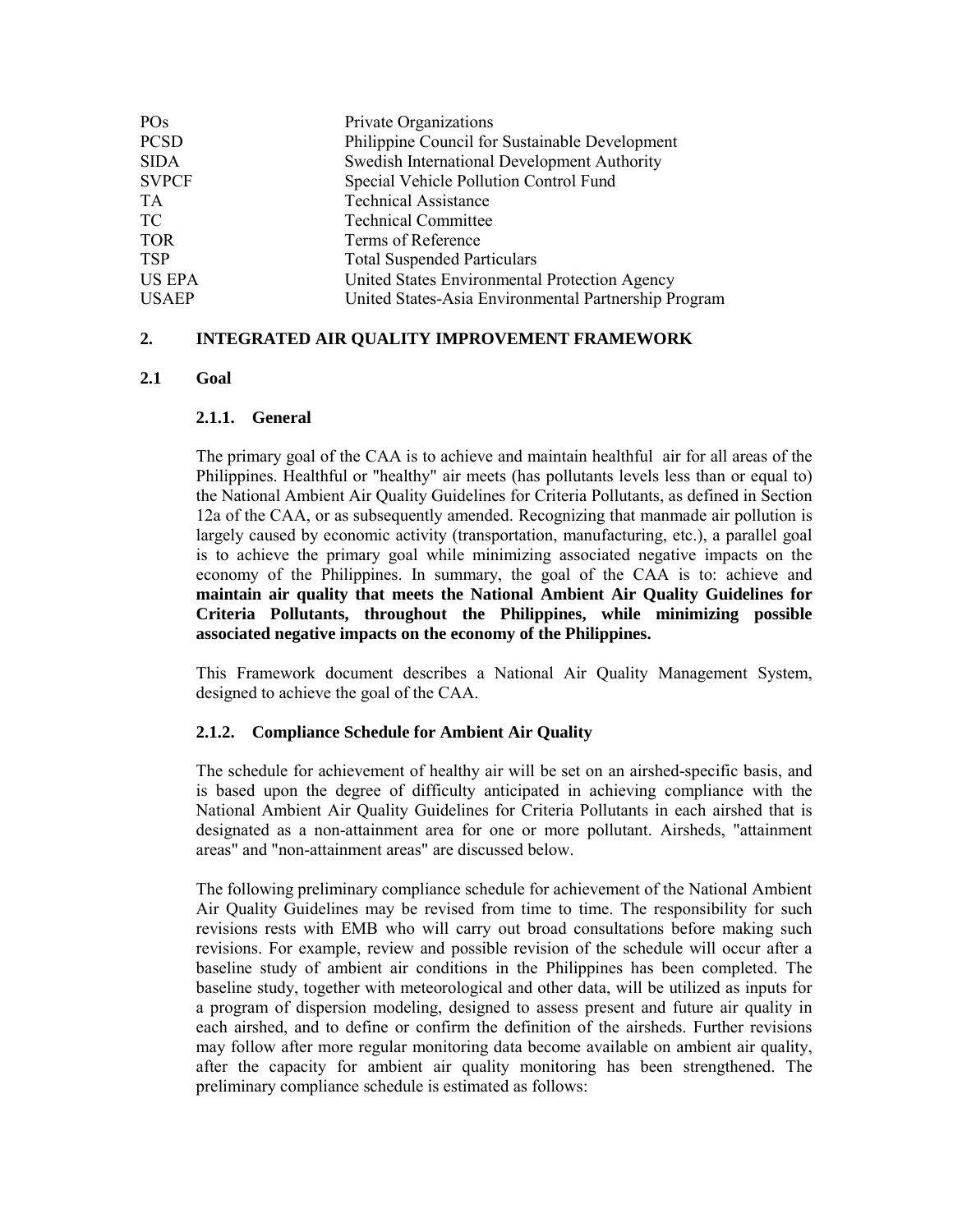- "Moderate" non-attainment areas: 10 years from the date of promulgation of the IRR for the CAA.
- "Severe" non-attainment areas: 20 years from the date of promulgation of the IRR for the CAA.

Definitions of "Moderate" and "Severe" non-attainment will be based amongst others on criteria established in Air Quality Indices. (like the air quality indices established in DAO 14).

## **2.2 Partnership Approach to Healthy Air**

The CAA envisions a multisectoral participatory approach to the achievement and maintenance of healthy air in the Philippines. Key features of this approach are (i) the solicitation of ideas and comments from the private sector, including representatives of industry, NGOs, and the general public; (ii) the public disclosure of large amounts of information; (iii) the introduction of citizen suits, which will allow concerned citizens to become actively involved in addressing non-compliance. In addition the CAA calls for the establishment of multisectoral governing boards to oversee the planning and implementation of air quality management policies in individual airsheds. Making the IAQIF a successful reality will be aided by linking to ongoing mulsectoral initiatives such as the Philippine Environmental Partnership Program (PEPP). (this is a governmentindustry partnership initiative, established by the DENR through the EMB, with support from other relevant Government agencies, institutions, the business community and other stakeholder groups). Consistent with the PEPP, the National Air Quality Management System will encourage dialogue with industry, LGUs, NGOs and the general public to facilitate implementation of the requirements of the CAA.

## **2.3 Basic Concepts**

## **2.3.1 Airsheds**

Airsheds (geographic areas with similar characteristics pertinent to air quality) will be defined for the purpose of assessing and managing air quality. These "similar characteristics" include factors such as climate, meteorology and topology that affect the interchange and diffusion of pollutants in the air.

## **2.3.2 Attainment and Non-Attainment Areas**

Airsheds, or parts of airsheds, will be designated as "attainment areas" (in conformance with National Ambient Air Quality Guidelines for Criteria Pollutants) (criteria pollutants are those which have been defined in Schedule 1 of Section 12 of the Clean Air Act.). or as (non-attainment areas" (areas that do not conform to the Guidelines). Attainment will be determined based on airshed ambient air quality as reported in annual Air Quality Status Reports that will be generated for each airshed.

An airshed, or parts of it, may be a non-attainment area for one or more Criteria Pollutants and an attainment area for the remaining Criteria Pollutants.

The overall air pollution control/management program, including the general relationship of attainment areas, non-attainment areas, and air emissions source requirements in depicted is depicted in Figure 1.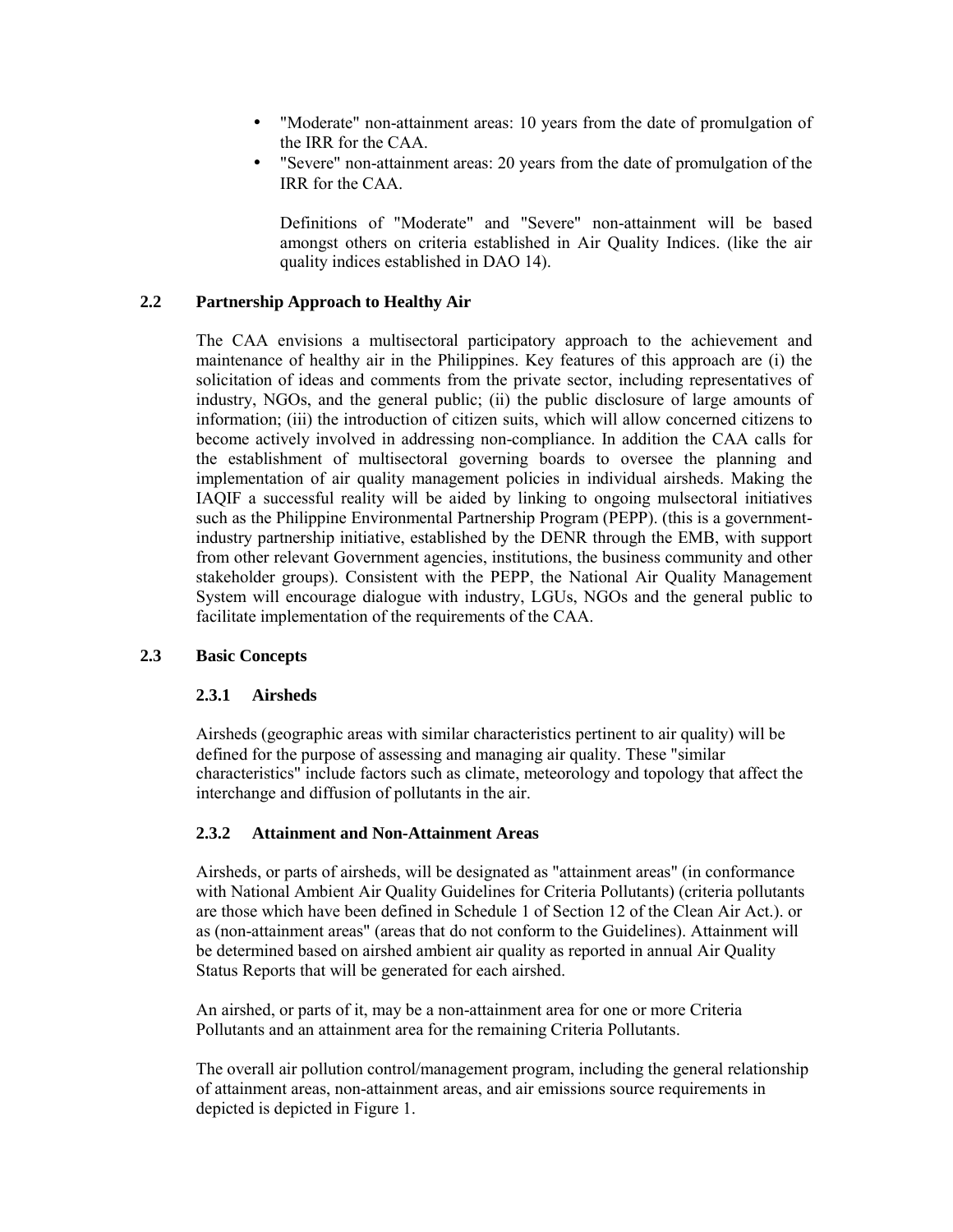## **Figure 1**

### **AIR POLLUTION CONTROL/MANAGEMENT PROGRAM**

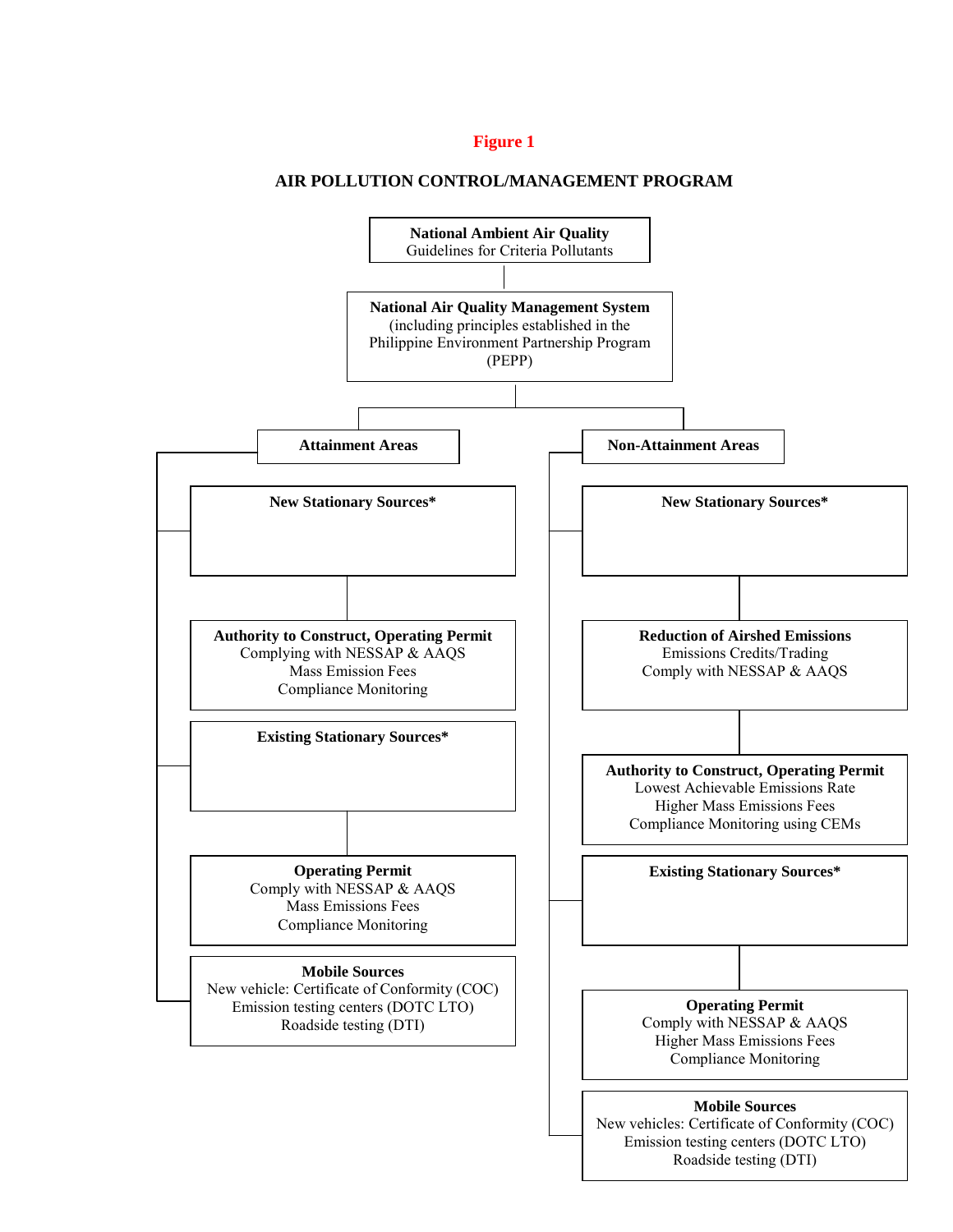## **2.3.3. National Air Quality Management System; Permits**

The IAQIF envisions a national air quality management system to manage and enforce the requirements of the CAA and its IRR. A fundamental tool under this national air quality management system will be the concept that all sources of air pollutant emissions will require a permit to operate. In the case of stationary sources, the permit will contain operational and other requirements designed to assure compliance of the emissions source with the relevant provisions of the CAA and its IRR. For mobile sources, the permit to operate will incorporate in the vehicle registration. The procedures to register the vehicle for the first time and the subsequent annual renewal of the registration include requirements to be met to ensure compliance with the emission standards outlined in the CAA and IRR. Area sources are currently not yet regulated by permits. EMB will study the desirability and feasibility to introduce a permit system to deal with area sources of pollution.

## **2.4 Stationary Sources**

## **2.4.1. General**

All stationary sources of air emissions must comply with National Emission Standards for Sources Specific Air Pollution (NESSAP) and Ambient Air Quality Standard (AAQS) pertaining to the source. Additional requirements are summarized in the following paragraphs. "Stationary Sources" may generally be defined as individual points of air emissions (e.g. smokestacks).

## **2.4.2. Existing Stationary Sources in an Attainment Area**

Existing stationary sources of air emissions located within an attainment area for a particular pollutant or pollutants will be required to pay a fee for the mass rate of emissions for those pollutants. At the discretion of EMB, an existing stationary source located in an attainment area may be considered to consist of a group of emissions points (facilities source or the "bubble" approach to air emissions compliance).

## **2.4.3. New or Modified Stationary Sources in an Attainment Area**

New or modified stationary sources of air emissions that are located within an attainment area will be required to control their emissions to achieve emissions control requirements as defined in the IRR using the "Best Available Control Technology." New or modified stationary sources or air emissions located within an attainment area will be required to pay o fee for the mass rate of air emissions (pollutants) of the source. No new source may be constructed or existing source modified if emissions from the proposed source or modification will, based on computer dispersion modeling, result in an exceedance of the National Ambient Air Quality Guideline Values; or an increase in existing ambient air levels above the increment levels defined in the IRR.

## **2.4.4. Existing Stationary Sources in a Non-Attainment Area**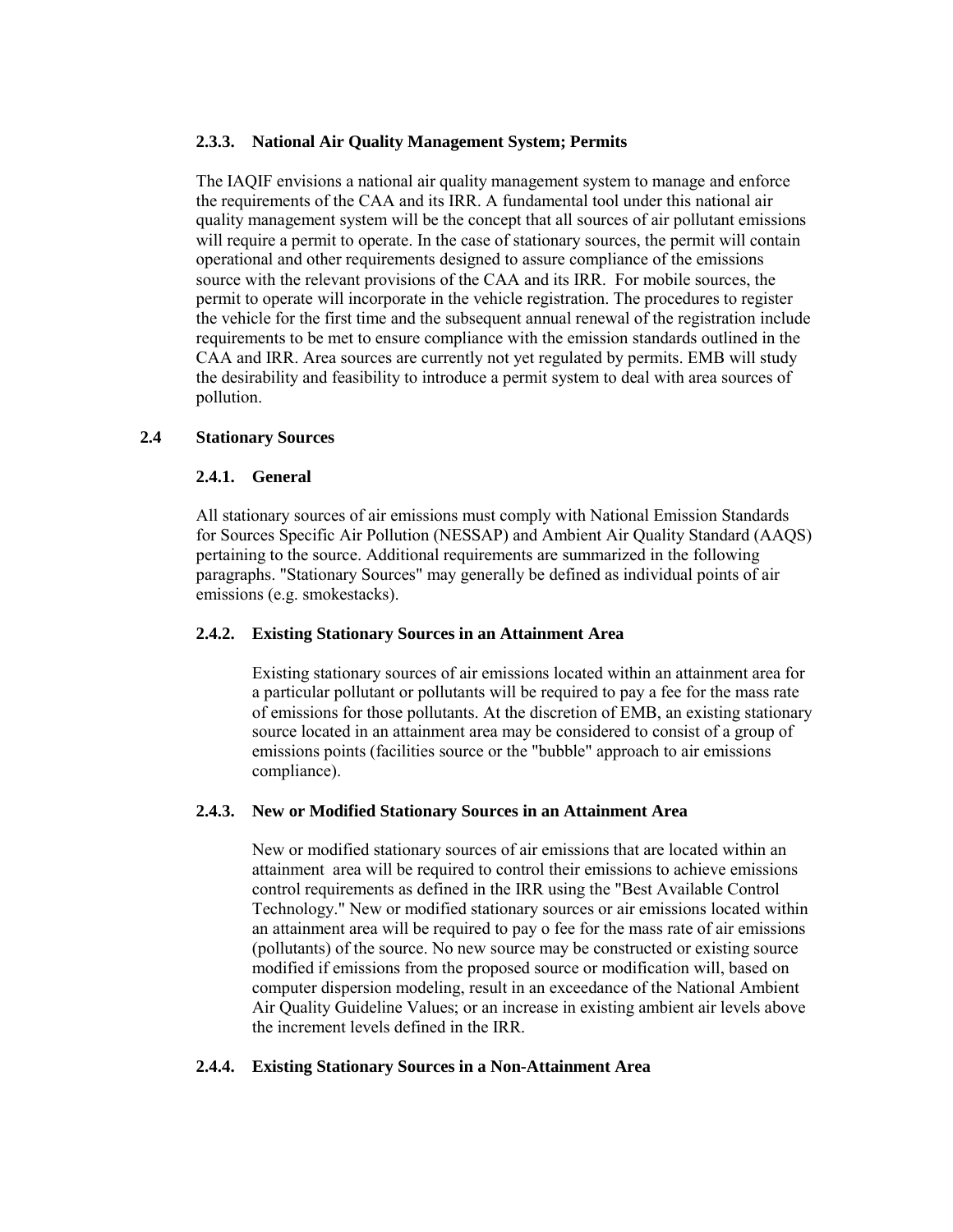Existing stationary sources of air emissions located within a non-attainment area for a particular pollutants will be required to pay a higher fee for the mass rate or emissions for those pollutants than for equivalent sources of air emissions located within an attainment area.

#### **2.4.5. New or Modified Stationary Sources in a Non-Attainment Area**

New or modified stationary sources of air emissions located within a nonattainment area will be required to demonstrate a reduction of air emissions (for the particular pollutant(s) that cause the designation of non-attainment) within the non-attainment area such that the reduction exceeds by a specified amount the new emissions that will be caused by the new source. In this way, the total emissions in the non-attainment area will gradually be reduced over time, until the goal of attaining healthy air is attained.

In addition, more stringent emissions control standards will be applied to new sources located within a non-attainment area, including a requirement for the use of relevant air pollution control technology that will provide the "Lowest Achievable Emission Rate" of the pollutant for which the area is designated nonattainment.

New or modified stationary sources of air emissions located within a nonattainment area for a particular pollutant or pollutants will be required to pay a higher fee for the mass rate of emissions for those pollutants than would be the case for equivalent sources of air emissions located within an attainment area.

### **2.4.6. Permitting**

New or modified sources of air emissions will be required to obtain a formula "authority to construct" before physical construction of the new source is permitted to proceed. The application for the authority to construct must demonstrate that the new or modified source will meet applicable air emissions requirements under the CAA, as promulgated in the IRR.

Existing and new or modified sources of air emissions will be required to obtain a permit to operate. The permit must demonstrate that the source will meet applica

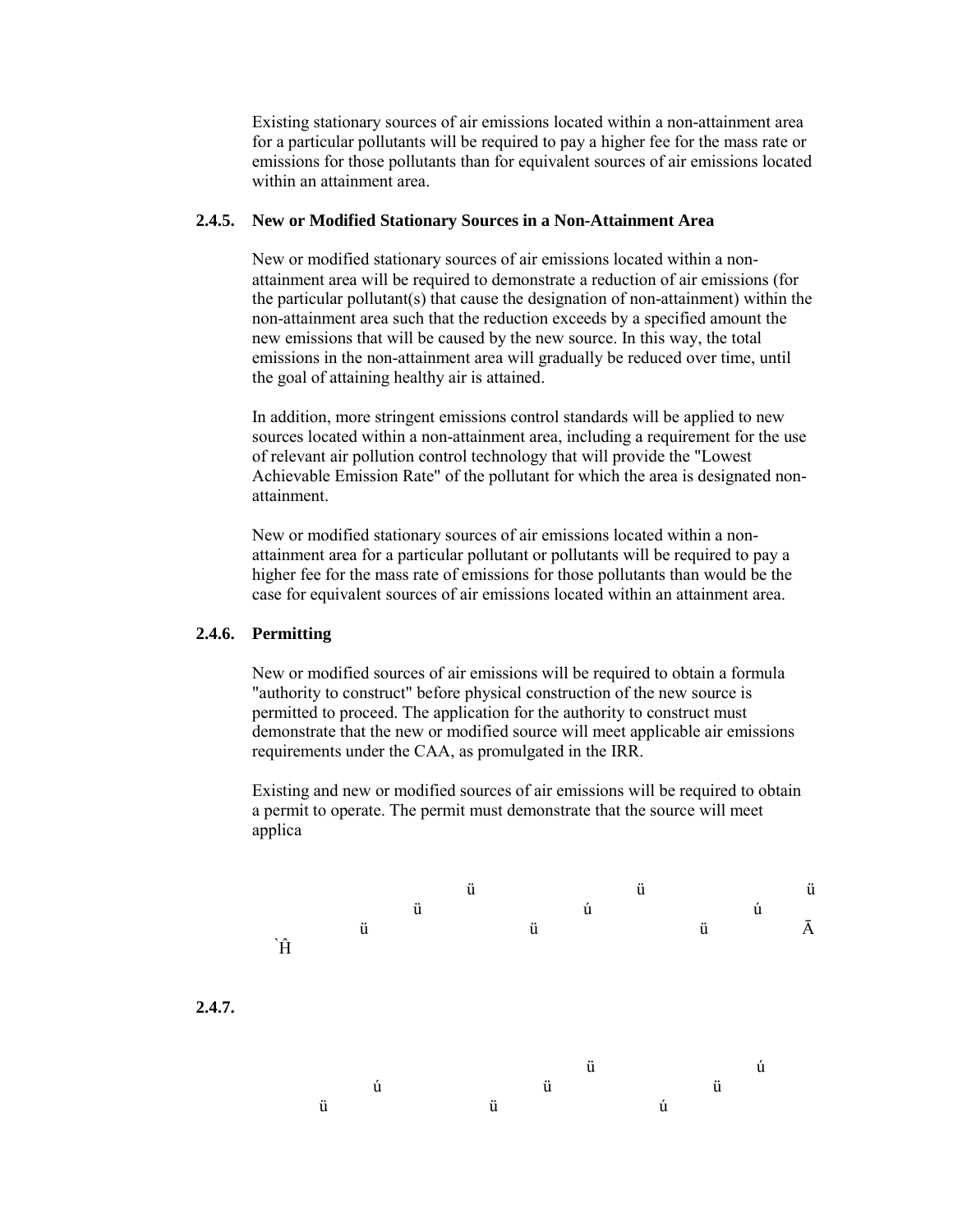$\overline{A}$   $\overrightarrow{H}$  The fees will be determined based on the type of pollutant, the mass emission rate at the source, and the type of airshed (attainment or non-attainment) into which the emissions occur. Higher fees will be charged for emissions located within a non-attainment area. A schedule of fees for mass emissions for various pollutants may also be developed on an airshed-specific basis.

Fees will be paid into the Air Quality Management Fund, which will ensure that money raised will actually be used for air quality management purposes.

Mass emission rates for a particular source shall be calculated using one of the following procedures;

- (1) Measures concentrations of pollutants at the point of emissions. Measure volumetric flow rate associated with these emissions. Determine approximate relationship between air emissions source operation or production rate, and observed emissions and volumetric flow rate. Based on annual production or operation data, calculate annual mass emissions rate for applicable pollutants.
- (2) Estimate annual mass emissions rate for applicable pollutants based on fuel usage and type, or other relevant parametric data. Such estimates shall be based on a "conservative" approach, using EMB-approved, recognized procedures or algorithms, so as to avoid underestimating actual mass emissions rates.

This approach provides two types of economic incentives to owners of air emissions sources:

- An incentives to measures actual emissions using stack sampling or continuous emissions monitoring (CEM) techniques, and to provide verifiable analytical and other data related to the stack sampling or CEM results to the EMB. This incentive is based on the expectation that directlymeasured air mass emissions rates using procedure (1) above will be lower that those conservatively estimated emissions based on parametric data using procedure (2). Because fees are associated with mass emissions rates, a reduction in fees will be associated with a reduction in the mass emission rate from a conservatively estimated level to a (lower) directly-measured level.
- An incentive to continue to reduce actual air mass emissions rates, based on the cost of fees associated with the air mass emissions rates.

As noted above, a higher fee for mass emission rates for a particular pollutant will be charged for sources located in a non-attainment area for the pollutant.

In addition, the CAA envisions tax incentives (e.g. tax credits and/or accelerated depreciation deductions) for owners of facilities that install or retrofit qualifying (approved by EMB for this purpose) air pollution control devices that reduce air pollution.

Should a facility fail to comply with the schedule provided in its Compliance Plan, or otherwise fail to comply with the requirements of the Implementing Rules & Regulations (such as failing to submit a self-monitoring report within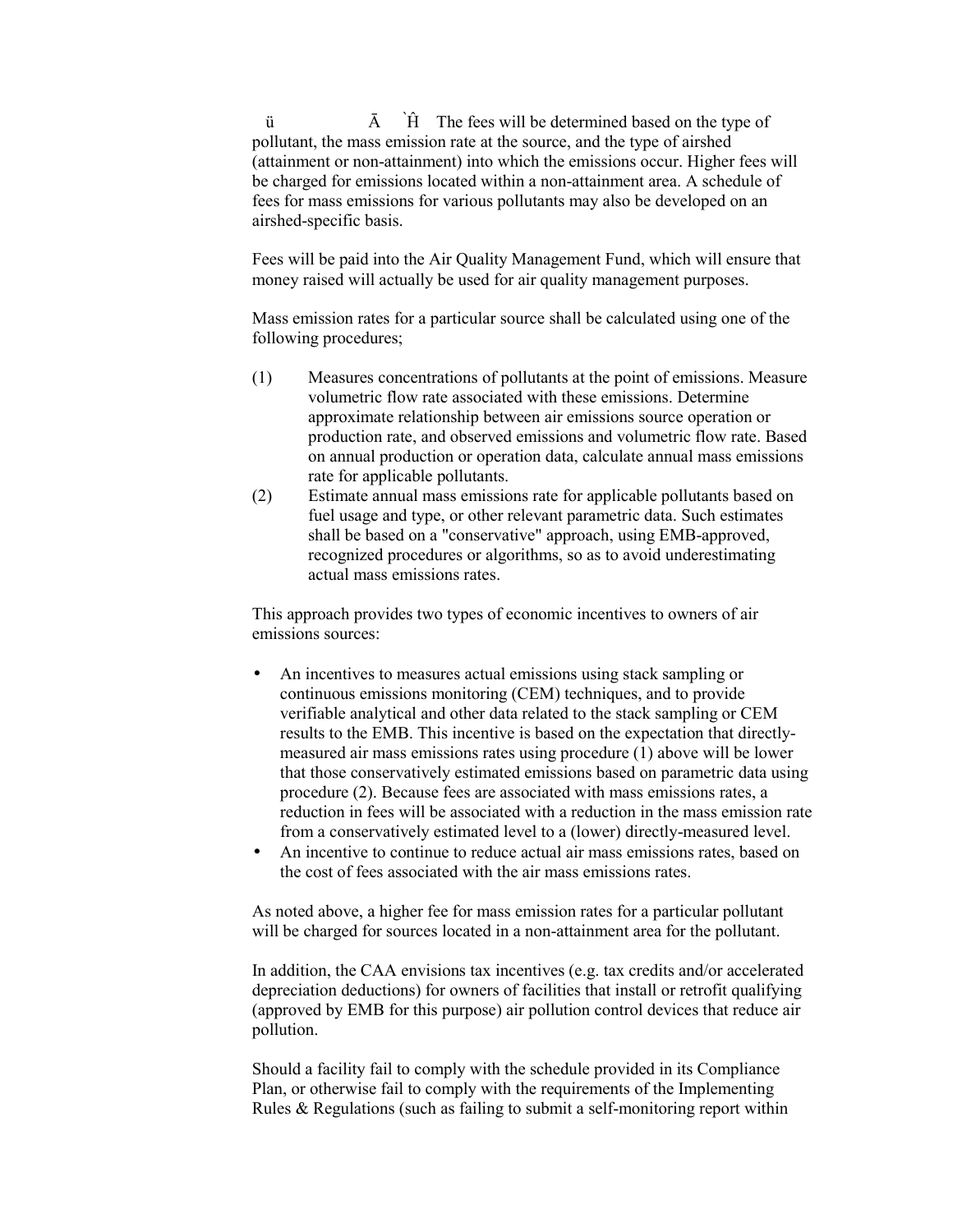the specified period) the Department through the Pollution Adjudication Board (PAB) may take enforcement action against the facility or its owner. In this case, if the owner enters into a Consent Agreement with the Department, the Department through the PAB may waive certain penalties or fines to be imposed upon stationary sources proven to exceed emission rates provided that the Consent Agreement includes enforceable provisions indicating that the responsible party shall:

- a) Implement an Environmental Management System (EMS) within eighteen (18) months of entering into said agreement using scope and procedures specified in Philippines National Standard 1701 on establishing an EMS;
- b) Submit an approvable Environmental Management Plan (EMP) derived from the EMS process within six (6) moths of entering into a Consent Agreement. The EMB shall specify a timetable for attaining compliance with all environmental regulations as well as the means with which to accomplish compliance, with emphasis on pollution prevention methods and not limited to installation of pollution control devices; and
- c) Post a performance bond acceptable to the PAB, not to exceed P500,000 but not less than P50,000 depending on the size of the facility, which shall be forfeited upon failure to submit proof of an approved EMS within eighteen (18) months, and provided that an extension of not more than twelve (12) months may be allowed by the Bureau Regional Office on meritorious grounds.

The Consent Agreement shall incorporate requirements for environmental performance through timetable and reporting of performance, in addition to commitments and procedures adopted in the EMP. Sources proposing timetables longer than eighteen (18) months for reaching compliance shall be required to first conduct a public consultation before the Consent Agreement may be finalized.

The compliance sequence described above is depicted in Figure 2.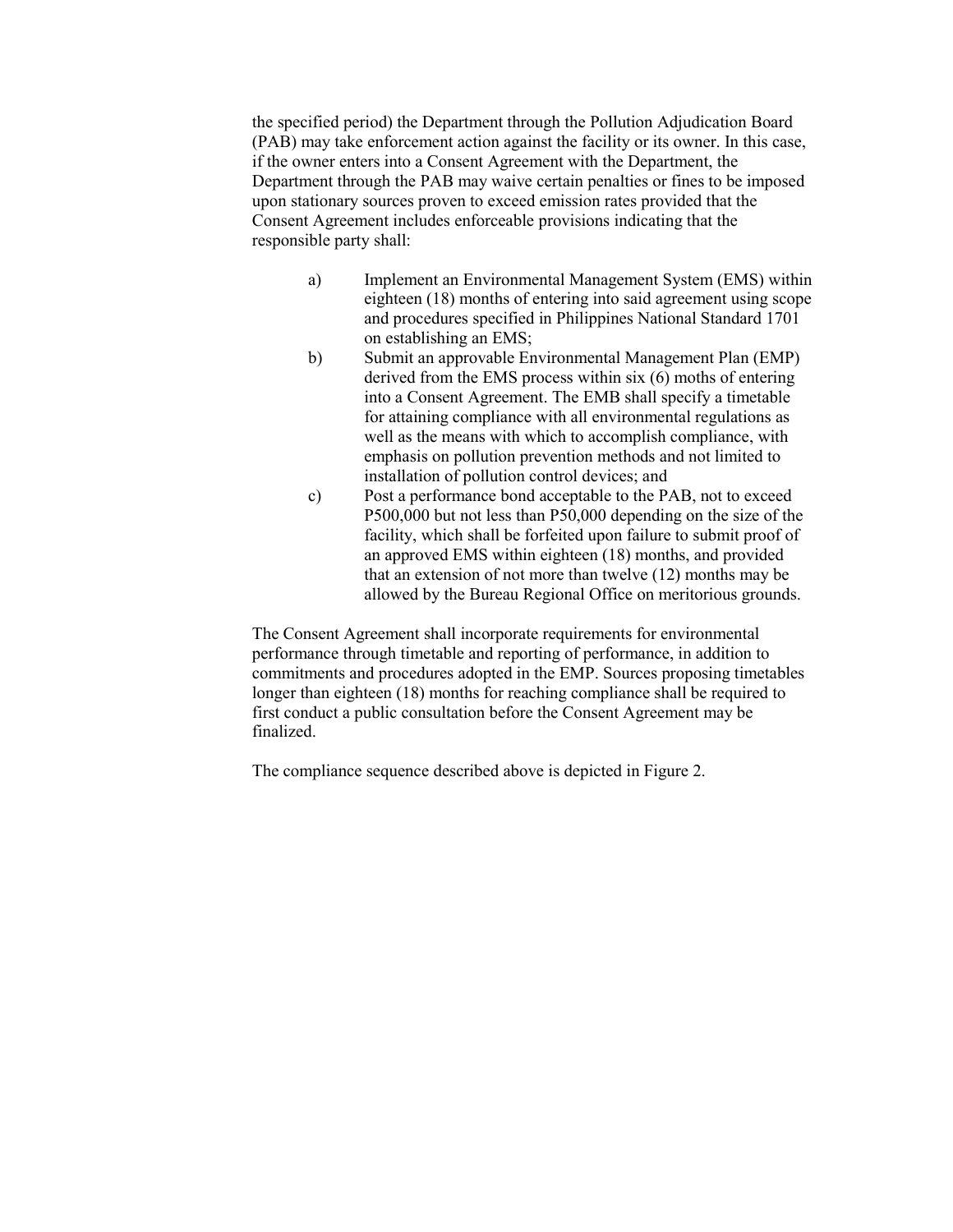

**Figure 2 Compliance Sequence for Existing Sources**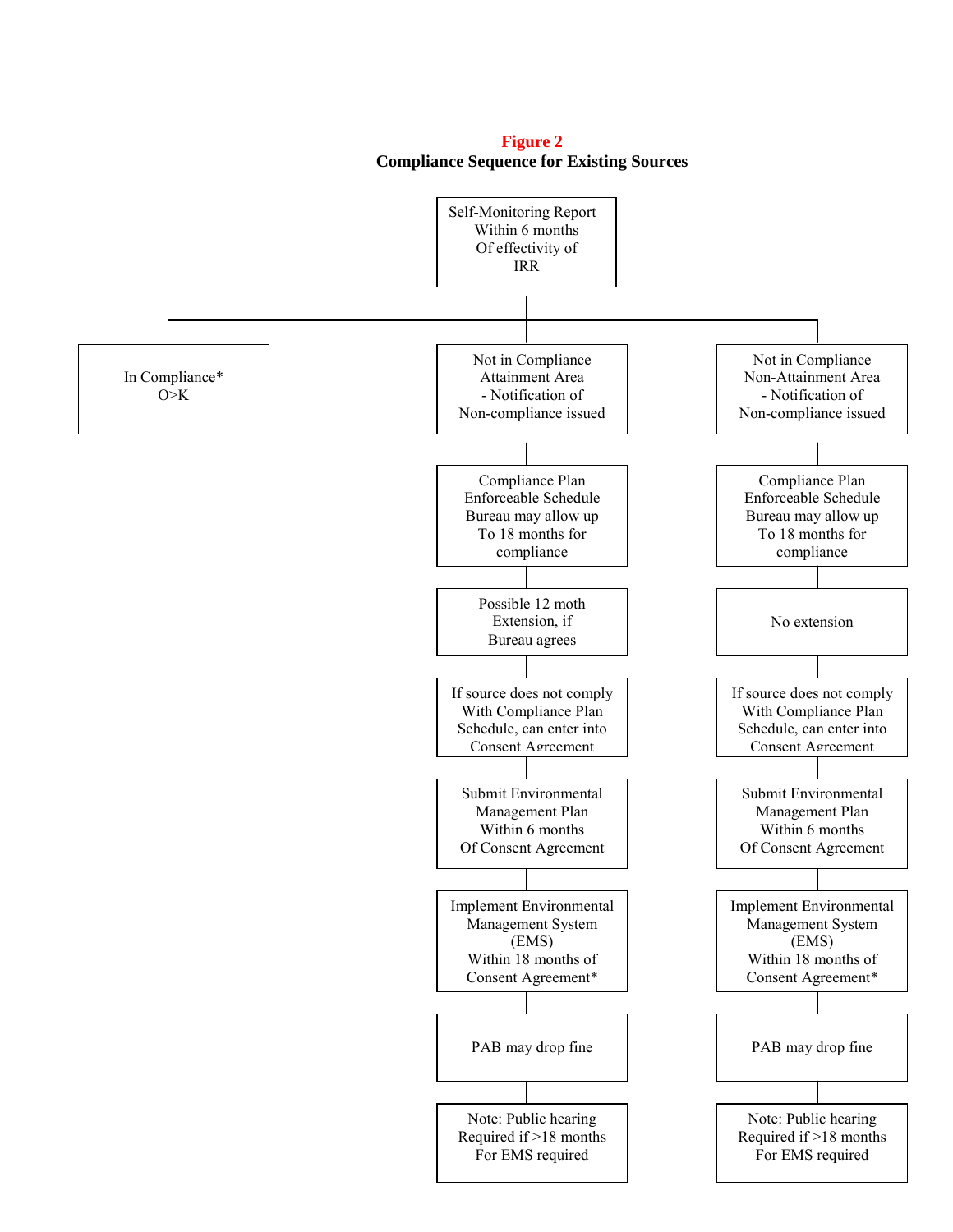#### **2.4.8. Emissions Credits**

New or modified stationary sources of air emissions located within a nonattainment area will be required to demonstrate a reduction of air emissions (for the particular pollutant(s) that caused the designation of non-attainment) within the non-attainment area such that the reduction exceeds the new emissions that will be caused by the new source. A program defining credits based on the air mass emissions rate reductions will be developed and implemented by EMB. EMB shall have responsibility to certify the resulting credits. Upon certification, such credits can be purchased or traded, and utilized to demonstrate the required reduction of air emissions, necessary to obtain the authority to construct a new air emissions source in a non-attainment area.

In an attainment area, an existing facility can purchase air emissions credits as part of a compliance plan to meet the emissions requirements of the IRR. This will not be allowed in a non-attainment area.

#### **2.4.9. Flexibility in Permitting Process; Compliance Sequence**

An existing facility (stationary source) shall submit to the Bureau Regional Office where the facility is located as self-monitoring report of its emission rates, indicating the status of compliance with the requirements of the Clean Air Act Implementing Rules & Regulations. The self-monitoring report shall be submitted to the Bureau Regional Office within six months of the effectivity of these Implementing Rules & Regulations, and within six moths of each official revision of emission standards applicable to the source. The Bureau Regional Office may also inspect the facility and check the facility's emissions rates.

The Bureau will issue a notification of non-compliance with the facility, if the facility is not in compliance with the requirements of the Implementing Rules  $\&$ Regulations. A facility that is not in compliance shall take action to achieve compliance. Such a facility is required to submit a "Compliance Plan" with the Bureau Regional Office. A Compliance Plan is a plan submitted to the Bureau Regional Office for approval which details how an existing stationary air emissions source will be bought into compliance. The owner of the facility must submit the plan within two moths of notification of non-compliance by the Bureau. The plan must include a schedule that will be enforceable.

The Compliance Plan for a facility located in an attainment area is required to achieve compliance within a period of time set forth in the approved Compliance Plan schedule. This period of time may be up to 18 months from the date of notification of non-compliance. A facility located in a non-attainment area is required to achieve compliance within 12 months of the date of notification of non-compliance, if the facility is out of compliance with requirements for one or more of the pollutants for which the area is designated as non-attainment.

The Bureau may grant an extension of up to 12 months for good-faith actions from the source owner, for a facility located in an attainment area. An extension will not be granted for a facility located in a non-attainment area, if the facility is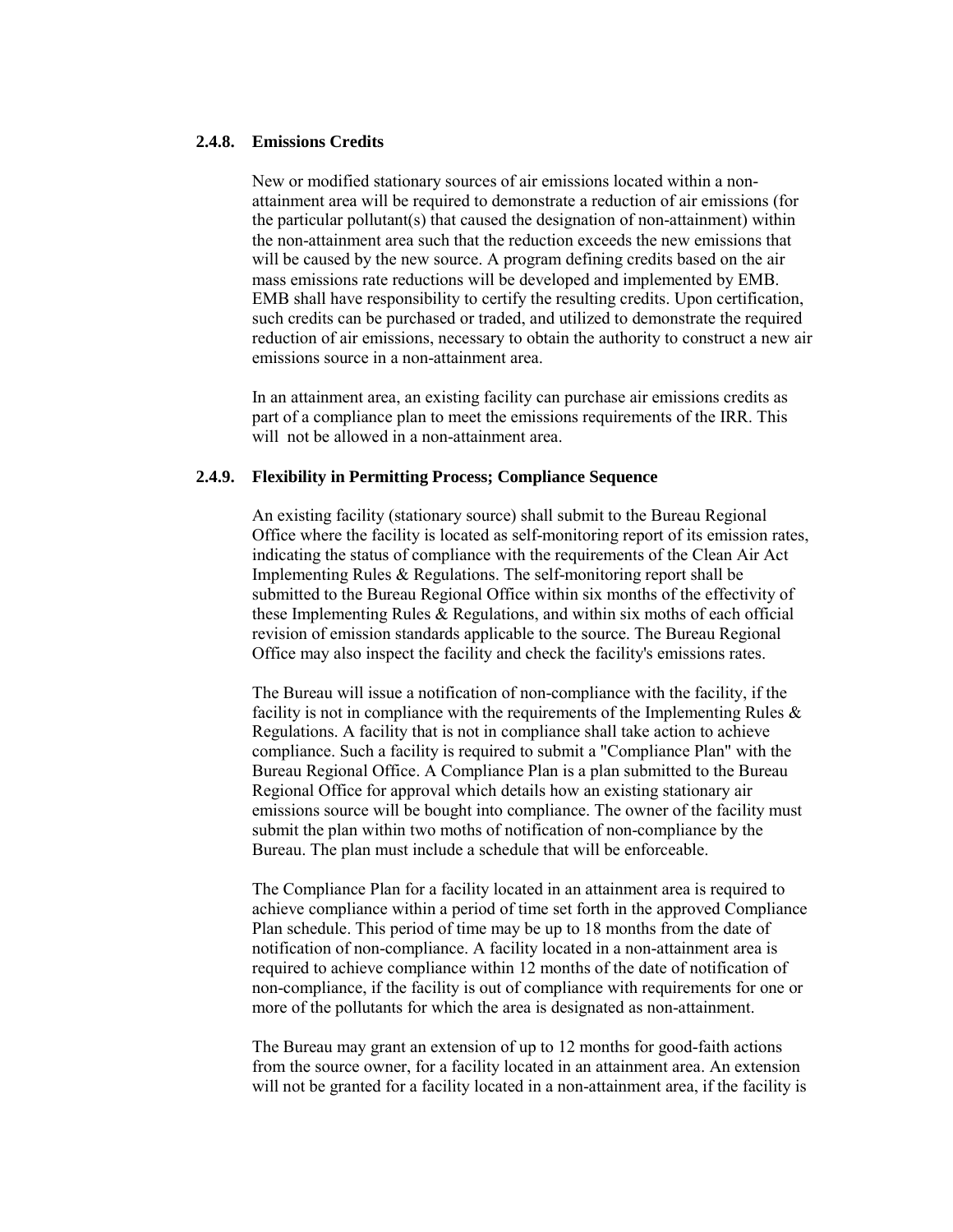out of compliance with requirements for one of the pollutants for which the area is designated as non-attainment.

### **2.5. Mobile Source**

#### **2.5.1. General**

A program of permitting and monitoring, coupled with emissions control requirements, will be established for mobile sources of air emissions. This is intended to control pollution from motor vehicle. Compliance with emissions limits must be demonstrated for each vehicle as described below. Furthermore, through the imposition of specific fuel standards a contribution will be made as well to reduce emissions from mobile sources.

#### **2.5.2. Emission Standards**

Emission standards are in place already to control the release of harmful pollutants by motor vehicles. These standards set the maximum emission limits for gaseous and other pollutants which motor vehicles must not exceed. Motor vehicle emissions of Carbon Monoxide (CO), Hydrocarbons (HC), NOx, and Particulate Matter (PM) are regulated by the Standards. It is the policy of the Department of gradually adopt more strict standards.

New vehicle types will be subjected to type approval standards. The current standards adopted in the Philippines as well as the proposed future standards are commonly know as the ECE standards. At present all new light duty vehicles are required to comply with ECE regulation R. 15-04. With effect from 1 January 2003 Euro 1 standards will be adopted, this requires compliance with standards as formulated in European Union Directives 91/441, 93/59 and 91/542 (Step 1), respectively. It is expected that future review of the standards will lead to the adoption of Euro 2 or 3 standards by 2005 or the following years.

The in use emission standards to be adopted are linked to the type approval standards. This means that in use standards will be made more strict upon the adoption of the new type approval standards in 2003. The specific in use standards which a vehicle will have to comply with are determined by the age of the vehicle and the type approval standards that were valid at the time of the first registration of the vehicle.

To ensure that all existing vehicles meet the in use standards it was decided that rebuilt and imported second hand vehicles and/or engines will have to meet in use standards.

Considering the number of motorcycles and the rapid growth of the number of motorcycle registrations the EMB will be develop more detailed type approval and in use emission standards for motor cycles.

EMB and DOTC reserve the right to impose more restrictive air emission limits for vehicles (or limits on the use of such vehicles in certain areas), based on the condition of the particular airshed in which a vehicle is operated, changes in technology, or other factors.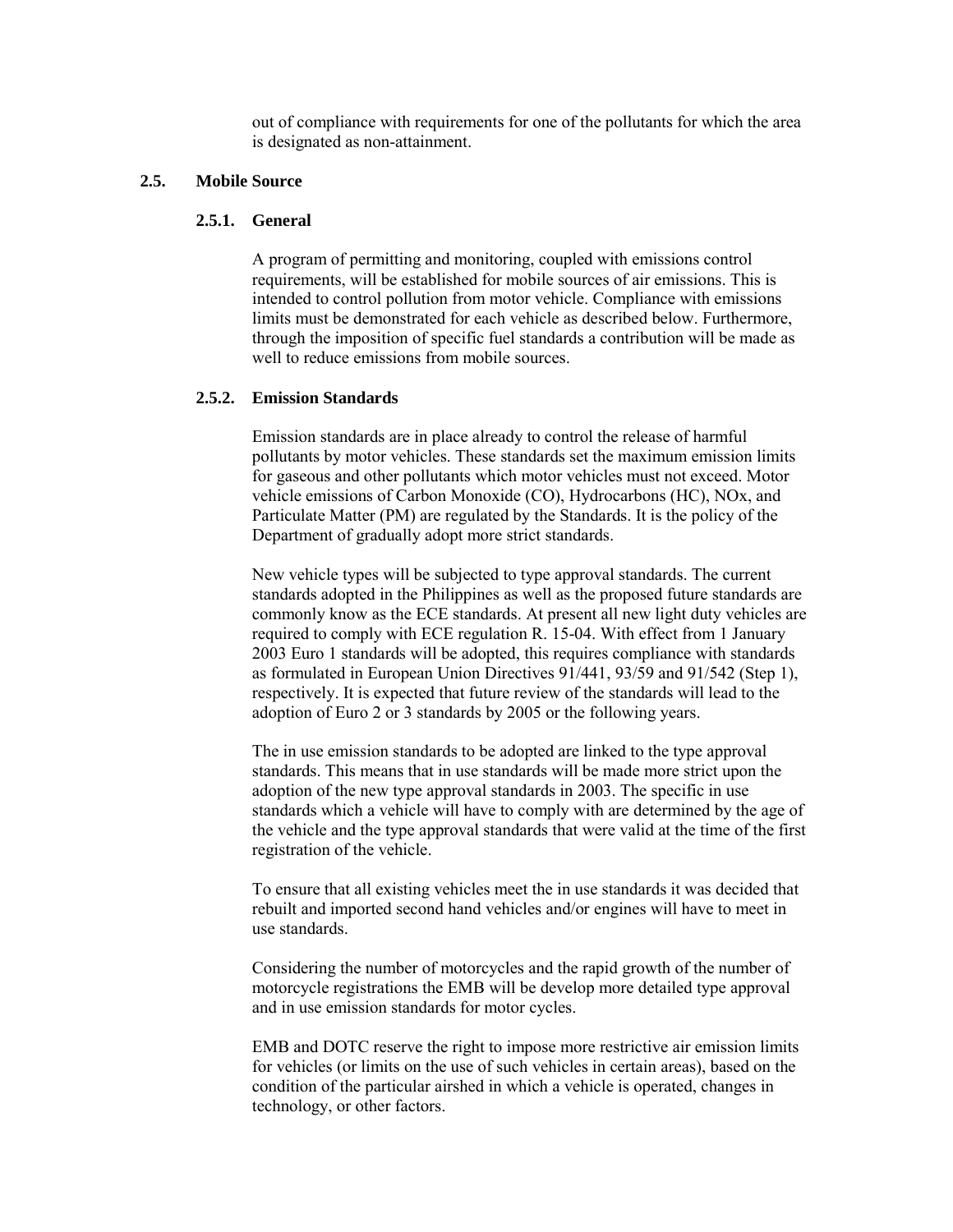### **2.5.3. Permitting, Testing and Monitoring**

A program of permitting and monitoring, coupled with emissions control requirements, will be established for mobile sources of air emissions. This is intended to control pollution from motor vehicles. Compliance with emission limits as described in the CAA must be demonstrated for each vehicle.

A Certificate of Conformity (COC), to be issued through DENR will document compliance for new or locally-assembled vehicles. A COC is required before such a vehicle can be sold or registered for use by DOTC/LTO. The emission tests to be carried out to determine compliance with the type approval emission standards are part of what is known as the type approval test, which is carried out under the responsibility of DOTC/LTO.

A special procedure is developed to ensure that the large number of rebuilt vehicle and imported second hand vehicles will be properly tested prior to their initial registration. Vehicles which have passed this test, which will be based on the in use standards will be issued with a Certificate of Compliance to Emission Standards by DENR before they can be registered by DOTC/LTO.

Used (in-use) vehicles shall be required to meet emissions standards contained in the IRR in order to renew their registrations. This compliance shall be demonstrated through mandatory yearly inspections, to be carried out through the Motor Vehicle Inspection System (MVIS), operated by the Department of Transportation and Communication / Land Transportation Office (DOTC/LTO), or its authorized private MVIS.

DOTC/LTO will oversee the implementation of roadside apprehension activities for vehicles, which do not comply with the in use emission standards. In coordination with DTI, it will oversee the establishment of transport and effective procedures, which will allow private emission testing centers to conduct officially sanctioned tests to determine whether drivers or owners of vehicles apprehended for smoke belching have complied to the standards after adequate repairs vehicles have been made.

### **2.5.4. Regulation of Fuel Specifications - Mobile Sources**

The Department of Energy (DOE) will regulate fuel specifications to address air pollution by attaining better fuel quality. The Clean Air Act contains fuel specifications, which shall be imposed to reduce and/or eliminate the toxicity of fuel. With the phase out leaded gasoline, other fuel improvements shall be imposed. The anti-knock index, Reid vapor pressure, volume of aromatics and benzene in unleaded gasoline shall comply with the fuel specifications set in the CAA and the IRR. The sulfur content in diesel will also be gradually reduced according to a time frame indicated in the CAA.

Compliance with emission standards is partly determined by emission technology, which the vehicle is equipped with. Fuel specifications are an important determinant of the type of technology that can be used in vehicles (examples of this are the need to use unleaded gasoline or low sulfur diesel in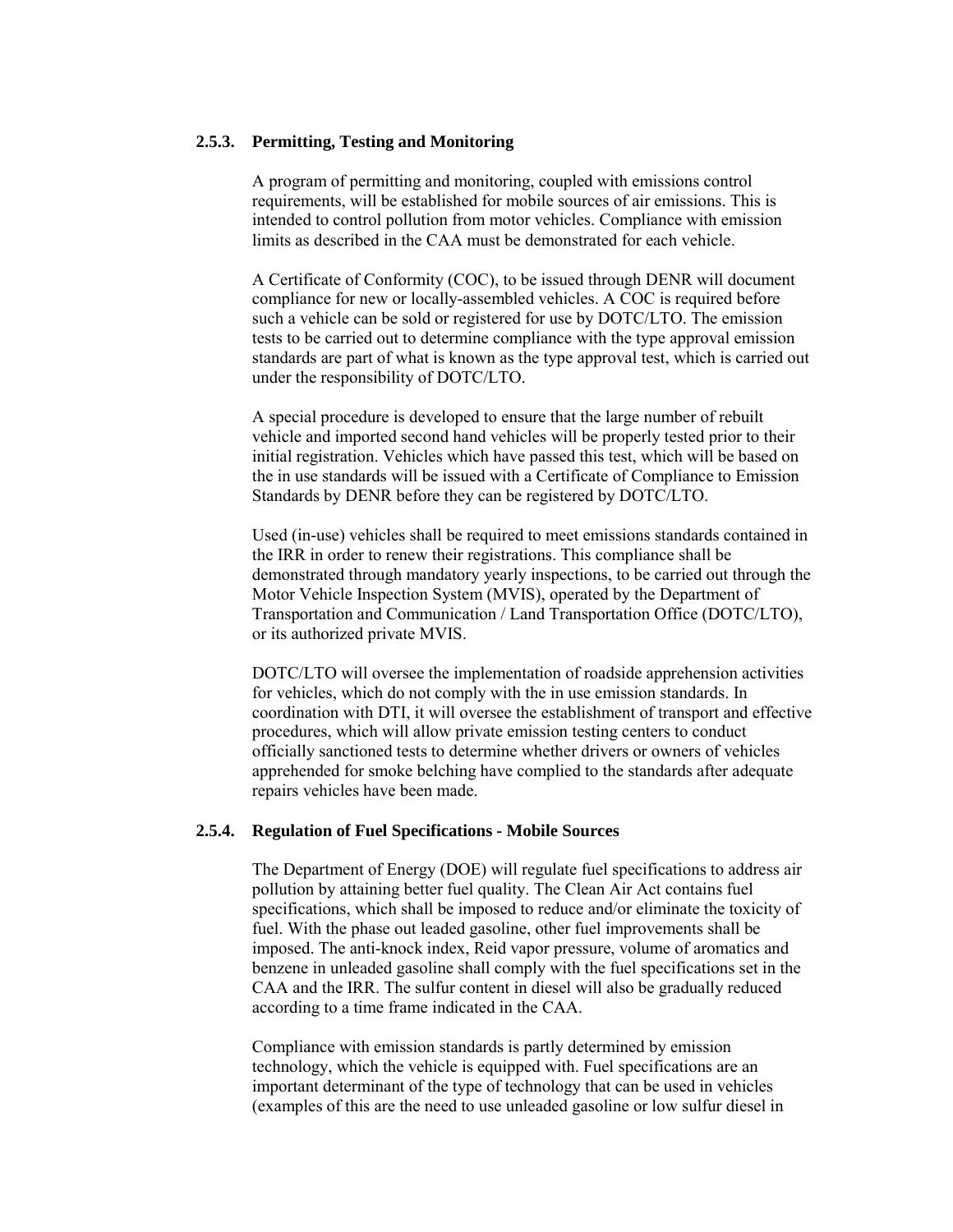order to be able to use catalytic converters). It is therefor important that the adoption of new stricter emission standards is done in a coordinated manner, whereby it is ensured that the required vehicle technology can be adopted on the basis of availability of appropriate types of fuel.

DOE in coordination with DENR and the Bureau of Product Standards regulate the use of fuel and fuel use. DOE, in consultation with concerned government agencies, representatives of the fuel and automotive industries, academia and consumers will set specifications for all types of fuel and fuel-related products, including fuel additives, which will subsequently be adopted as Philippines National Standards.

As part of its comprehensive fuels strategy, the DOE shall continue to conduct and/or support research on the use of alternative fuel or power sources for motor vehicles such as Liquefied Petroleum Gas (LPG), Compressed Natural Gas (CNG) or electricity.

#### **2.5.5. Standards for Vehicle Technology**

The DENR, in coordination with DTI and DOTC and in consultation with the vehicle manufacturers, civil society, and other stakeholders, shall impose standards to promote the use of available state-of-the-art vehicle technology for the reduction and/or elimination of gaseous and other pollutants emitted by motor vehicles. These standards will be imposed for the improvement of the emission control devices used by the vehicle fleet. As explained, imposing standards for vehicle technology will require a close linkage with the review and revision of emission standards and review of fuel specifications.

#### **2.5.6. Transport Planning**

Measures to improve public transport services shall be undertaken by the DOTC and other concerned government agencies. This will include amongst others (i) promote public transport to increase passenger capacity and reduce number of private vehicle trips; (ii) strengthen traffic planning and traffic management, (iii) stimulate land use planning, with a strong associated focus on transport planning. (iv) promote the operation of environmentally friendly-fueled mass transit systems, and (v) introduce travel demand management measures. These combined measures aim at improving vehicular traffic flow and thus reducing time and associated emissions required for vehicular trips.

### **2.5.7. Economic Incentives**

Mobile sources of air emissions will be required to pay a fee related to the mass of pollutants that they may emit to the atmosphere. The fee will be included in the registration fee, based on a system to be determined by DOTC. The system is based on weight of the vehicle. The proceeds of the fee, which is levied through the Motor Vehicle Users Charge, will be deposited in the Special Vehicle Pollution Control Fund. This fund which will be under the administration of the DOTC will be used to fund activities outlined in the NAQAP, that are directly or indirectly or indirectly related to the reduction of pollution resulting from vehicle emissions.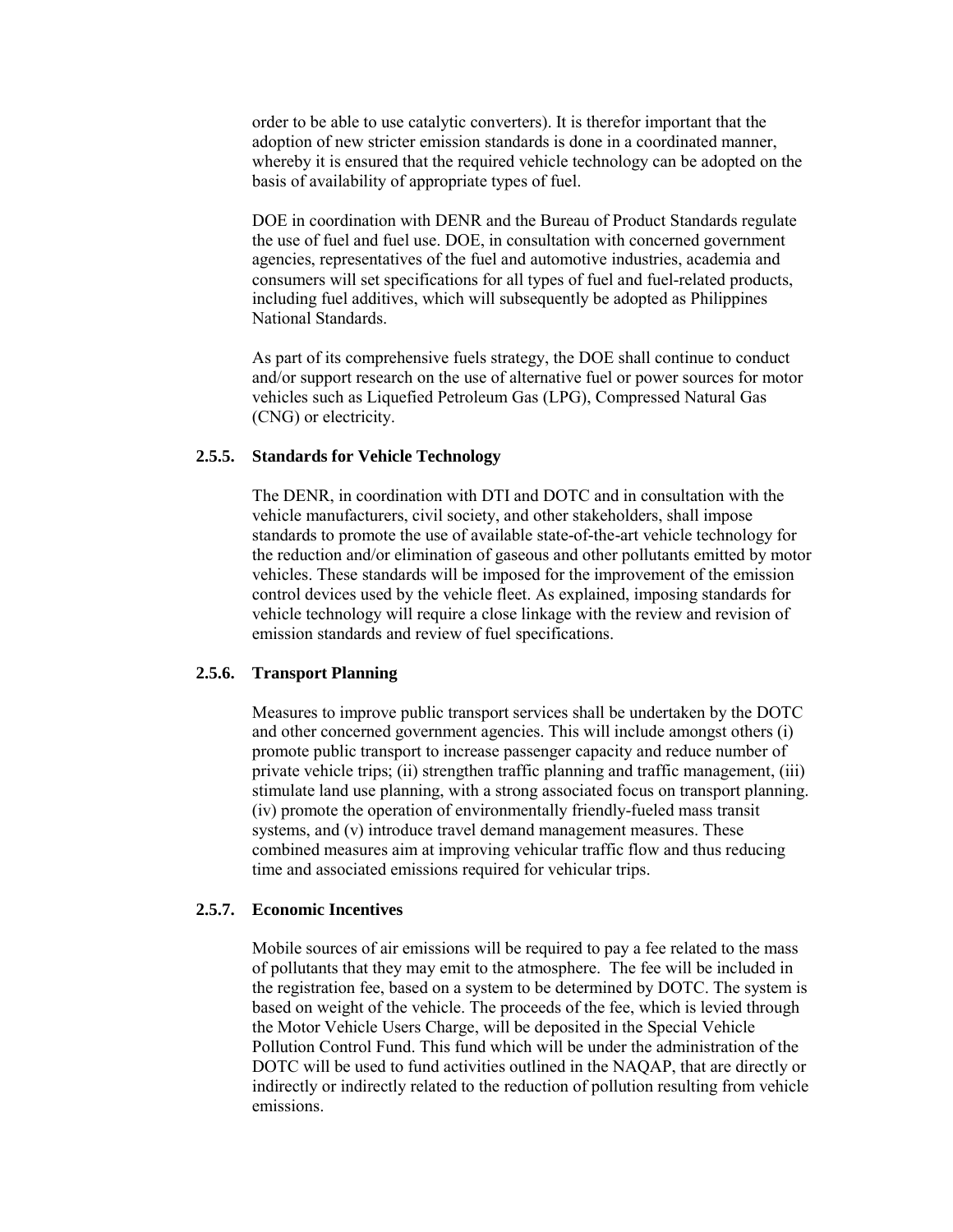## **2.6. Area Sources**

As noted above, "stationary sources" may be defined generally as individual points of air emissions (e.g. smokestacks). By contrast, an "area source" is a source of air emissions that is not confined to a discrete point or points of emission. Examples of area sources and their associated air emissions include but not limited to the following:

- Unpaved roadways (dust; TSP or PM-10);
- Construction site (dust; TSP or PM-10);
- Lagoons (photochemically reactive compounds and/or other emissions
- Industrial facilities with many small or generalized potential sources such as valves, seals, etc. (photochemically reactive compounds and/or other emissions); and
- Common generally industrial, small, non-regulated point sources (e.g. dry cleaners and gasoline stations) where the point source(s) cannot feasibly or practically be measured.

Area sources emissions shall comply with the AAQS. If a facility with stationary source(s) covered by a permit includes area sources of emissions, these emissions must be estimated and included in the application for a permit to operate (and, in the case of a new facility, in the application for authority to construct). EMB will study the desirability and feasibility to set up a permitting system for other types of area sources which can be controlled and managed, e.g. construction sites.

## **2.7. Fuels**

In addition to the regulation of fuel specification in connection with pollution from mobile sources an important component of the overall approach to air quality is the specification of fuels for use by industry and by the general public. In particular the content of lead, sulfur and other compounds may have a significant effect on the potential emissions from fuel handling and combustion.

## **2.8. Institutional Context**

The CAA clearly states that success air quality management will require strong coordination within the government as well as between government and other sectors in society. The CAA includes a number of provisions, which will provide the basis for a successful multisectoral approach to air quality management.

## **2.8.1. Mandates of Government Agencies**

The CAA stipulates that the DENR will be primary government agency responsible for the implementation and enforcement of the Act. Within the DENR a distribution of responsibilities has been agreed upon between the Department and the Environmental Management Bureau (the Bureau). According to this general distribution of responsibilities DENR is responsible for the regulation of air quality, and enforcement of the CAA and the IRR, and to maintain overall coordination with other relevant Government agencies. EMB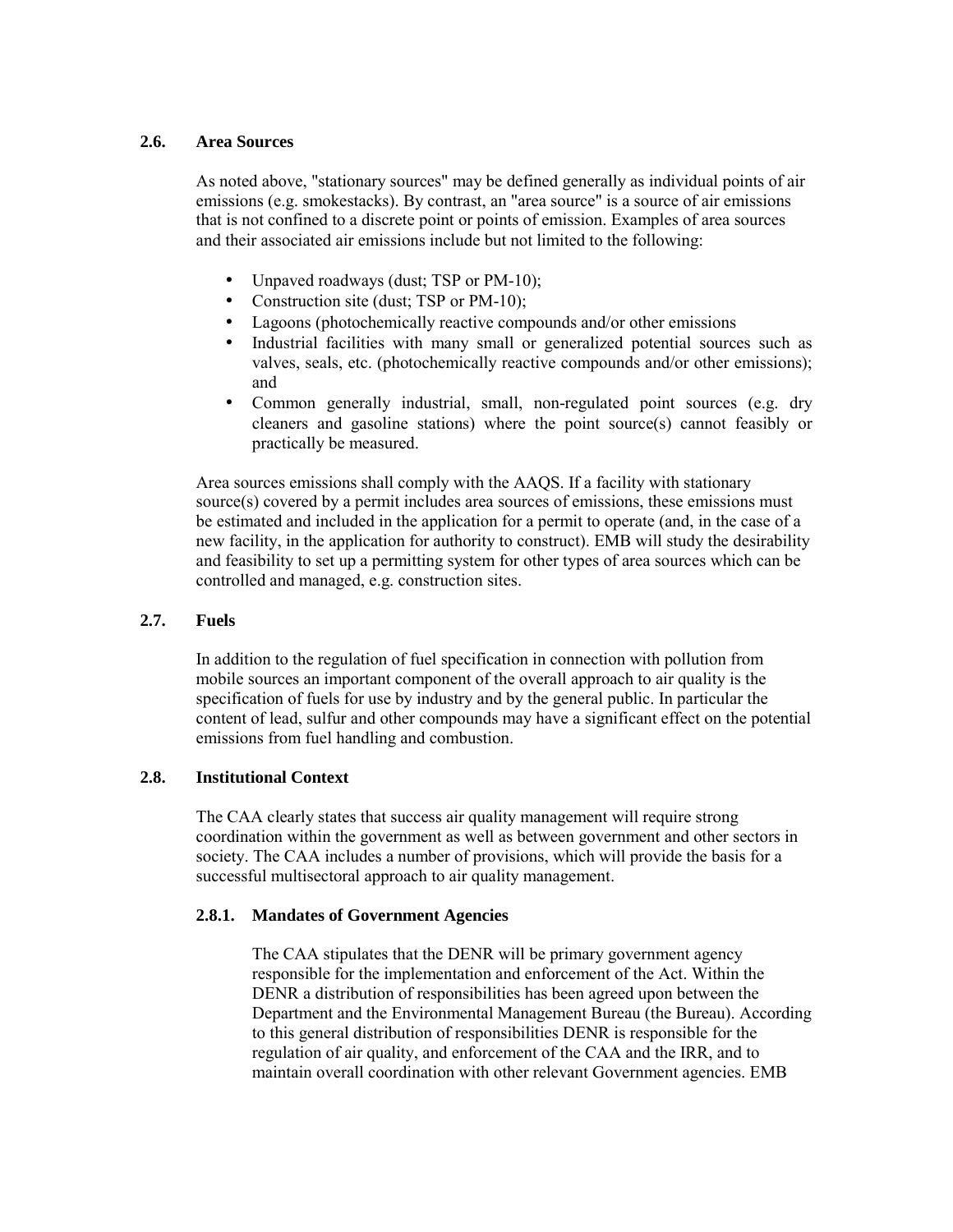shall administer and enforce the requirements of the IRR as regards mobile sources.

DENR has the following authority, among others:

- a) To set Ambient Air Quality Guidelines Values and Ambient Air Quality Standards;
- b) To promulgate rules and regulations as may be necessary to implement the intent and provisions of the CAA;
- c) To revise, from time to time, the designation of airsheds utilizing eco-profiling techniques and scientific studies;
- d) To designate areas where specific pollutants have already exceeded ambient standards as non-attainment areas and to revise the designation of such areas after broad based consultations;
- e) To closely supervise all or parts of the air quality action plans until such time that the local government concerned can assume the function to enforce the standards set by the DENR;
- f) To administer the Air Quality Management Fund;
- g) To establish a broad based National Research and Development Program for the prevention and control of air pollution;
- h) To institute administrative proceedings pursuant to Section 40 of the CAA and to impose fines, through the Pollution Adjudication Board, for violations of standards for stationary sources; and
- i) To exercise such other authority vested by the CAA and as provided for in the IRR.

EMB has the following powers and functions, among others:

- a) To oversee ambient air quality monitoring and to prepare annual National Air Quality Status Reports pursuant to Section 6 of the CAA;
- b) To design and develop, in cooperation with the National Statistical Coordination Board (NCSB), an information network for data storage, retrieval and exchange, which will serve as the central depositary of all data and information related to air quality;
- c) To issue and, from time to time, revise information on air pollution control techniques upon consultation with the appropriate committees, government agencies and local government units (LGUs);
- d) To, in coordination with other concerned agencies, review and/or revise and publish annually a list of hazardous air pollutants with corresponding ambient guidelines values and/or standards necessary to protect public health and safety, and general welfare;
- e) To design, impose on and collect regular emission fees from industrial dischargers as part of the emissions permitting system based on environmental techniques;
- f) To review, or as the need therefore arises, and revise and publish emission standards to further improve the emission standards for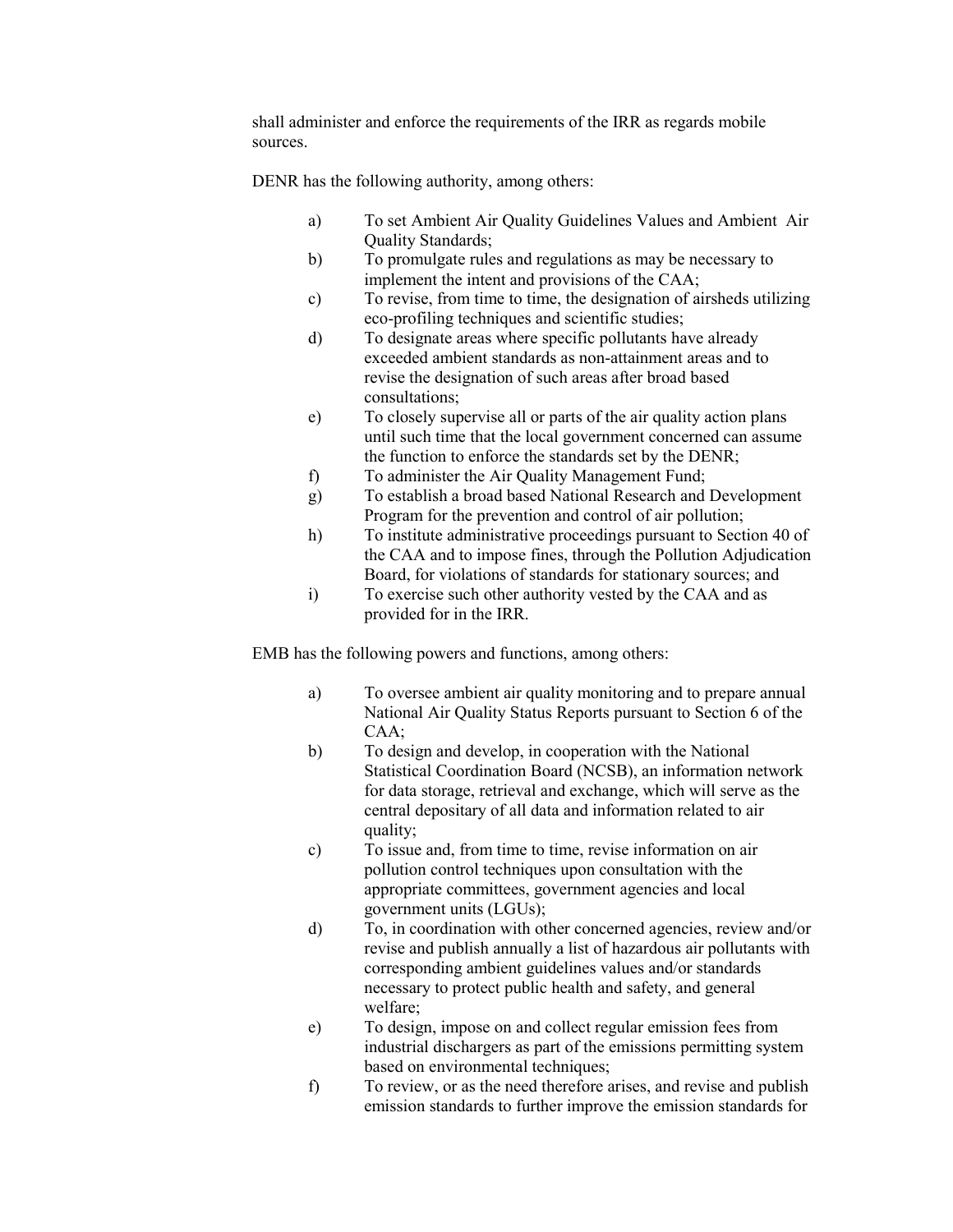stationary sources of air pollution as well as emission standards for motor vehicles;

- g) To develop, implement and monitor the functioning of permitting system as it may determine necessary for the prevention and abatement of air pollution by stationary sources, which amongst other addresses the need for program and project proponents to put up financial guarantee mechanisms to finance the needs for emergency response, clean-up or rehabilitation of areas that may be damaged during the program or project's actual implementation;
- h) To monitor compliance with emission standards for stationary sources. EMB has the right of entry or access to any premises including documents and relevant materials; to inspect any pollution or waste source, control device monitoring equipment or method required; and to test any emission;
- i) To require any person who owns or operates any emission source or who is subject to any requirement of the CAA to (i) establish and maintain relevant records; (ii) make relevant reports; (iii) install, use and maintain monitoring equipment or methods; (iv) sample emission, in accordance with the methods, locations, intervals, and manner prescribed by the DENR; and (v) keep records; and
- j) To exercise such other powers and functions as provided by the law, the CAA and its IRR.

Other agencies primarily responsible for the implementation of the CAA are the Department of Transportation and Communication (DOTC), the Department of Energy (DOE), the Department of Trade and Industry (DTI),

DOTC, shall have the following authority, amongst others:

- (a) Implement the emissions standards for motor vehicles set pursuant to and as provided in the Act;
- (b) Participate in the formulation of an Action Plan for the control and management or air pollution from motor vehicles;
- (c) Contribute towards the establishment of procedures for inspection of motor vehicles, assist in the formulation and implementation of the national motor vehicles, inspection and maintenance program;
- (d) Authorize private emission testing centers (duly accredited by DTI);
- (e) Establish a roadside inspection system
- (f) Contribute towards design of training program for law enforcement officials and deputized agents on vehicle emission testing

DTI shall have the following authority, amongst others;

(a) Participate in the formulation of an Action Plan for the control and management of air pollution from motor vehicles;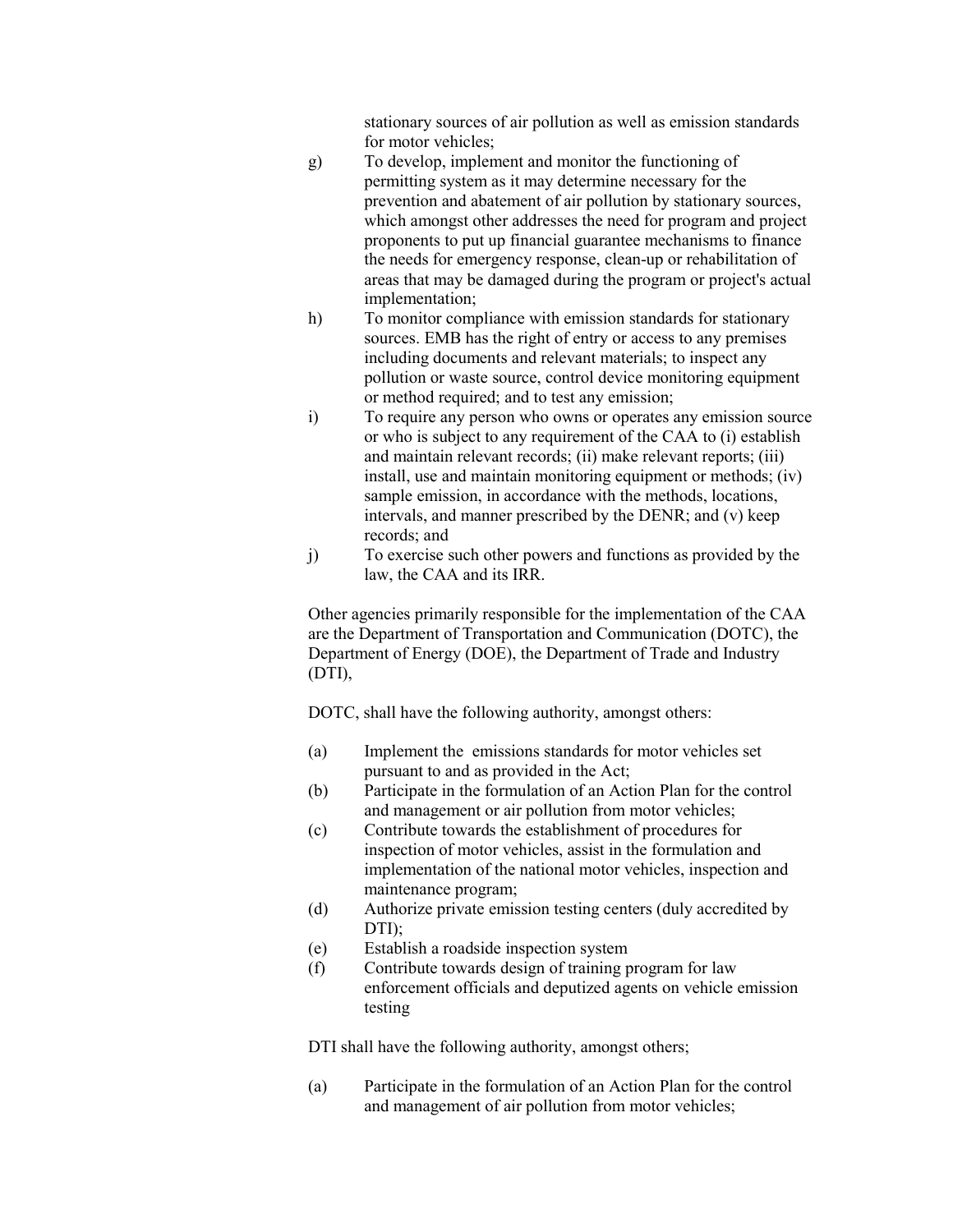- (b) Contribute towards the establishment of procedures for inspection of motor vehicles, assist in the formulation and implementation of the national motor vehicle inspection and maintenance program;
- (c) Accredit private emission testing centers (duly authorized by DTI);
- (d) Develop and implement standards and procedures for the certification of training institutions, instructors and facilities and licensing of qualified private service centers and their technicians;
- (e) Prescribe regulations requiring the disclosure of odometer readings and use of tamper-resistant odometers, including tamper resistant fuel management systems

DOE shall have the following authority, amongst others:

- (a) In coordination with other relevant agencies set the specifications for all types of fuel and fuel related products;
- (b) Specify allowable content of additives in all types of fuel and fuel related products;
- (c) In coordination with DENR and BPS regulate the use of any fuel or fuel additive.

## **2.8.2. Local Government Units**

LGUs have the following roles within their respective territorial jurisdictions:

- a) To share responsibility in the management and maintenance of air quality within their respective territorial jurisdiction;
- b) To implement air quality standards set by the Governing Board, consistent with Section 7, 8 and 9 of the CAA;
- c) To establish an Environment and Natural Resources Office (ENRO) in every province, city, or municipality which shall be headed by the environment and natural resources officer appointed by the chief executive of every province, city or municipality in accordance with the provisions of Section 484 of the R.A. 7160 and to exercise powers and duties set forth in Section 37 of the CAA;
- d) To prepare and develop, with the assistance from the DENR, an action plan consistent with the Integrated Air Quality Framework to attain and maintain the ambient of air quality standards with their respective airsheds as provided in Section 9 of the CAA;
- e) To prepare and implement a program and other measures including relocation, whenever necessary, to protect the health and welfare of residents in the area;
- f) To develop and submit to the DENR a procedure for carrying out the action plan for their jurisdiction, provided that the DENR shall maintain its authority to independently inspect the enforcement of procedure adopted; and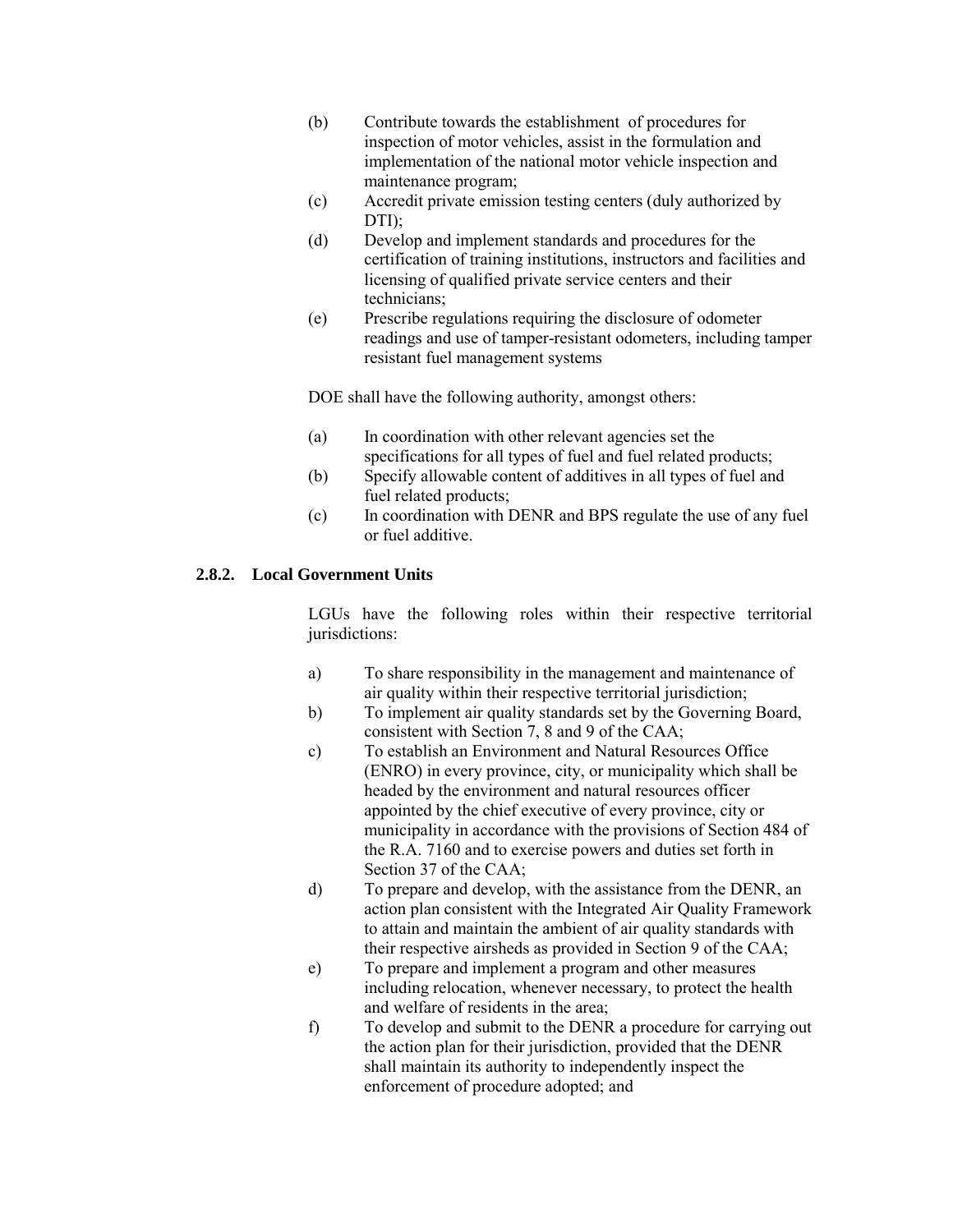g) To perform such other powers and functions as may be provided by applicable laws, rules and regulations.

## **2.8.3. Coordination Mechanisms**

To ensure coordination among government agencies and between government agencies and the private sector and civil society DENR will set up a Multi-sector Coordination Body. This to replace the Presidential Air Quality Commission, established by virtue to EO 16 (1998), which was repealed by the passing of the Clean Air Act. It is important to maintain a coordination body at the national level also after the establishment of governing boards for the individual airsheds. This related to review and revision of standards, national research and development program, review of national action plans for management and control of stationary sources of pollution and for mobile sources of pollution. These issues require a national level approach and can not be addressed an individual airsheds governing boards.

Coordination with individual airsheds will be carried out through Governing Boards. Governing boards shall be headed by the Secretary of the Department of Environment and Natural Resources as chairman. The members shall be as follows:

- a) Provincial Governors from areas belonging to the airshed;
- b) City/Municipal Mayors from areas belonging to the airshed;
- c) A representative from each concerned government agency;
- d) Representatives from people's organizations;
- e) Representatives from nongovernment organizations; and
- f) Representatives from the private sector.

To facilitate the functioning of the governing boards an Executive Committee will be formed consisting of 7 persons. Technical working groups will be formed to ensure broad-based participation in the work of governing boards. Each governing board will be assigned a full time technical-administrative secretariat with a separate budget.

Role and functions of governing boards: pro-active stance with respect to implementation of Clean Air Act. Set priorities for air quality management in the airshed and actively coordinate and stimulate initiatives. This will include:

- a) Formulation of policies;
- b) Preparation of a common action plan;
- c) Coordination of functions among its members; and
- d) Submission and publication of an annual Air Quality Status Report for each airshed

Governing Boards will in certain cases initiatives activities. In most cases it will coordinate activities. In all cases it is expected that implementation of activities will be through organizations (government, private sector, civil society) that are part of the governing board. Governing Board will assist in identifying funds for specific activities that are part of the CAP for the airshed. In majority of cases it is expected that LGUs will not formulate independent action plans for the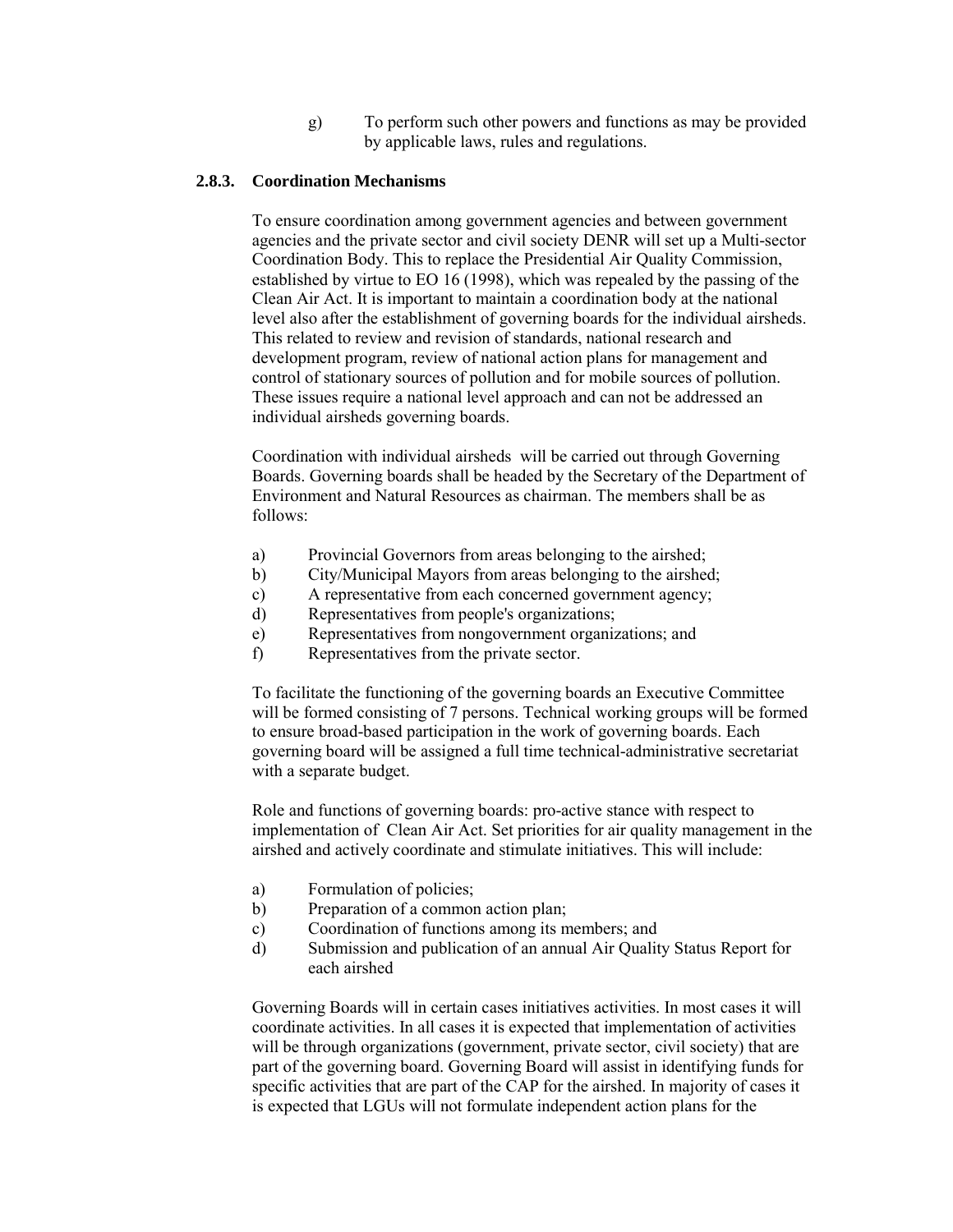management and control of air quality but they will base on the CAP for the airshed that they are part of.

Governing boards will be introduced in a phased manner in line with the designation of airsheds.

## **2.8.4. Funding for air quality management**

One of the most serious potential threats to a successful implementation of the CAA is the lack of funding for its implementation. While a substantial part of provisions of the CAA can be implemented without direct government funding, e.g. compliance of private sector with emission standards for stationary sources and mobile sources there are also a large number of areas which will require government funding for the years to come. This includes amongst others: resources for standard setting and review, monitoring, enforcement, awareness raising. There is a wide spread acknowledgement that substantial capacity building efforts will be required in these areas, in the form of additional staff, additional equipment as well as operation costs.

It is planned that funding for air quality management in support of the implementation of the Clean Air Act will come from:

- a) Special allocation of Peso 750 million made in the CAA for the initial implementation of the CAA;
- b) Annual appropriations for Departments involved in the implementation of the CAA;
- c) Contributions by donor organizations, either in the form of Technical Assistance Grants or in the form of Loans;
- d) Special Vehicle Pollution Control Fund. This fund, which will be administered by DOTC will receive 7.5% of the collections under the Motor Vehicle Users Act (Republic Act 8749);
- e) Air Quality Management Fund. This fund is to be administered by the EMB as a special account in the National Treasury. One build of the fund will be reserved for national purpose while remaining two-thirds will be allocated among the airsheds.

## **2.9. People Driven approach to air quality management**

Air quality management should be people driven. This implies that both rights and responsibilities should be taken in consideration in the manner in which air quality management and control is structured in future

## **2.9.1. Basic rights and responsibilities**

Citizens have the following basic rights and responsibilities:

- a) The right to breathe clean air;
- b) The right to utilize and enjoy all natural resources according to the principle of sustainable development;
- c) The use of property bears a social function. It is the responsibility of every citizen to ensure that the use of his property does not cause any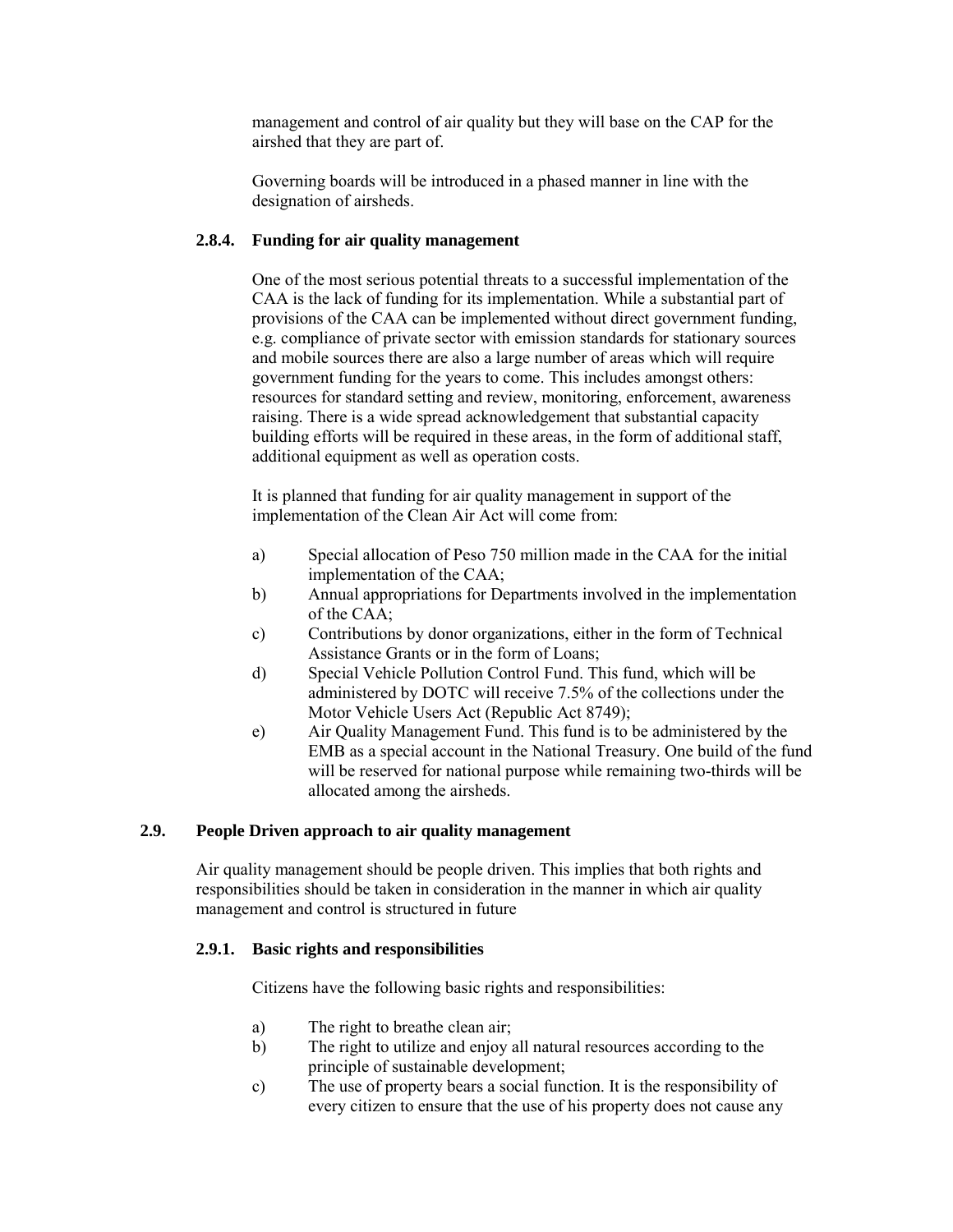harm to the health of other citizens and to the eco-system of which (s)he is part

## **2.9.2. Access to information and participation in formulation of environmental and development policies**

The CAA indicates the importance for broad based participation in the formulation of environmental and development policies. To achieve this private citizens will have:

- a) The right to be informed of the nature and extent of the potential hazard of any activity, undertaking or project and to be served timely notice of any significant rise in the atmosphere of harmful or hazardous substances;
- b) The right of access to public records which a citizen may need to exercise his or her rights effectively under this Act;
- c) The right to participate in the formulation, planning, implementation and monitoring of environmental policies and programs and in the decisionmaking process;
- d) The right to participate in the decision-making process concerning development policies, plans and programs projects or activities that may have adverse impact on the environment and public health;
- e) The right for citizens to be represented through civil society groups in the monitoring of compliance with emissions standards.

## **2.9.3. Citizen Suit**

Clean Air Act creates the possibility of citizens suit to (a) promote the participation of the citizens in the enforcement of the Act and (b) serve as a prod to government officials to take the necessary and appropriate action to abate and/or control pollution.

The legal actions shall be against:

- a) Any private natural or juridical person, including government owned and controlled corporations, who violates or fails to comply with the provisions of this Act;
- b) Any Government agency which may issue any order or rules inconsistent with this Act. For this purpose, unless the inconsistency is so blatant as to manifest evident bad faith, the action available under this heading shall only be civil in nature, such as for declaratory relief and/or injunction. The government official who was made a respondent in said civil action shall be sued in his official capacity and shall not be liable for damages.
- c) Any public officer who willfully or grossly neglects to perform the duties provided for under this Act. or who abuses his authority or in any manner improperly performs his duties under this law and its implementing rules.

In addition citizens will also have the right to bring action in court or quasijudicial bodies to enjoin all activities in violation of environmental laws and regulations, to compel the rehabilitation and cleanup of affected area, and to seek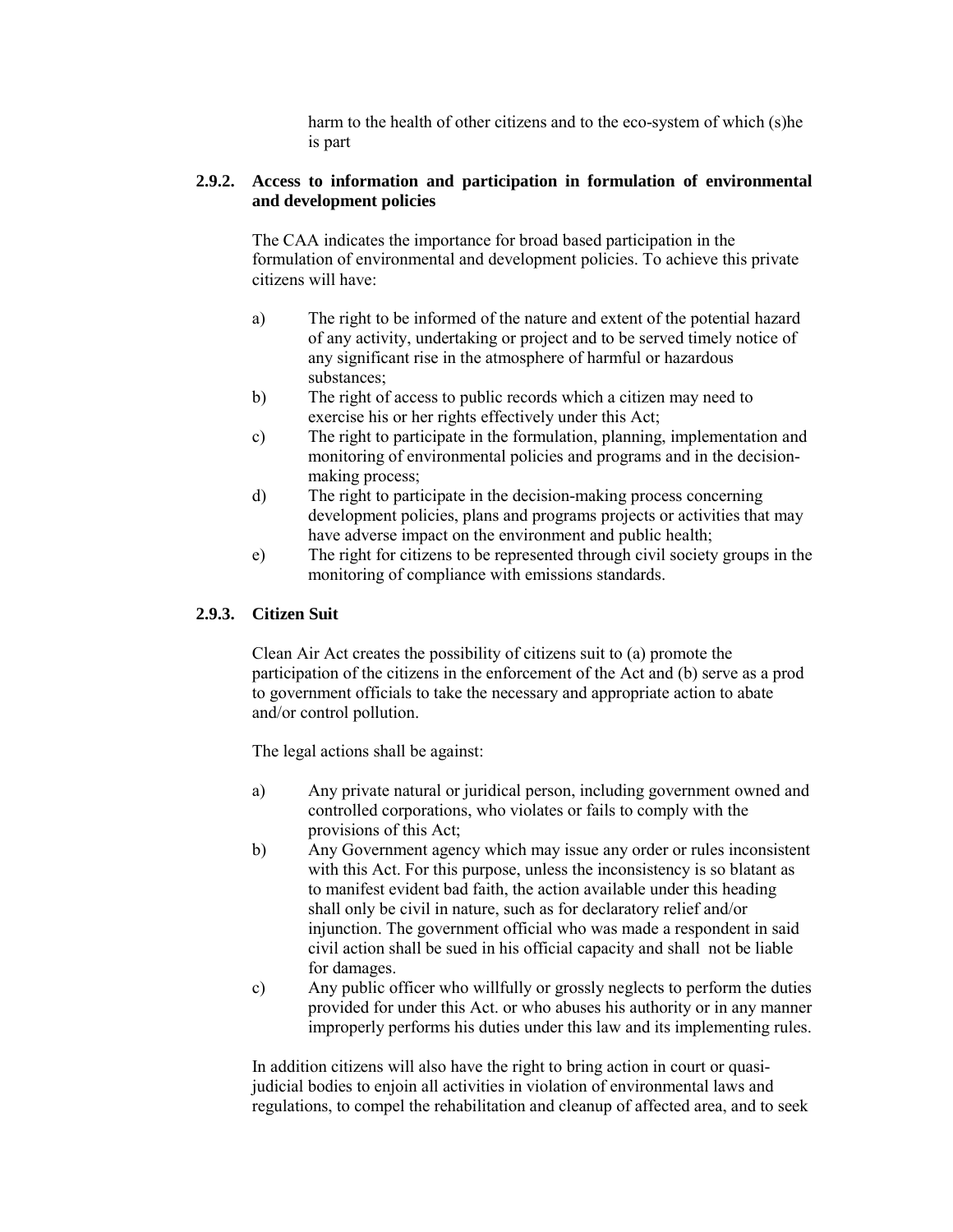the imposition of penal sanctions against violators of environmental laws; and the right to bring action in court for compensation of personal damages resulting from the adverse environmental and public health impact of a project or activity.

## **2.10. Public Information**

## **2.10.1. General**

The emphasis in the development of public education and information campaigns will be on: (a) describing causes and consequences of air pollution; (b) dissemination of information on technological and non-technological options to prevent and/or control air pollution; (c) outlining the health and economic benefits to be derived from reduced emissions and (d) possibilities within the law to address air pollution.

To strengthen the effectiveness of Public Information Campaigns the following general measures will be taken:

- a) strengthening Public Information strategy: increased emphasis on specific target groups, more attention for prevention and addressing causes,;
- b) strengthen capacity to implement Public Information campaigns: both within government as well as within other sectors of society, strengthening both in terms of quantity (larger numbers of Public Information in order to raise its efficiency and effectiveness)
- c) networking of Public Information campaigns and initiatives;
- d) provide more resources for Public Information campaigns: both from government as well as through other (private sector - civil society) sources.

## **2.10.2. Air Quality Indices**

In order to enhance public understanding of air quality, Air Quality Indices (AQIs) may be defined for key air pollutants such as particulate matter, sulfur dioxide, photochemical oxidants or ozone, carbon monoxide, and nitrogen dioxide. Levels of air quality may be defined for these indices, such as: Good; Moderate; Unhealthy for Sensitive Groups; Very Unhealthy; and Hazardous.

## **3. NATIONAL AIR QUALITY CONTROL ACTION PLAN**

## **3.1 Ambient Air Quality Management**

| Component and sub-<br>component |                                                                                | <b>Performance</b><br>standard          | <b>Responsible Remarks</b> |                                                                                                                                                                                      |  |
|---------------------------------|--------------------------------------------------------------------------------|-----------------------------------------|----------------------------|--------------------------------------------------------------------------------------------------------------------------------------------------------------------------------------|--|
| $\bullet$                       | Based on<br>assessment of<br>current methods<br>propose refined<br>methodology | Within six<br>months of<br>issuance IRR | DENR/EMB                   | Methodology to address adequacy of<br>data, Quality assurance and quality<br>control, and reliability. Methods to<br>build on work conducted already by<br>MMAQISDP and SIDA project |  |
| $\bullet$                       | Ensure availability of                                                         | Within 6 months                         | DENR/EMB                   | Equipment for Metro Manila airshed                                                                                                                                                   |  |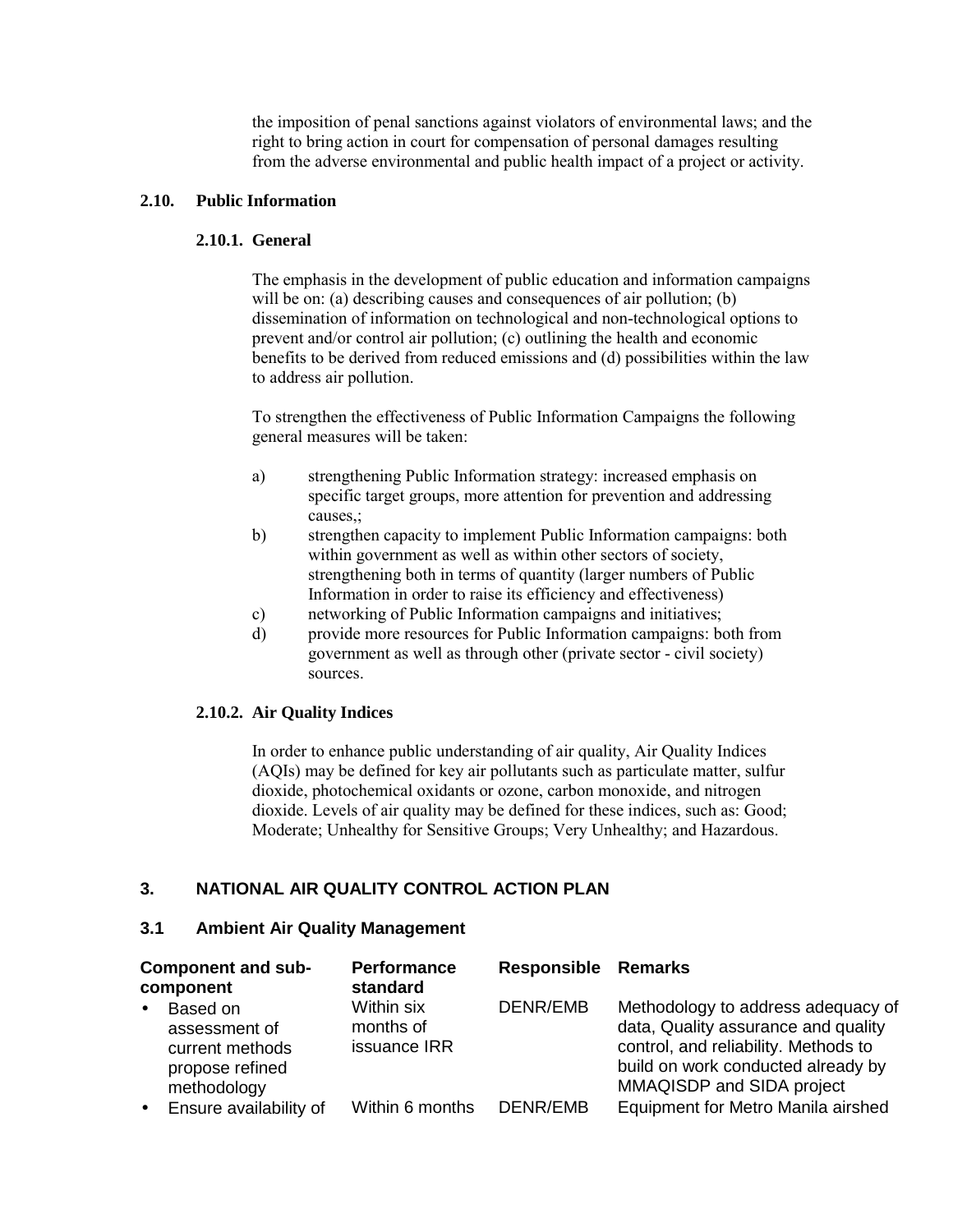|           | adequate monitoring<br>equipment                                                                                                      | of issuance of<br><b>IRR</b> for Manila<br>airshed, within<br>18 months for                                                                  |                              | to be provided from MMAQISDP<br>program and SIDA program. Other<br>areas possibly from AQMF                                                                                                                                          |
|-----------|---------------------------------------------------------------------------------------------------------------------------------------|----------------------------------------------------------------------------------------------------------------------------------------------|------------------------------|--------------------------------------------------------------------------------------------------------------------------------------------------------------------------------------------------------------------------------------|
| $\bullet$ | Conduct ambient air<br>quality monitoring<br>based on agreed<br>upon methodology                                                      | rest of country<br>Manila airshed:<br>06 - 12/2001,<br>other initially<br>designated<br>airsheds:<br>06/2003, rest of<br>country:<br>06/2005 | EMB, private<br>sector       | Data collection will be outsourced in<br>various parts of country, as part of<br>provision of equipment. Ensure<br>appropriate communication interface<br>between supplier and EMB.                                                  |
| $\bullet$ | Develop overall data-<br>base on air quality<br>and mechanism to<br>transfer data on<br>regular basis to EMB<br><b>Central Office</b> | Within 6-12<br>months of<br>issuance of IRR                                                                                                  | <b>EMB Central</b><br>Office | With support from MMAQISDP and<br>SIDA Program. In coordination with<br>Bureau of Statistics. This is based on<br>assumption that Airviro system will<br>be used as central system for<br>ambient air quality monitoring.            |
| $\bullet$ | Prepare and<br>distribute annual air<br>quality status report                                                                         | Within three<br>months after end<br>of each<br>monitoring year                                                                               | <b>EMB</b>                   | Report will be gradually grow in<br>coverage of number of pollutants and<br>area covered. SIDA TA 2 will include<br>training activities to support this.                                                                             |
|           | 3.1.2. Designation of<br><b>Airsheds</b>                                                                                              |                                                                                                                                              |                              |                                                                                                                                                                                                                                      |
|           | Finalize designation<br>of initial airsheds                                                                                           | 06/2001                                                                                                                                      | <b>EMB</b>                   | This will be for the airsheds, which<br>are designated on a preliminary<br>basis during formulation of<br>IAQIF/AQAP. This will involve<br>validation of data.                                                                       |
| $\bullet$ | Designation airsheds<br>rest of the country                                                                                           | 06/2002                                                                                                                                      | <b>EMB</b>                   |                                                                                                                                                                                                                                      |
| $\bullet$ | Develop procedures<br>for re-designation of<br>airsheds<br>3.1.3 Designation of                                                       | 12/2000                                                                                                                                      | <b>EMB</b>                   | These will include the mechanisms<br>for public consultation called for in<br><b>CAA</b>                                                                                                                                             |
|           | non-attainment areas                                                                                                                  |                                                                                                                                              |                              |                                                                                                                                                                                                                                      |
| $\bullet$ | Finalization of<br>designation of first<br>batch of non-<br>attainment areas                                                          | 12/2000                                                                                                                                      | DENR/EMB                     | To be based on preliminary<br>designation arrived at during drafting<br>IAQIF/AQAP. Prior to formal<br>designation validation of data to be<br>carried out. Final designation will<br>take place through formal DENR<br>promulgation |
| $\bullet$ | Re-designation of<br>existing non-<br>attainment and<br>designation of further<br>non-attainment areas.<br>$241$ Coole                | Periodic and<br>when needed                                                                                                                  | DENR/EMB                     | To be based on reliable data. Formal<br>designation through DENR<br>promulgation.                                                                                                                                                    |

**3.1.4. Socio-**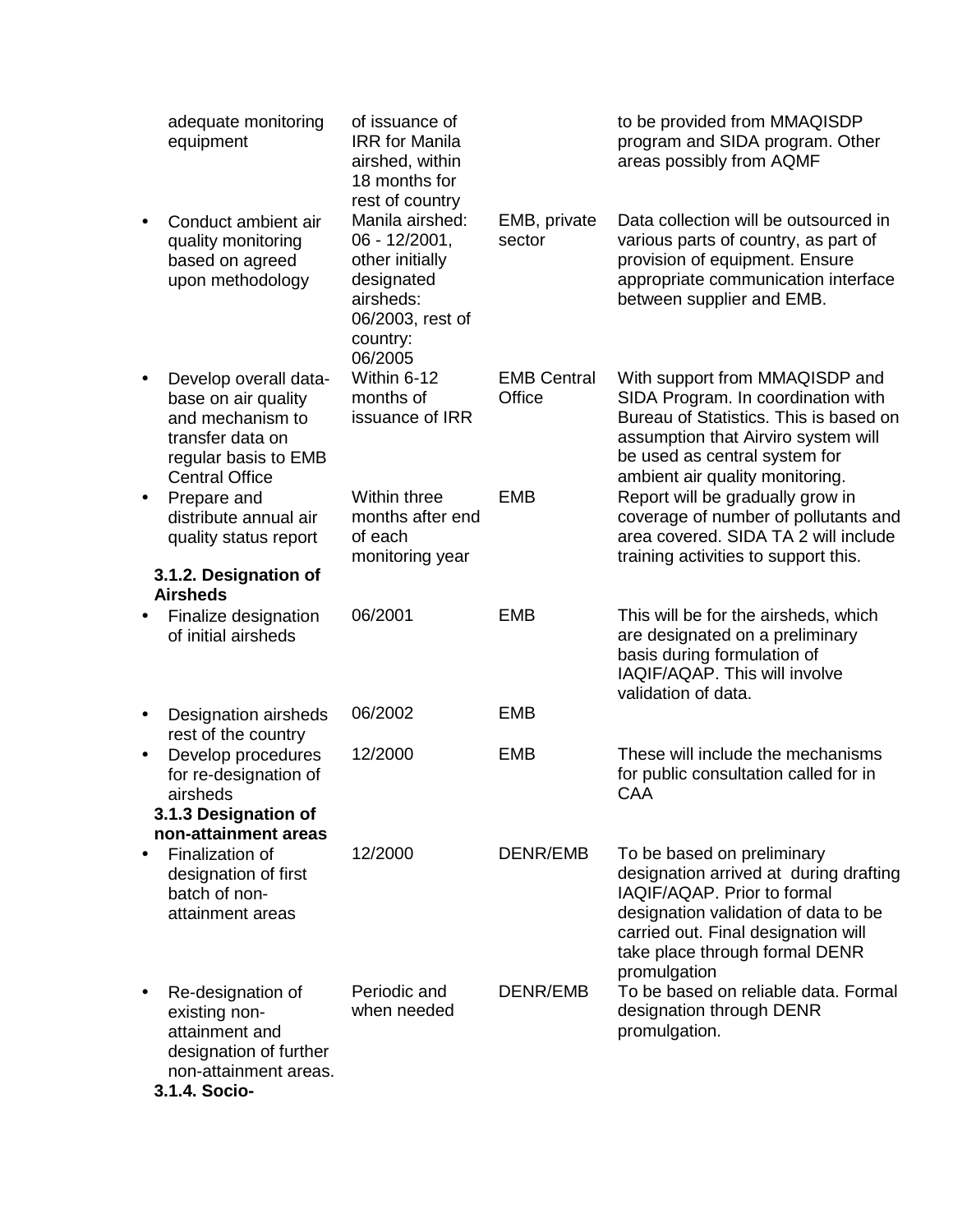## **Economic Cost Benefit Analysis of CAA**

| Study which<br>$\bullet$<br>assesses costs and<br>benefits for country<br>3.1.5. Capacity<br><b>Building Plan</b>               | available by<br>12/2001                                       | <b>NEDA</b> with<br>assistance<br>from PCSD                                                          | PCSD and DENR to advice NEDA                                                                                                                                                                                                                             |
|---------------------------------------------------------------------------------------------------------------------------------|---------------------------------------------------------------|------------------------------------------------------------------------------------------------------|----------------------------------------------------------------------------------------------------------------------------------------------------------------------------------------------------------------------------------------------------------|
| Conduct needs<br>$\bullet$<br>assessment in terms<br>of manpower and<br>skills requirement at<br>national and regional<br>level | Before 03/2001                                                | <b>EMB</b>                                                                                           | Needs assessment will also cover<br>other agencies and groups utilizing<br>ambient air quality data. Needs<br>assessment to cover both ambient<br>air quality monitoring and stationary<br>sources. To be funded from<br><b>MMAQISDP TA</b>              |
| Put in place first<br>$\bullet$<br>batch of additional<br>staff                                                                 | 12/2002                                                       | EMB-DBM                                                                                              | This concerns 40 staff to be recruited<br>with support MMAQISDP, currently<br>requested from DBM,                                                                                                                                                        |
| Ensure full utilization<br>$\bullet$<br>of current EMB staff<br>in the regions in air<br>quality management                     | 06/2001                                                       | <b>EMB</b>                                                                                           | This concerns involvement in both<br>ambient air quality monitoring and<br>management of pollution from<br>stationary sources. This will be done<br>based on detailed needs<br>assessment.                                                               |
| Put in place<br>$\bullet$<br>additional staff                                                                                   | 07/2001 beyond                                                | EMB-DBM                                                                                              | Based on needs assessment and<br>further organizational strengthening<br>of EMB as line bureau additional staff<br>will become available. Placement will<br>be in phased manner and will follow<br>designation of airsheds and non-<br>attainment areas. |
| Conduct regular<br>$\bullet$<br>training                                                                                        | Periodic                                                      | <b>EMB</b>                                                                                           | SIDA TA 2 to make contribution.<br>Training will be partly in country and<br>abroad. Training to be aimed not only<br>at EMB staff but also at users of<br>data. Training to be phased with<br>expansion of AAQM network.                                |
| 3.1.6. Public<br><b>Awareness on</b><br><b>Ambient Air Quality</b>                                                              |                                                               |                                                                                                      |                                                                                                                                                                                                                                                          |
| Develop overall<br>communication<br>strategy to inform<br>general public on<br>ambient air quality                              | Before 12/2000                                                | DENR/EMB,<br>NGO <sub>s</sub> with<br>inputs from<br>other<br>concerned<br>groups esp.<br><b>PIA</b> | To be part of MMAQISDP work on<br>public awareness. Additional support<br>from US EPA and USAEP. NGOs<br>are expected to play important role in<br>this component of air quality<br>management                                                           |
| Set-up air quality<br>$\bullet$<br>indices, and develop<br>channels to inform<br>public on regular                              | Design indices<br>and system<br>before 06/2001,<br>after that | DENR/EMB,<br>NGOs and<br>other<br>concerned                                                          | Air quality indices are expected to be<br>modeled on earlier versions. Input<br>from SIDA loan project expected.                                                                                                                                         |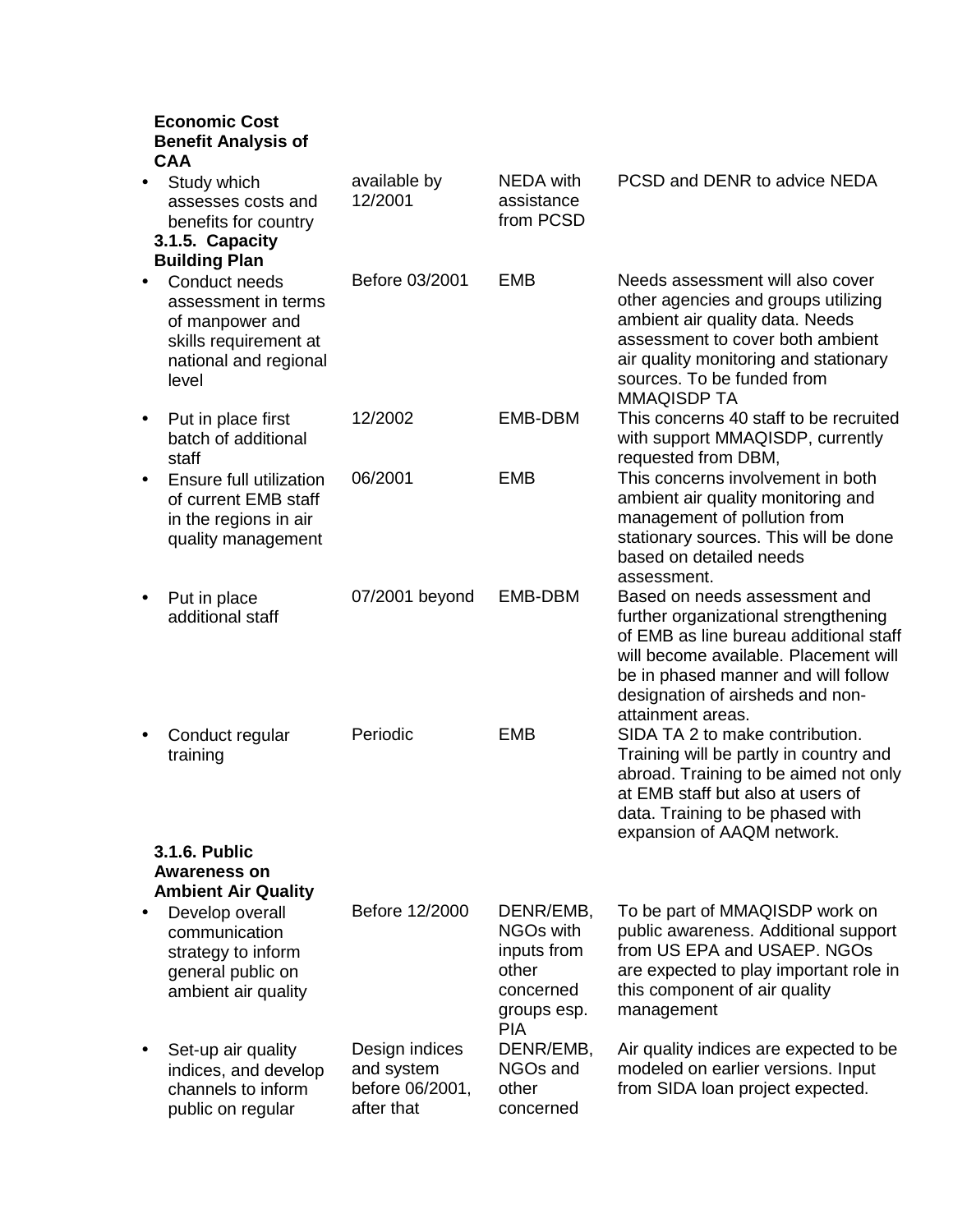| basis                                                                                                                                                                                              | ongoing<br>information of                                                                                                                                                      | groups                                                                                                                          |                                                                                                                                                                                                                                                                                               |
|----------------------------------------------------------------------------------------------------------------------------------------------------------------------------------------------------|--------------------------------------------------------------------------------------------------------------------------------------------------------------------------------|---------------------------------------------------------------------------------------------------------------------------------|-----------------------------------------------------------------------------------------------------------------------------------------------------------------------------------------------------------------------------------------------------------------------------------------------|
| In addition to ongoing<br>information provision<br>conduct periodic<br>special campaigns                                                                                                           | According to<br>plan                                                                                                                                                           | DENR/EMB,<br>NGOs and<br>other<br>concerned                                                                                     | Active cooperation with ongoing and<br>new initiatives from private sector<br>and NGOs will be sought. e.g.<br>Bantay Kalikasan                                                                                                                                                               |
| Integrate awareness<br>raising on air quality<br>issues in primary,<br>secondary and<br>tertiary education                                                                                         | Ongoing after<br>initial strategy<br>formulation                                                                                                                               | DECS,<br>CHEDS,<br>TESDA, and<br>private<br>education<br>facilities, and<br><b>DENR/EMB</b>                                     | Initial limited funding from<br>MMAQISDP, subsequent additional<br>funding required                                                                                                                                                                                                           |
|                                                                                                                                                                                                    | <b>Performances</b><br>standard                                                                                                                                                | <b>Responsible</b>                                                                                                              | <b>Remarks</b>                                                                                                                                                                                                                                                                                |
| Revalidate feasibility<br>of introduction of<br>Euro 1 standards by<br>01-01-2003                                                                                                                  | Review to be<br>completed by<br>12/2001                                                                                                                                        | DENR/EMB,<br>DOE, DOTC,<br>DTI/BPS in<br>consultation<br>with car<br>manufacturer<br>s, oil industry<br>and transport           | Special attention to be given to<br>linkage with adoption of 0.05% sulfur<br>standard for diesel scheduled for 01-<br>01-2004 and the gasoline<br>specifications                                                                                                                              |
| Prepare groundwork<br>and timetable for the<br>introduction of Euro 2<br>or 3 standards                                                                                                            | <b>Review</b><br>completed and<br>recommendation<br>s drafted for<br>decision making<br>by June 2004                                                                           | DENR/EMB,<br>DOE, DOTC,<br>DTI/BPS in<br>consultation<br>with car<br>manufacturer<br>s, oil industry<br>and transport<br>sector | Adoption of Euro 2 or 3 standards<br>will depend on availability of<br>appropriate fuels                                                                                                                                                                                                      |
| Study the need and<br>possibility for specific<br>emission standards<br>for motorized tricycles<br>Assess the need for<br>additional testing<br>facilities for testing<br>motor cycle<br>emissions | To be started<br>ASAP and to be<br>completed by<br><b>June 2001</b><br>Assessment with<br>respect to in-use<br>standards by<br>12/2000, type<br>approval testing<br>by 06/2001 | DOST,<br>MDPPA,<br>DENR/EMB,<br>DILG, DOTC<br>DOTC/LTO -<br><b>DENR/EMB</b>                                                     | Tricycles also need general technical<br>standards, to be drawn up in parallel<br>with possible special emission<br>standards<br>Required in light of additional<br>standards for new motor cycles<br>effective 2003 and increased<br>emphasis on in-use testing. To be<br>funded from SVPCF. |
|                                                                                                                                                                                                    | <b>3.2 Mobile Sources</b><br><b>Component and sub-</b><br>components<br>3.2.1. Review and<br><b>Revise Emission</b><br><b>Standards</b>                                        | public                                                                                                                          | groups<br>sector                                                                                                                                                                                                                                                                              |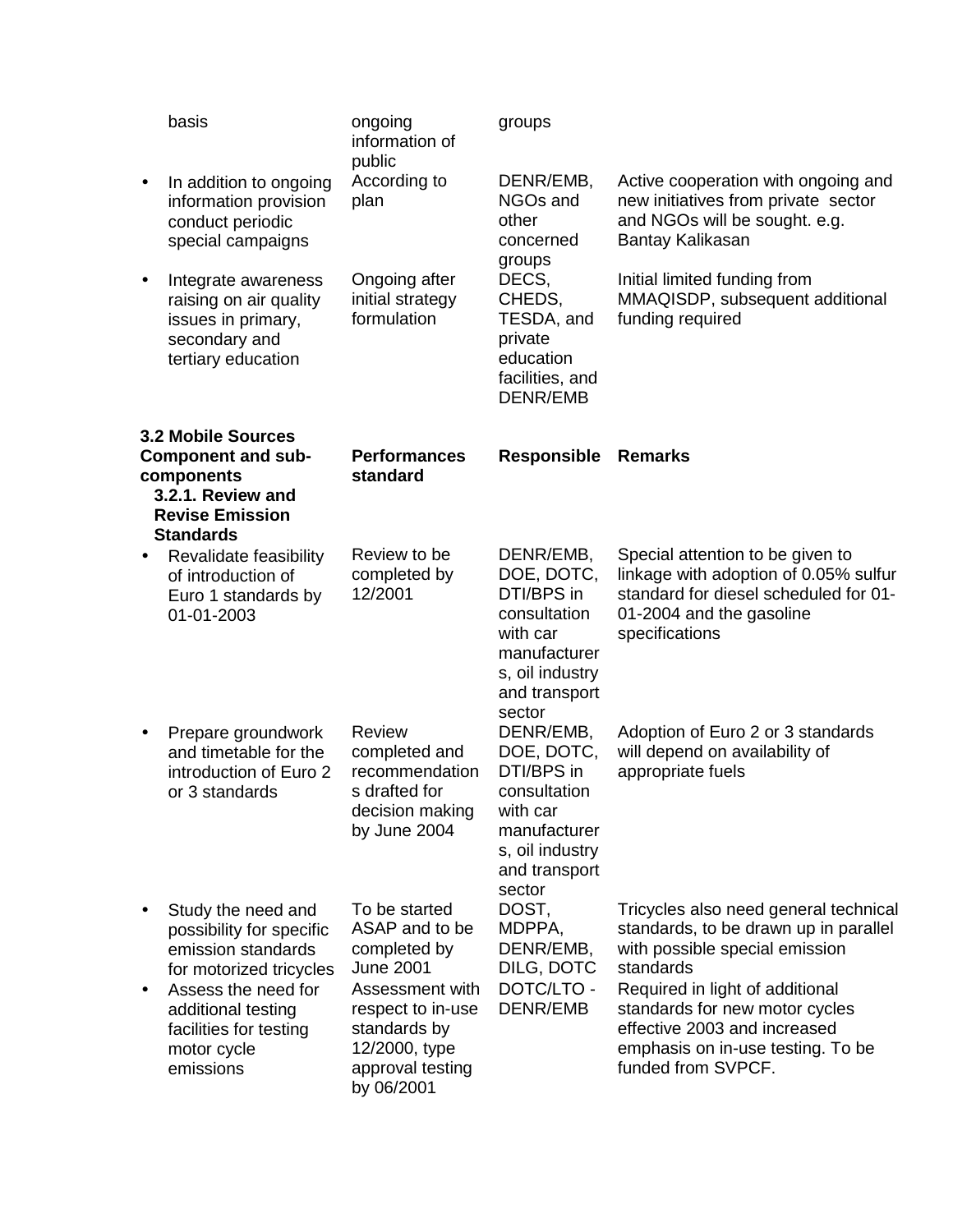## **3.2.2. Develop Capacity for Type Approval Testing**

| $\bullet$ | Allocate specific<br>institutional<br>responsibility within<br><b>DOTC</b>    | Required<br>instructions to be<br>issued before<br>10/2000                                                             | <b>DOTC</b><br>Secretary                                                    |                                                                                                              |
|-----------|-------------------------------------------------------------------------------|------------------------------------------------------------------------------------------------------------------------|-----------------------------------------------------------------------------|--------------------------------------------------------------------------------------------------------------|
|           | <b>Design Facility</b>                                                        | Construction<br>Plans approved,<br>site selected by<br>12/2001                                                         | <b>DOTC</b> with<br>external<br>inputs                                      | To be funded through the Special<br><b>Vehicle Pollution Control Fund</b><br>(SVPCF) and Grants              |
| $\bullet$ | <b>Construct Facility</b>                                                     | Construction to<br>be completed,<br>including<br>commissioning<br>of equipment by<br>12/2002                           | Outsourced<br>or through<br>internal<br><b>DOTC</b><br>arrangement<br>s     | To be funded through the Special<br><b>Vehicle Pollution Control Fund</b><br>(SVPCF) and Grants              |
| $\bullet$ | Allocate staff and<br>train staff                                             | Staff training to<br>commence June<br>2002, which will<br>allow start<br>functioning of<br>facility upon<br>completion | Human<br>Resource<br><b>Division</b><br>DOTC/LTO<br>with external<br>inputs |                                                                                                              |
|           | 3.2.3. Strengthen<br><b>MVIS</b>                                              |                                                                                                                        |                                                                             |                                                                                                              |
| $\bullet$ | <b>Obtain MVIS</b><br>implementation<br>approval                              | First pass<br>approval of BOT<br>scheme to be<br>issued by<br>09/2000                                                  | NEDA,<br><b>DOTC</b>                                                        | Based on the assumption that<br>strengthening of MVIS will be on the<br>basis of BOT procedure               |
| $\bullet$ | Develop LTO<br>regulatory capacity<br>over MVIS operated<br>by private sector | <b>Needs</b><br>assessment to<br>be carried out<br>prior to 06/2001,<br>capacity to be in<br>place by<br>06/2002       | DOTC/LTO,<br>support from<br>DBM and<br><b>DENR</b>                         | MMAQISDP capacity building<br>component foresees setting up<br>special unit in LTO for this purpose          |
|           | Finalize negotiations<br>with private sector<br>proponents                    | To be completed<br>12 months after<br><b>First Pass has</b><br>been issued by<br><b>NEDA</b>                           | DOTC/LTO                                                                    |                                                                                                              |
|           | <b>Introduction MVIS</b>                                                      | <b>Within Metro</b><br>Manila by<br>01/2003 and<br>Nation wide by<br>01/2004                                           | Private<br>Proponents<br>with support<br>DOTC/LTO                           | Private proponents will be required to<br>provide inter-connection with LTO IT<br>scheme                     |
|           | Develop and<br>implement public<br>awareness campaign                         | Metro Manila<br>09/2002<br>onwards,                                                                                    | DOTC/LTO,<br>active<br>involvement                                          | This specific awareness campaign to<br>be part of overall awareness raising<br>campaign to be developed with |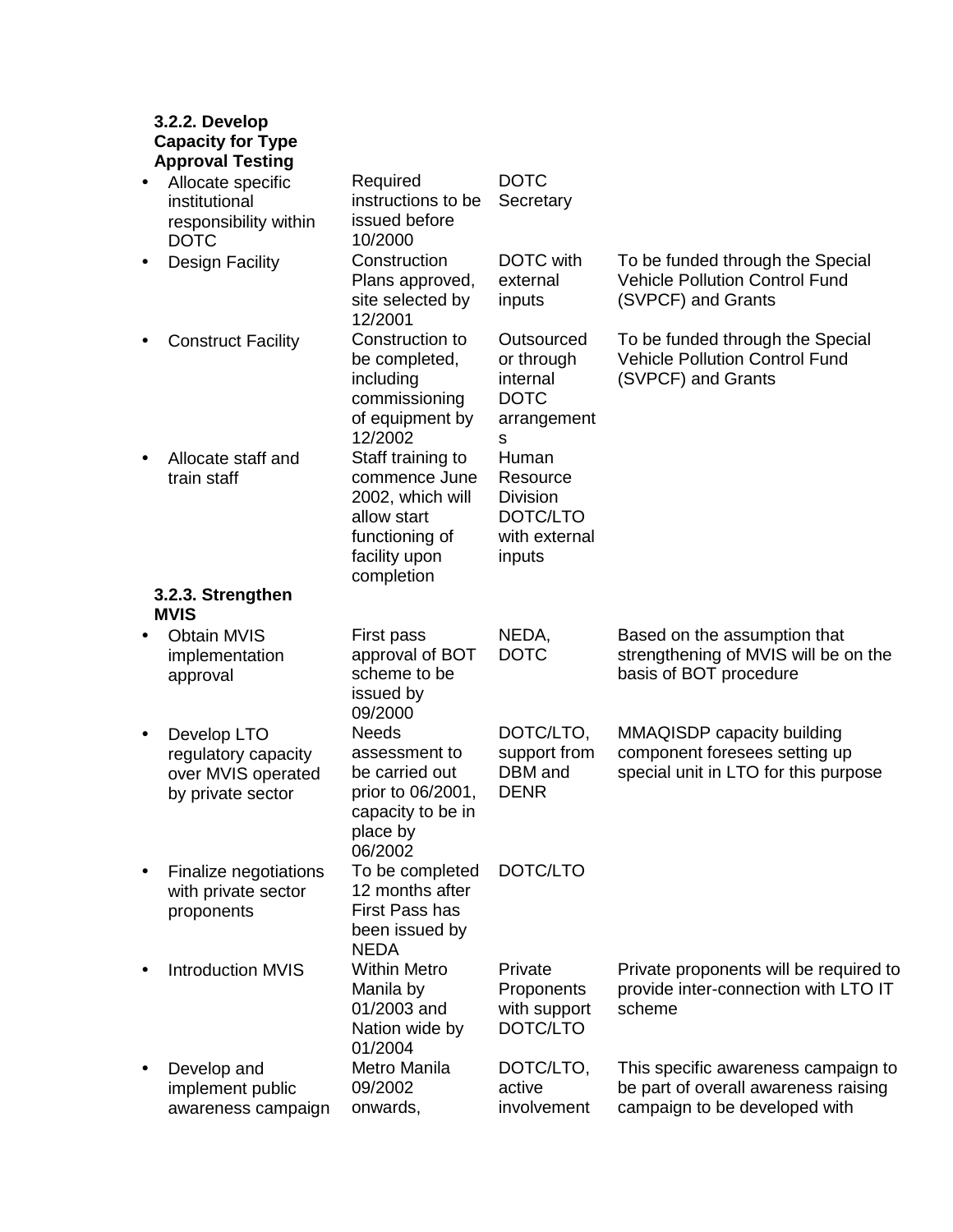|           | to support<br>introduction and<br>functioning MVIS                                                                              | Nationwide<br>09/2003<br>onwards                                                                                    | of private<br>proponents                          | MMAQISDP support in second half<br>2000                                                                                                   |
|-----------|---------------------------------------------------------------------------------------------------------------------------------|---------------------------------------------------------------------------------------------------------------------|---------------------------------------------------|-------------------------------------------------------------------------------------------------------------------------------------------|
| $\bullet$ | Develop interim<br>capacity for emission<br>testing pending<br>strengthening of<br><b>MVIS</b>                                  | Selected MVR<br>stations in NCR<br>to be equipped<br>and trained by<br>11/2000 and<br>06/2001<br>nationwide         | DOTC/LTO,<br>with support<br>from DBM<br>and DENR | MMAQISDP to fund NCR and<br>SVPCF to fund rest of the country                                                                             |
|           | 3.2.4. Strengthen<br><b>Road Side Inspection</b>                                                                                |                                                                                                                     |                                                   |                                                                                                                                           |
| $\bullet$ | Agree on the<br>standardized test<br>methodology and<br>equipment                                                               | Completed by<br>08/2000                                                                                             | DENR,<br>DOTC/LTO,<br>DTI                         |                                                                                                                                           |
| $\bullet$ | Procurement of<br>mobile smoke<br>emission testers                                                                              | Completed by<br>12/2000                                                                                             | LTO, DBM                                          | Funding by MMAQISDP for Metro<br>Manila Airshed and SVPCF for the<br>rest of the country                                                  |
| $\bullet$ | Study feasibility of<br>outsourcing roadside<br>inspection and<br>apprehension to<br>private sector                             | Initial<br>recommendation<br>s by 9/2000. To<br>be followed by<br>detailed<br>arrangement in<br>place by<br>06/2001 | DOTC/LTO,<br><b>MMDA</b>                          | External inputs provided through<br>consultancy input in context of<br>MMAQISDP in MMDA                                                   |
| $\bullet$ | Training of<br>Inspectors,<br>Apprehending<br>Officers and<br><b>Deputized Agents</b>                                           | Ongoing-<br>Periodic                                                                                                | LTO,<br>DENR/EMB,<br><b>DTI</b>                   | Training design and duration to be<br>reviewed. Private Sector to provide<br>inputs and to act as observers during<br>training            |
| $\bullet$ | Review and<br>standardize detailed<br>apprehension<br>procedures                                                                | To start on<br>immediate basis<br>and to be<br>completed by<br>August 2000                                          | LTO, DOTC                                         | This would address the<br>apprehension procedures itself, the<br>subsequent testing and procedures<br>to pay fines and reclaim plates.    |
| ٠         | Develop appropriate<br>linkage between<br>apprehending teams<br>and LTO                                                         | For Metro Manila<br>by 03/2001,<br>other parts of<br>country in<br>phased manner                                    | LTO,<br>deputized<br>agents                       | Interconnection to be established<br>with LTO IT system. Metro Manila to<br>be funded from MMAQISDP, other<br>parts of country from SVPCF |
| ٠         | Establishment of one<br>stop shop for<br>accreditation and<br>authorization of<br>private sector<br>emission testing<br>centers | One month after<br>issuance of IRR                                                                                  | DOTC/LTO,<br>DTI                                  | This concerns third party emission<br>inspection stations.                                                                                |
|           | Establishment of                                                                                                                | To be in place in                                                                                                   | Qualified                                         | Testing rates to be reviewed by DTI                                                                                                       |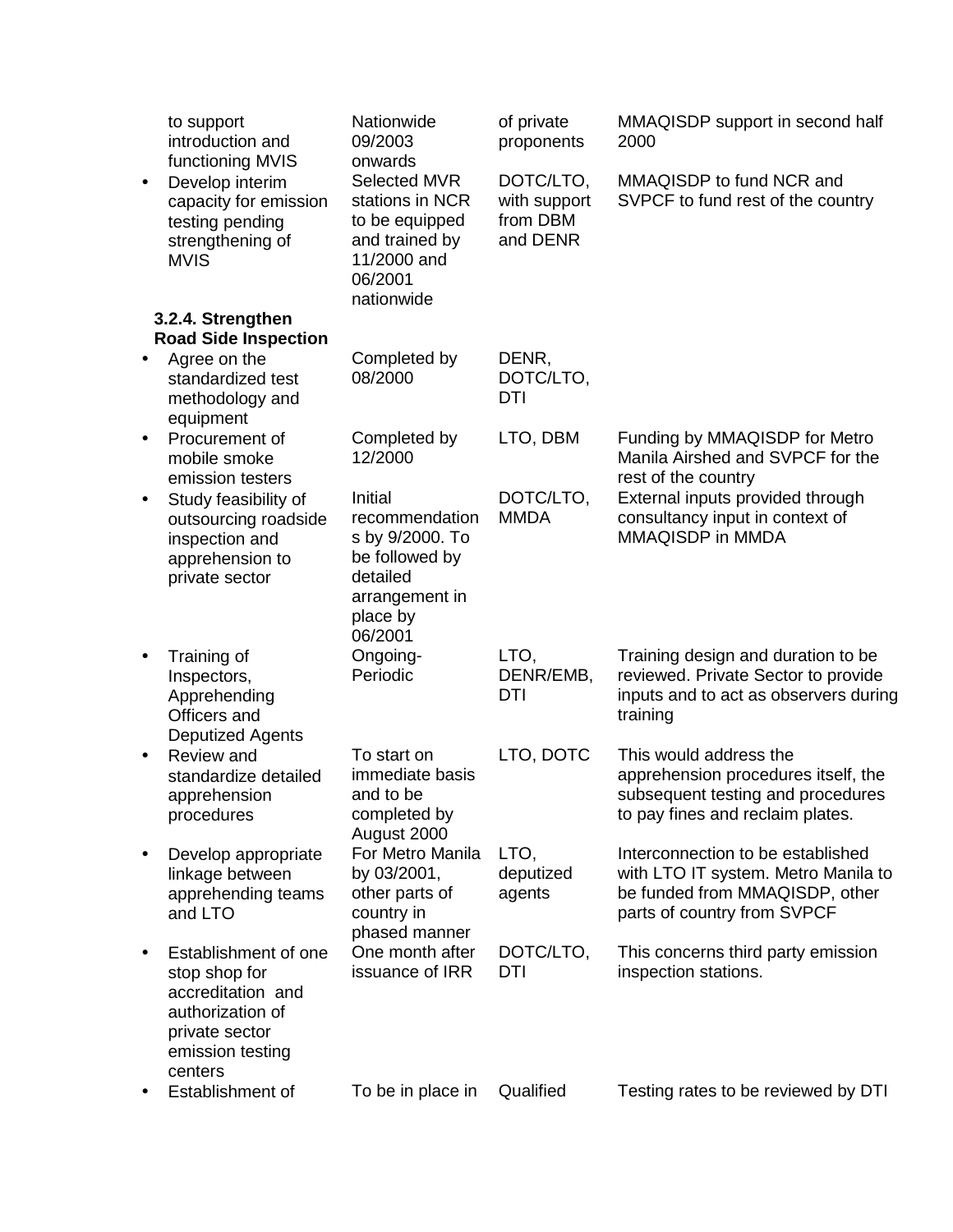|           | <b>Private Sector</b><br><b>Emission testing</b><br>centers                                                                                                                           | 12/2000, based<br>on interest<br>demonstrated by<br>private sector | Private<br>Proponents                                                                                                                       | and DOTC. Re-capitalization will be<br>required by 2003 to comply with LTO<br>IT to be established                                                                                                                                                                                                              |
|-----------|---------------------------------------------------------------------------------------------------------------------------------------------------------------------------------------|--------------------------------------------------------------------|---------------------------------------------------------------------------------------------------------------------------------------------|-----------------------------------------------------------------------------------------------------------------------------------------------------------------------------------------------------------------------------------------------------------------------------------------------------------------|
|           | <b>Public Information</b><br>Campaign                                                                                                                                                 | Three months<br>after IRR<br>effectivity                           | DOTC, PIA,<br>NGOs and<br>other<br>concerned<br>groups                                                                                      | This specific awareness campaign to<br>be part of overall awareness raising<br>campaign to be developed with<br>MMAQISDP support in second half<br>2000. Bantay Kalikasan initiative to<br>be integrated                                                                                                        |
| $\bullet$ | Develop and<br><b>Implement Self</b><br><b>Regulation Projects</b>                                                                                                                    | Plans to be<br>submitted by<br>01/2001 and<br>when<br>appropriate  | Transport<br>Sector<br>Organization<br>s to initiate<br>Plans,<br>DOTC/LTO<br>to evaluate<br>and approve<br>if all<br>conditions<br>are met | Self Regulation Projects should meet<br>ALL the requirements outlined in the<br>February 2000 MOA on Elimination<br>of Smoke Belching. It is expected<br>that there will be active involvement<br>of Swisscontact preventive<br>maintenance program in design and<br>implementation Self Regulation<br>Projects |
|           | 3.2.5. Formulate and<br>implement vehicle                                                                                                                                             |                                                                    |                                                                                                                                             |                                                                                                                                                                                                                                                                                                                 |
|           | standards and                                                                                                                                                                         |                                                                    |                                                                                                                                             |                                                                                                                                                                                                                                                                                                                 |
|           | parameters<br><b>Review technical</b>                                                                                                                                                 | By 06/2001                                                         | BPS (TC 44),                                                                                                                                | To be part of Vehicle Road Safety                                                                                                                                                                                                                                                                               |
| $\bullet$ | standards for<br>rebuilding and re-<br>manufacturing of<br>vehicles and engines                                                                                                       |                                                                    | <b>DOTC</b>                                                                                                                                 |                                                                                                                                                                                                                                                                                                                 |
| ٠         | Design and<br>implement<br>appropriate<br>preventive<br>maintenance systems<br>for public transport<br>vehicles                                                                       | 10/2000<br>onwards                                                 | CFCERT/DO<br>E, DOTC<br>Transport<br>Sector<br>Swisscontact                                                                                 | This program aims at reduced fuel<br>consumption and reduced emissions<br>due to improved maintenance                                                                                                                                                                                                           |
|           | Encourage wider<br>research and<br>development for<br>appropriate vehicle<br>technology and<br>emission control<br>devices<br>3.2.6. Strengthen land<br>use and transport<br>planning | Ongoing                                                            | DOST-<br>private<br>sector                                                                                                                  |                                                                                                                                                                                                                                                                                                                 |
|           | Strengthen land use<br>planning                                                                                                                                                       |                                                                    | MMDA,<br><b>LGUs</b>                                                                                                                        | To be carried out in context of other<br>initiatives. Emphasis will be on<br>ensuring that emission reduction is<br>on the agenda                                                                                                                                                                               |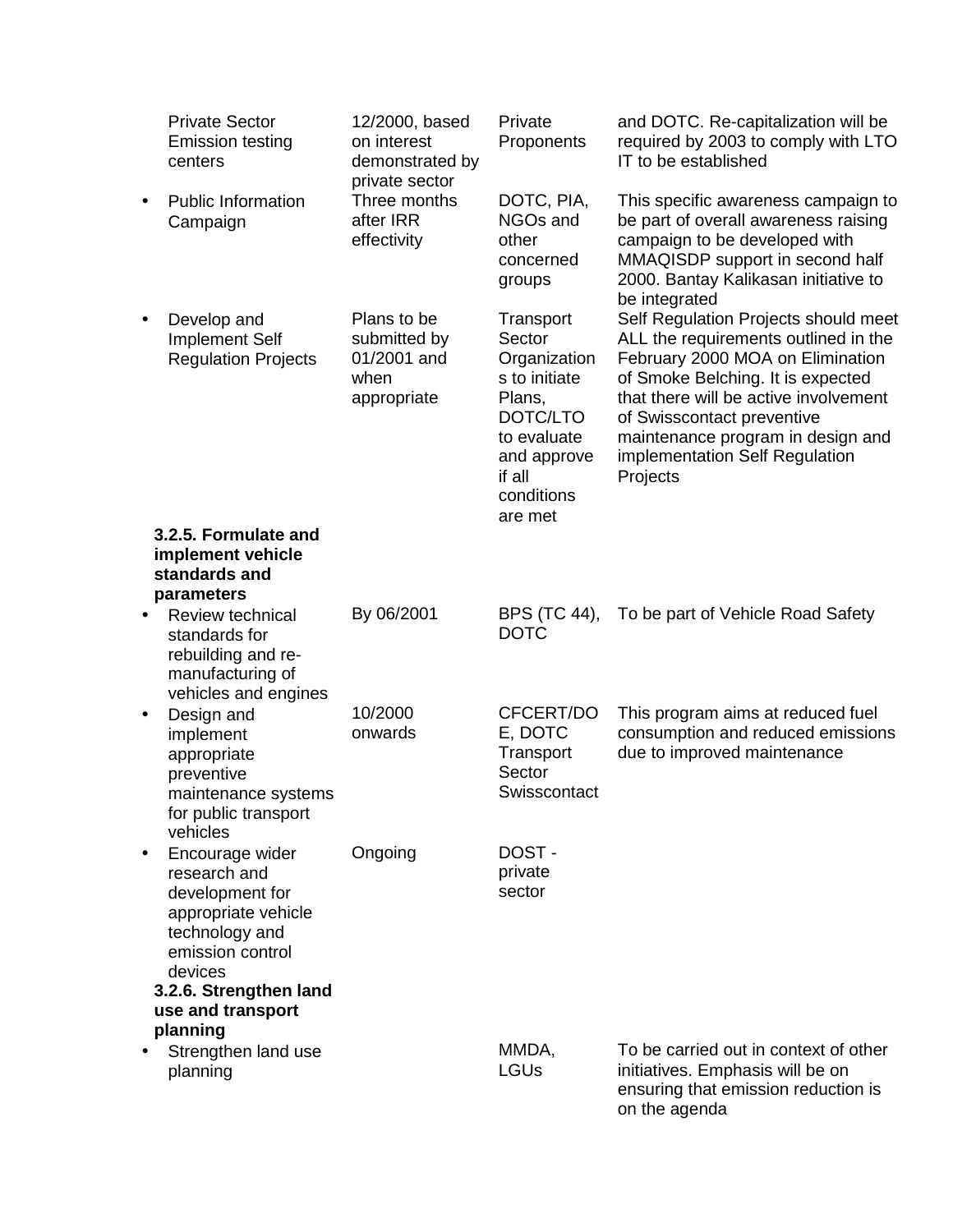| $\bullet$ | Review of ongoing<br>transport plans                                                                                                                                                                                               |                                                                                        | DOTC,<br>MMDA,<br>LGUs, NGOs                                                              | To be carried out in context of other<br>initiatives. Emphasis will be on<br>ensuring that emission reduction is<br>on the agenda, and on encouraging<br>non-motorized transport.                                          |
|-----------|------------------------------------------------------------------------------------------------------------------------------------------------------------------------------------------------------------------------------------|----------------------------------------------------------------------------------------|-------------------------------------------------------------------------------------------|----------------------------------------------------------------------------------------------------------------------------------------------------------------------------------------------------------------------------|
|           | <b>Traffic Engineering</b>                                                                                                                                                                                                         |                                                                                        | MMDA,<br>LGUs,<br><b>DPWH</b>                                                             | To be carried out in context of other<br>initiatives. Emphasis will be on<br>ensuring that emission reduction is<br>on the agenda                                                                                          |
|           | 3.2.7. Develop and<br><b>Introduce Market</b><br><b>Based Instruments</b><br>and Incentives to<br>reduce Vehicle<br><b>Emissions</b>                                                                                               |                                                                                        |                                                                                           |                                                                                                                                                                                                                            |
|           | Study the feasibility of<br>programs that can<br>provide incentives for<br>transport sector<br>enterprises that<br>successfully comply<br>with emission<br>standards or which<br>are operating<br>environment friendly<br>vehicles | First phase of<br>study to be<br>completed by<br>03/2001. Further<br>work will follow. | DOF, DTI,<br>DOTC,<br>Transport<br>sector                                                 | Initial study to be part of work on<br>MBIs carried out in context of<br>MMAQISDP.                                                                                                                                         |
| $\bullet$ | Study the use of<br>MBIs to promote<br>reduction in vehicle<br>emissions                                                                                                                                                           | First phase of<br>study to be<br>completed by<br>03/2001. Further<br>work will follow. | DOF, DTI,<br>DOTC,<br>Transport<br>sector                                                 | Initial study to be part of work on<br>MBIs carried out in context of<br>MMAQISDP.                                                                                                                                         |
|           | 3.2.8. Formulate and<br><b>Implement Capacity</b><br><b>Building Program</b>                                                                                                                                                       |                                                                                        |                                                                                           |                                                                                                                                                                                                                            |
|           | Needs assessment<br>and formulation of<br>capacity building<br>program for<br>DOTC/LTO at<br>national and regional<br>level                                                                                                        | To be completed<br>by 01/2001                                                          | Human<br>Resource<br>Development<br><b>Division</b><br>DOTC and<br>outside<br>consultants | It is expected that the needs<br>assessment will take into account the<br>requirements of other government<br>agencies involved with mobile<br>sources as well as transport sector.<br>Funding from MMAQISDP and<br>SVPCF. |
|           | Implement capacity<br><b>Building Programs</b>                                                                                                                                                                                     | 02/2001<br>onwards                                                                     | DOTC/LTO,<br>DBM,<br>Transport<br>sector                                                  | Avail multilateral facilities                                                                                                                                                                                              |
|           | <b>Strengthen Traffic</b><br><b>Adjudication Services</b>                                                                                                                                                                          | Initial<br>strengthening be<br>completed by<br>12/2001                                 | DOTC/LTO,<br><b>DBM</b>                                                                   | Additional staff will be required,<br>pending formal approval use will be<br>made of contractual staff. Funding:<br><b>SVPCF</b>                                                                                           |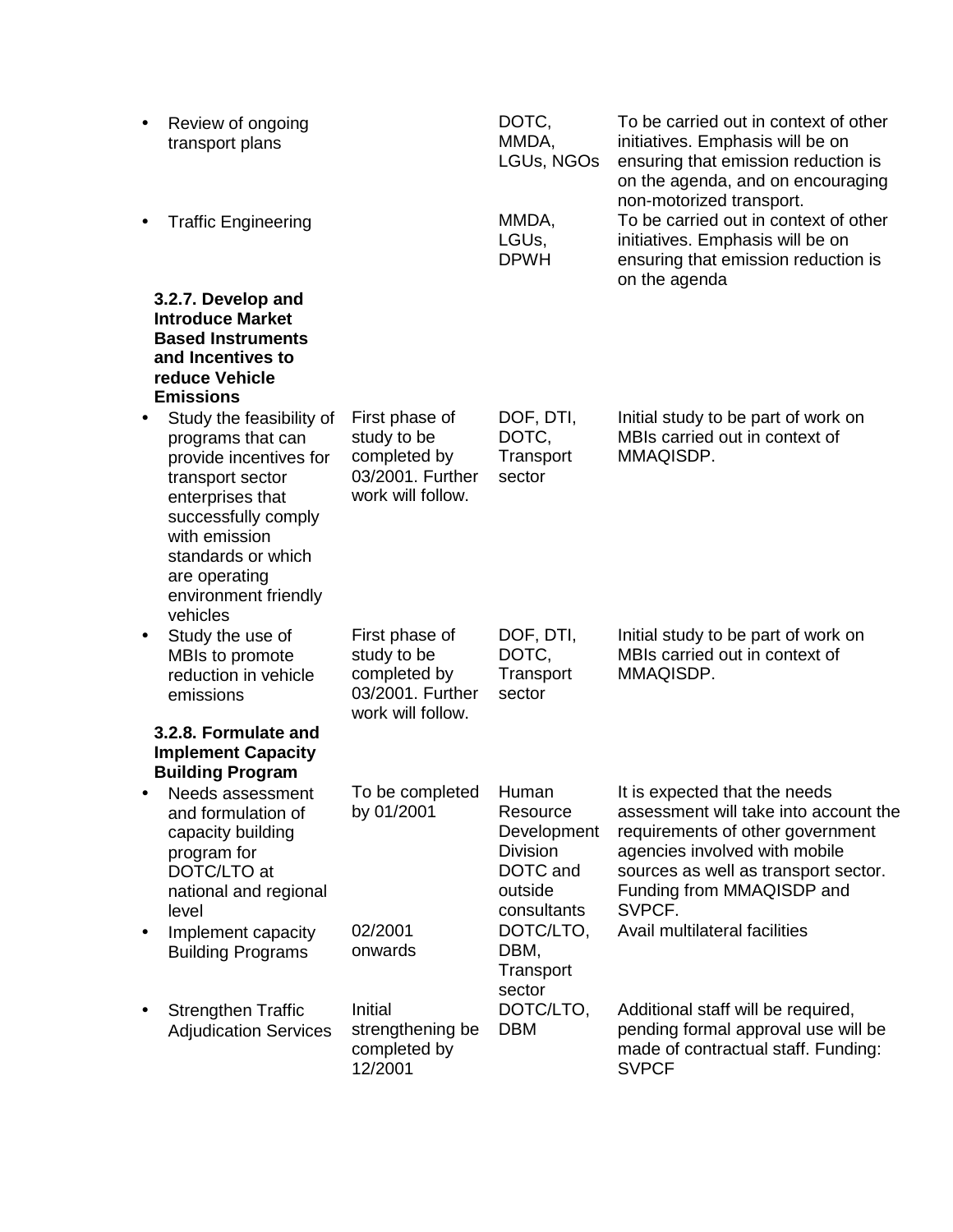|           | 3.2.9. Monitoring<br>impact mobile<br>sources on air quality                                                                                                                                                                |                                                                                                                                 |                                                       |                                                                                                                                                                                                                                                                        |
|-----------|-----------------------------------------------------------------------------------------------------------------------------------------------------------------------------------------------------------------------------|---------------------------------------------------------------------------------------------------------------------------------|-------------------------------------------------------|------------------------------------------------------------------------------------------------------------------------------------------------------------------------------------------------------------------------------------------------------------------------|
|           | Carry out baseline<br>studies concerning<br>contribution of mobile<br>sources to<br>deterioration of air<br>quality                                                                                                         | To be<br>determined                                                                                                             | DENR/EMB-<br><b>DOTC</b>                              | To be linked to availability of reliable<br>ambient air quality monitoring data                                                                                                                                                                                        |
| $\bullet$ | Conduct monitoring<br>studies to review<br>impact of various<br>measures to reduce<br>emissions from<br>mobile sources                                                                                                      | Monitoring<br>periodic and<br>related to<br>availability<br>equipment.<br>Objectives,<br>strategy and<br>approach by<br>03/2001 | DENR/EMB,<br>DOTC/LTO,<br>DOH and<br>others           | It is expected that this will include<br>special impact studies by DOH                                                                                                                                                                                                 |
|           | <b>3.3 Stationary Sources</b>                                                                                                                                                                                               | <b>Performance</b>                                                                                                              |                                                       |                                                                                                                                                                                                                                                                        |
|           | <b>Component and sub-</b><br>component<br>3.3.1. Review and<br><b>Revise Standards</b>                                                                                                                                      | standard                                                                                                                        | <b>Responsible</b>                                    | <b>Remarks</b>                                                                                                                                                                                                                                                         |
|           | Formulate criteria for<br>review and revision<br>(health based)                                                                                                                                                             | Within 2 years<br>after issuance of<br><b>IRR</b>                                                                               | EMB,<br>concerned<br>departments<br>and<br>industries | Rationalization of standards to be<br>considered. Standards based on<br>mass rate of emission to be re-<br>examined.                                                                                                                                                   |
| $\bullet$ | Following sets of<br>standards to be<br>reviewed/revised: 1)<br>ambient air quality<br>standards, 2) source<br>emission standards<br>for specific pollutants,<br>3) ambient air<br>guideline values<br>3.3.2. Strengthening | Every two year<br>or on as need<br>basis                                                                                        | EMB,<br>concerned<br>departments<br>and<br>industries | This includes the development of<br>reference values for $CO2$ and $O2$                                                                                                                                                                                                |
| $\bullet$ | of Permitting system<br>Internal permitting<br>guidelines to be<br>developed and issued<br>to Regional offices                                                                                                              | Before 12/2000                                                                                                                  | <b>EMB Central</b><br>Office                          | Rationalization and harmonization<br>with the EIS system to be<br>considered.                                                                                                                                                                                          |
|           | Activation of<br>computerized<br>Permitting<br>Administrative<br>System (CPAS)                                                                                                                                              | Operational by<br>06/2001                                                                                                       | <b>EMB Central</b><br>and Regional<br>Office          | Support available in context of<br>MMAQISDP for overall design and<br>Metro Manila Airshed. Introduction in<br>rest of the country is expected to be<br>done in a phased manner, which<br>could be linked to designation of<br>airsheds. This will include a review of |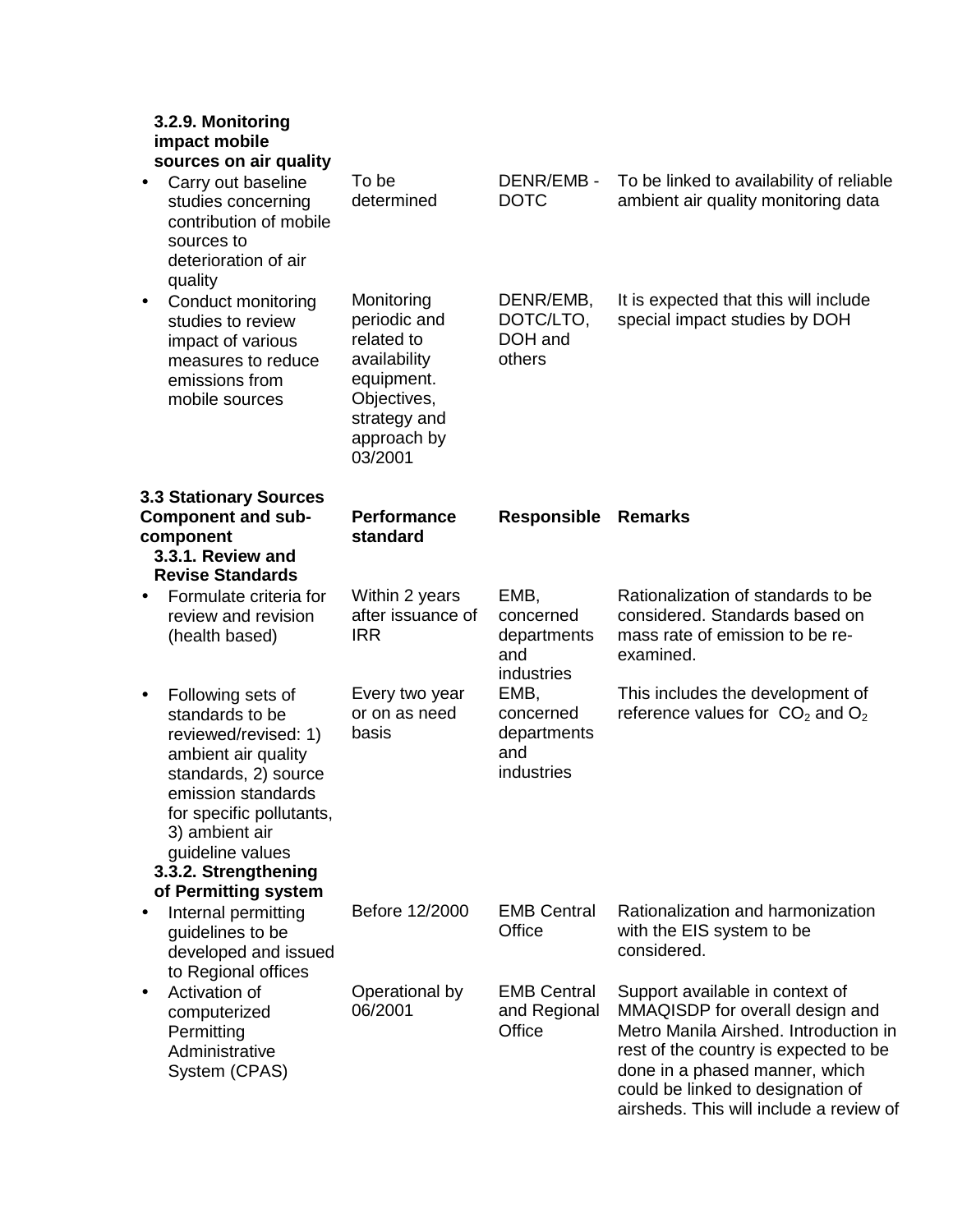|           |                                                                                                               |                                                                                                                                                                |                                                    | individual steps and paperwork<br>involved.                                                                                                                                 |
|-----------|---------------------------------------------------------------------------------------------------------------|----------------------------------------------------------------------------------------------------------------------------------------------------------------|----------------------------------------------------|-----------------------------------------------------------------------------------------------------------------------------------------------------------------------------|
|           | Procurement of<br>additional equipment                                                                        | Before 11/2002                                                                                                                                                 | <b>EMB Central</b><br>and Regional<br>Offices, DBM |                                                                                                                                                                             |
|           | 3.3.3. Develop and<br><b>Introduce MBIs</b>                                                                   |                                                                                                                                                                |                                                    |                                                                                                                                                                             |
| $\bullet$ | Developed program<br>to phase out Bio-<br><b>Medical Incinerators</b>                                         | Initial program<br>design 03/2001.<br>After that<br>implementation<br>of program in<br>line with targets<br>set up to July<br>2003                             | EMB, in<br>consultation<br>with affected<br>groups |                                                                                                                                                                             |
| $\bullet$ | Developed program<br>to phase out non-<br>complaint incinerators                                              | Initial program<br>design 03/2001.<br>After that<br>implementation<br>of program in<br>line with targets<br>set up to July<br>2003                             | EMB, in<br>consultation<br>with affected<br>groups | This will require close-intensive<br>monitoring by EMB                                                                                                                      |
|           | Conduct study on the<br>impact on<br>productivity,<br>efficiency and cost to<br>industries and<br>employment  | The result of the<br>study shall be<br>submitted to the<br>EMB on or<br>before 31<br>December 2001<br>and to be<br>implemented on<br>or before 17 July<br>2003 | <b>DTI</b>                                         | The study will include the use and<br>application of mechanisms and<br>technologies designed to make<br>emissions from existing incinerators<br>non-toxic and non-poisonous |
|           | 3.3.5. Awareness<br>Raising                                                                                   |                                                                                                                                                                |                                                    |                                                                                                                                                                             |
|           | Carried out in context<br>of overall awareness<br>raising activities<br>3.3.6. Strengthening<br>of Monitoring |                                                                                                                                                                | DENR, EMB,<br>NGOs, Pos,<br>LGUs, DECS             | See for detailed description section<br>on Awareness Raising under<br><b>Ambient Air Quality Monitoring</b>                                                                 |
|           | Development of<br>monitoring<br>methodology<br>approval system                                                | Before July 2003                                                                                                                                               | <b>EMB</b>                                         |                                                                                                                                                                             |
| ٠         | Implement intensified<br>stack monitoring<br>program                                                          | Metro Manila<br>airshed start by<br>06/2001, rest of<br>country in<br>phased manner<br>on airshed basis                                                        | DENR/EMB                                           | Metro Manila monitoring program to<br>be funded from MMAQISDP. This will<br>be outsourced activity with limited<br>capacity building support for<br>DENR/EMB                |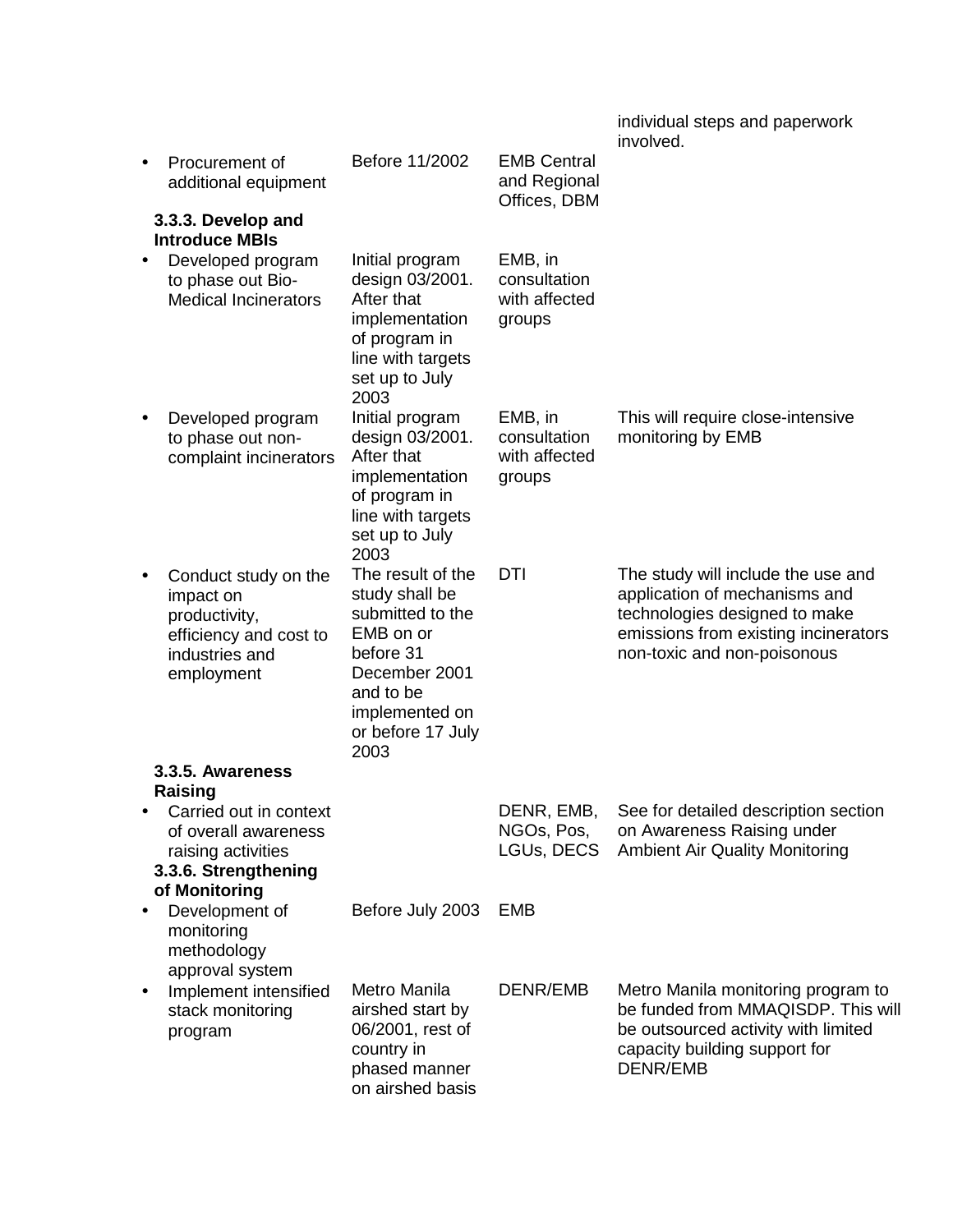| 3.3.7. Strengthen<br>Industry -<br><b>Government</b><br>cooperation in<br>ensuring the<br>reduction of air<br>pollution by<br>stationary sources                                                                                                                                                                                                                      |                                                                                                                                               |                                                                                              |                                                                                                                                                                                                               |
|-----------------------------------------------------------------------------------------------------------------------------------------------------------------------------------------------------------------------------------------------------------------------------------------------------------------------------------------------------------------------|-----------------------------------------------------------------------------------------------------------------------------------------------|----------------------------------------------------------------------------------------------|---------------------------------------------------------------------------------------------------------------------------------------------------------------------------------------------------------------|
| Operationalize<br>$\bullet$<br>Environmental<br>partnership program                                                                                                                                                                                                                                                                                                   | Initial<br>operationalizatio<br>n by 12/2002,<br>after that branch<br>specific<br>agreements                                                  | EMB, DOST<br>and other<br>signatories of<br>MOA on<br>partnership                            | This activity builds on the initiative of<br>the IISE (Industrial Initiatives for a<br>Sustainable Environment) project to<br>develop environmental partnerships<br>between government and private<br>sector. |
| Establish/maintain<br>$\bullet$<br>database of Best<br><b>Available Control</b><br>Technology (BACT)<br>and Lowest<br><b>Achievable Emission</b><br>Rate (LAER)<br>technology                                                                                                                                                                                         | Establish initial<br>database by<br>06/2001                                                                                                   | <b>DOST</b> with<br>input from<br><b>DENR</b>                                                |                                                                                                                                                                                                               |
| Develop detailed<br>$\bullet$<br>procedures for<br>designing, submitting<br>and monitoring of<br>compliance plans for<br>non complying<br>industries in<br>attainment and non-<br>attainment areas, and<br>for EMPs to be<br>submitted as part of<br><b>EMS</b> for industries<br>desiring to make use<br>of grace period under<br>Sect. 19 of CAA<br>3.3.8. Capacity | By 06/2001. To<br>be reviewed on<br>regular basis<br>and revised on<br>as need basis                                                          | EMB in<br>consultation<br>with AWMA<br>and sector<br>branch<br>organizations<br>associations |                                                                                                                                                                                                               |
| <b>Building</b><br>Hiring of additional<br>٠<br>staff for CAA<br>implementation<br>Strengthening of the<br>٠<br>Pollution Adjudication<br><b>Board</b>                                                                                                                                                                                                                | Detailed<br>approach agreed<br>upon by<br>03/2001,<br>implementation<br>of strengthening<br>plan according<br>mile stones<br>outlined in plan | <b>DENR</b>                                                                                  | See activities under Capacity<br>Building in Section on Ambient Air<br><b>Quality Monitoring</b><br>This is part of the TA under the<br><b>MMAQISDP</b>                                                       |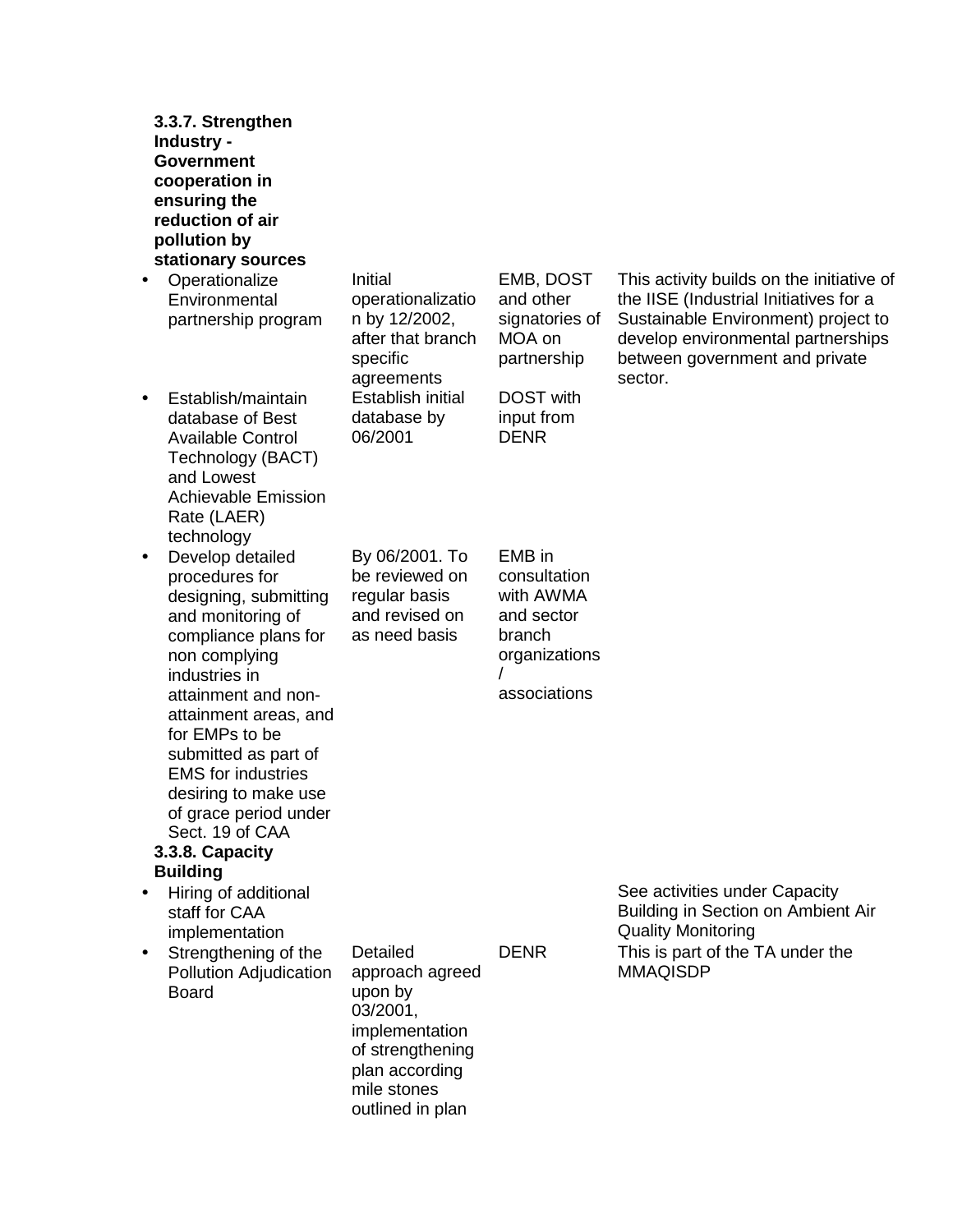## **3.3.9. Monitoring impact of stationary sources on air quality**

| suurucs un an quanty<br>Carry out baseline<br>studies concerning<br>contribution of<br>stationary sources to<br>deterioration of air<br>quality | To be<br>determined                                                                                                             | <b>DENR/EMB</b>                                                                 | To be linked to availability of reliable<br>ambient air quality monitoring data                                                                                                       |
|-------------------------------------------------------------------------------------------------------------------------------------------------|---------------------------------------------------------------------------------------------------------------------------------|---------------------------------------------------------------------------------|---------------------------------------------------------------------------------------------------------------------------------------------------------------------------------------|
| Conduct monitoring<br>$\bullet$<br>studies to review<br>impact of various<br>measures to reduce<br>emissions from<br>stationary e sources       | Monitoring<br>periodic and<br>related to<br>availability<br>equipment.<br>Objectives,<br>strategy and<br>approach by<br>03/2001 | DENR/EMB,<br>DOH and<br>others                                                  | It is expected that this will include<br>special impact studies by DOH                                                                                                                |
| <b>3.4 Area Sources</b><br><b>Component and sub-</b><br>component<br>3.4.1. Develop<br>profiles of Area<br><b>Sources</b>                       | <b>Performance</b><br>standard                                                                                                  | <b>Responsible</b>                                                              | <b>Remarks</b>                                                                                                                                                                        |
| Carry out desk study<br>$\bullet$<br>of local and<br>international<br>information                                                               | By 12/2001                                                                                                                      | DENR/EMB<br>with<br>involvement<br>of other<br>Departments<br>where<br>required | Conduct workshop upon completion<br>to inform concerned groups.                                                                                                                       |
| 3.4.2. Allocate<br><b>Institutional</b><br><b>Responsibilities for</b><br>management of air<br>pollution from Area<br>sources                   |                                                                                                                                 |                                                                                 |                                                                                                                                                                                       |
| Develop agreement<br>on concerned<br>departments on<br>permitting and<br>monitoring of area<br>sources<br>3.4.3. Develop<br>monitoring          | By 12/2000                                                                                                                      | EMB in<br>coordination<br>with other<br>departments                             | It is suggested that industrial facilities<br>will be regulated as part of permitting<br>process for stationary sources.<br>Construction sites permits are<br>responsibility of LGUs. |
| methodologies for<br>specific area sources<br>Monitoring<br>approaches to be<br>elaborated and                                                  | By 06/2001                                                                                                                      | <b>EMB</b> and<br>other<br>departments                                          | Limited funding available for study on<br>potential to reduce emissions from<br>gasoline stations from MMAQISDP                                                                       |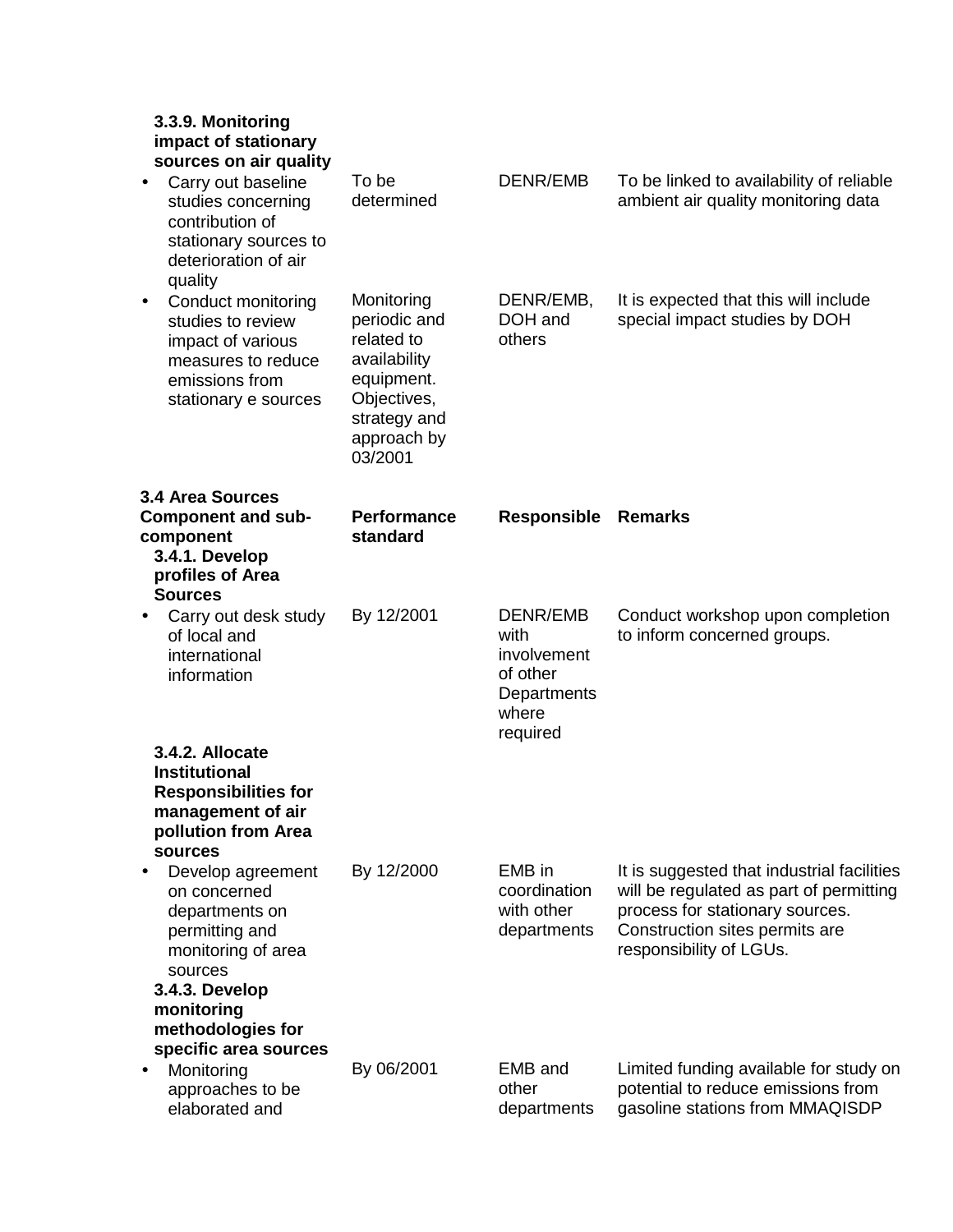|           | documented                                                                                                                                   |                                                                                         | if allocated<br>institutional<br>responsibility                                    |                                                                                                                                                                                    |
|-----------|----------------------------------------------------------------------------------------------------------------------------------------------|-----------------------------------------------------------------------------------------|------------------------------------------------------------------------------------|------------------------------------------------------------------------------------------------------------------------------------------------------------------------------------|
|           | 3.4.4. Develop<br><b>Administrative</b><br><b>Actions and Fines</b><br>and Penalties for Air<br><b>Pollution from Area</b><br><b>Sources</b> |                                                                                         |                                                                                    |                                                                                                                                                                                    |
|           | Formulate concerned<br>actions and fines                                                                                                     | EMB, PAB and<br>other<br>departments if<br>allocated<br>institutional<br>responsibility |                                                                                    |                                                                                                                                                                                    |
|           | 3.4.5. Develop and<br><b>Implement Capacity</b><br><b>Building Program for</b><br>Area sources                                               |                                                                                         |                                                                                    |                                                                                                                                                                                    |
|           | Identify capacity<br>building needs and<br>implement program                                                                                 | 12/2000                                                                                 | EMB and<br>other<br>departments<br>if allocated<br>institutional<br>responsibility | Emphasis will be on required skills<br>and knowledge. For the time being it<br>is not assumed that this will result in<br>substantial additional staff in various<br>organizations |
|           |                                                                                                                                              |                                                                                         |                                                                                    |                                                                                                                                                                                    |
|           | 3.5. Fuel Specifications<br><b>Component and sub-</b><br>component<br>3.5.1. Implement fuel                                                  | <b>Performance</b><br>standard                                                          | <b>Responsible Remarks</b>                                                         |                                                                                                                                                                                    |
|           | specifications                                                                                                                               |                                                                                         |                                                                                    |                                                                                                                                                                                    |
| $\bullet$ | Review, and<br>revalidate 2001,<br>2002, 2003 and 2004<br>fuel specs for viability                                                           | Initial review in<br>2001 and<br>subsequent<br>revalidation in<br>2002, 2003 and        | DOE, oil<br>industry, PIP,<br>DTI, DENR,<br>and others                             | Linkage with emission standards to<br>be considered.                                                                                                                               |
|           | Conduct study on<br>impact of CAA on oil                                                                                                     | 2004<br>To be completed<br>before 02/2001                                               | <b>DOE</b>                                                                         | Emphasis of study will be on the<br>timing of fuel specifications. Study to<br>be funded from MMAQISDP                                                                             |
|           | industry<br>Adopt feasible fuel<br>specifications as<br><b>Philippines National</b><br>Standards (PNS)                                       | 2000 / 2001 /<br>2002 / 2003 in<br>line with<br>changing fuel                           | Reconstitute<br>d Technical<br>Committee<br>12                                     |                                                                                                                                                                                    |
|           | Procurement of<br>additional testing<br>equipment                                                                                            | specifications<br>12/2000                                                               | <b>DOE</b>                                                                         | Completion of ongoing establishment<br>of Fuel monitoring laboratory                                                                                                               |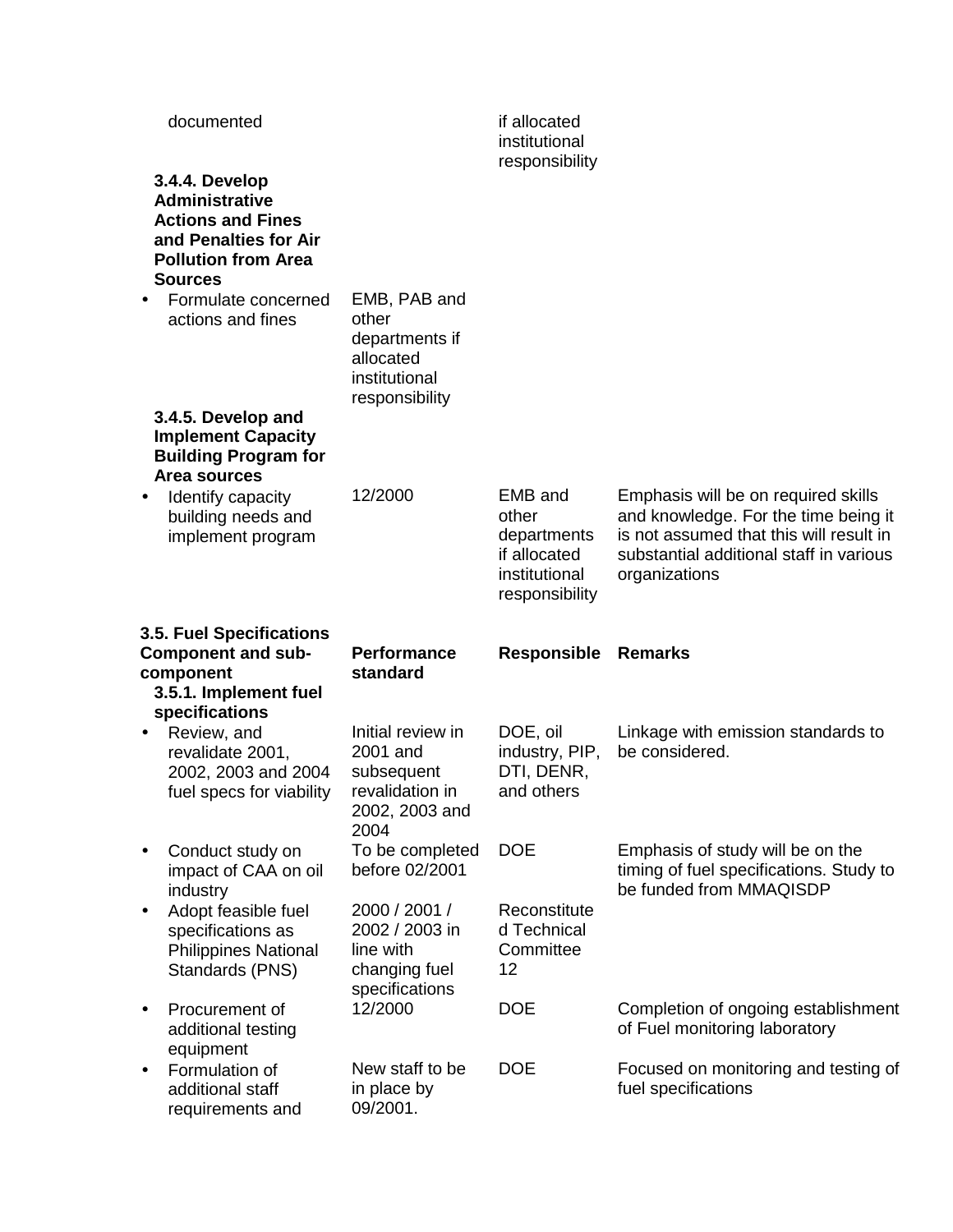| $\bullet$ | training of new and<br>existing staff<br>Conduct regular<br>sampling and testing                                                                                                                       | Training to start<br>in 09/2000<br>Ongoing-<br>periodic | <b>DOE</b>                                                                                                     |                                                                                                                                                                                         |
|-----------|--------------------------------------------------------------------------------------------------------------------------------------------------------------------------------------------------------|---------------------------------------------------------|----------------------------------------------------------------------------------------------------------------|-----------------------------------------------------------------------------------------------------------------------------------------------------------------------------------------|
| $\bullet$ | of fuels<br><b>Review PNS re</b><br>bunker fuel sulfur<br>content                                                                                                                                      | To be completed<br>by 06/2001                           | DENR, DOE,<br>DTI                                                                                              | Consider reducing maximum sulfur<br>content                                                                                                                                             |
| $\bullet$ | Develop penalty<br>provisions for<br>violation and non-<br>compliance with fuel<br>specifications<br><b>3.5.2. Conduct</b><br>research on, and<br>introduce alternative<br>fuels and fuel<br>additives | Before 12/2000                                          | DOE with<br>input from<br><b>TC 12</b>                                                                         | To be issued through DOE<br>Administrative Order. This will also<br>require establishment or<br>strengthening of quasi judicial body<br>in DOE.                                         |
| $\bullet$ | Pilot test alternative<br>fuels, e.g. CNG, LPG<br>and electric                                                                                                                                         | Ongoing                                                 | DOE, DOST,<br>DOTC and<br>Private<br>sector (oil<br>and gas<br>industry,<br>transport<br>sector and<br>others) | CNG tests ongoing, limited funding<br>available from MMAQISDP,<br>additional funding from SVPCF                                                                                         |
| $\bullet$ | Study potential of fuel<br>additives to reduce<br>vehicle emissions<br>3.5.3. Awareness<br>raising programs on<br>cleaner fuels                                                                        | Continuing                                              | DOST, DOE,<br>private<br>sector                                                                                | This will involve review of<br>experiences in other countries.                                                                                                                          |
| $\bullet$ | Information,<br>education, campaigns                                                                                                                                                                   | Ongoing, linked<br>to changing fuel<br>specifications   | DOE,<br>Coalition for<br>cleaner fuels                                                                         |                                                                                                                                                                                         |
|           | 3.5.4. Review,<br>Develop and<br><b>Introduce MBIs to</b><br>achieve cleaner fuels                                                                                                                     |                                                         |                                                                                                                |                                                                                                                                                                                         |
|           | Rationalization of fuel<br>taxes                                                                                                                                                                       | Within 6 months<br>after issuance of<br><b>IRR</b>      | DOE, NTRC,<br>DOE, NEDA                                                                                        | To ensure that fuels used for power<br>generation are taxed in proportion to<br>their potential contribution to<br>emissions. Not intended to change<br>overall amount of taxes raised. |
|           | 3.5.5. Monitor Impact<br>of changing fuel<br>specifications on                                                                                                                                         |                                                         |                                                                                                                |                                                                                                                                                                                         |
|           | ambient air quality<br>Formulate and                                                                                                                                                                   | Monitoring                                              | DENR/EMB,                                                                                                      | It is expected that this will include                                                                                                                                                   |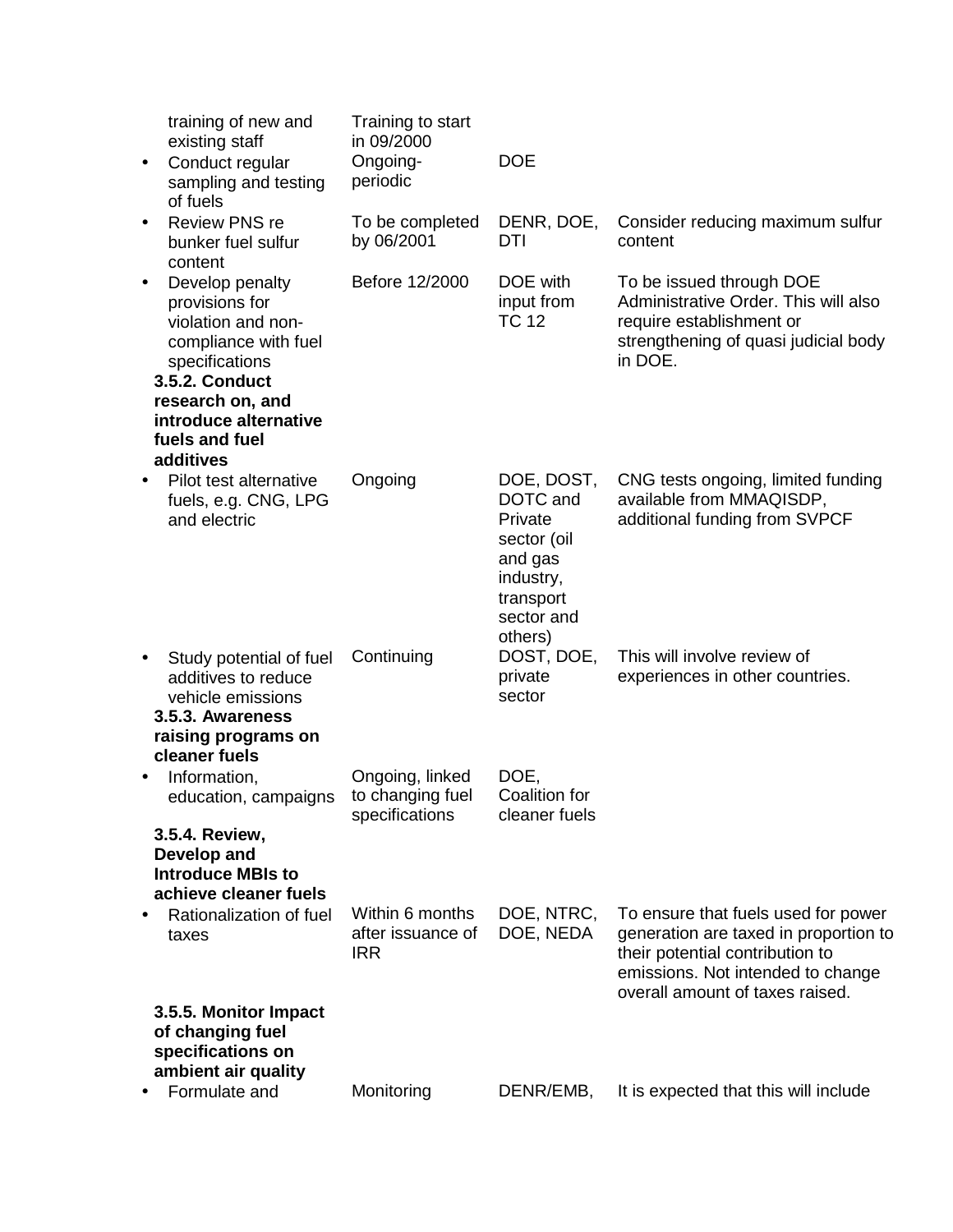|           | conduct monitoring<br>studies to review<br>impact of changes in<br>fuel specifications on<br>ambient air quality        | periodic and<br>related to<br>availability<br>equipment.<br>Objectives,<br>strategy and<br>approach by<br>03/2001                                                            | DOE, DOH<br>and others    | special impact studies by DOH                                                                                                                                                                                                                                                                                                         |
|-----------|-------------------------------------------------------------------------------------------------------------------------|------------------------------------------------------------------------------------------------------------------------------------------------------------------------------|---------------------------|---------------------------------------------------------------------------------------------------------------------------------------------------------------------------------------------------------------------------------------------------------------------------------------------------------------------------------------|
|           | 3.6. Institutional Development<br><b>Component and sub-</b><br>component<br>3.6.1. Establishment<br>of Governing Boards | <b>Performance</b><br>standard                                                                                                                                               | <b>Responsible</b>        | <b>Remarks</b>                                                                                                                                                                                                                                                                                                                        |
| $\bullet$ | Issuance of<br>Operational<br>Guidelines                                                                                | Within 90 days<br>after the<br>issuance of the<br>IRR. Review of<br>operational<br>guidelines 18<br>months from the<br>effectivity of<br>guidelines or as<br>the need arises | <b>DENR</b>               | Involve DILG, DOTC, and other<br>Government Agencies as well as<br>private sector and civil society<br>groups. Operational guidelines to call<br>for submission of Business Plan,<br>Performance Indicators, alongside<br>with Annual Air Quality Status Report<br>for Airshed. PCMU support to be<br>utilized to draw up guidelines. |
| $\bullet$ | Establishment of<br>individual Boards                                                                                   | For the initially<br>designated<br>airsheds 90 days<br>after effectivity of<br>Operational<br>Rules,<br>subsequent<br>Boards within 90<br>days after<br>designation          | <b>DENR</b>               |                                                                                                                                                                                                                                                                                                                                       |
| $\bullet$ | Establishment of<br><b>Executive Committee</b><br>in Individual Board                                                   | Within 15 Days<br>after<br>establishment of<br><b>Board</b>                                                                                                                  | Governing<br>Board        | <b>EMB</b> to monitor establishment<br>activities of GB<br>Executive Committee is a subset of<br>GB. Expected is that Executive<br>Committee will be multisectoral in<br>composition                                                                                                                                                  |
| ٠         | <b>Adoption of House</b><br><b>Rules</b>                                                                                | Within 30 days<br>from<br>establishment of<br><b>GB</b>                                                                                                                      | Governing<br><b>Board</b> |                                                                                                                                                                                                                                                                                                                                       |
| $\bullet$ | Appointment of<br><b>Technical Secretariat</b>                                                                          | Within 60 days<br>from<br>establishment of<br>GB                                                                                                                             | Governing<br><b>Board</b> | <b>Technical Secretariat Metro Manila</b><br>Airshed Technical Secretariat to be<br>funded from MMAQISDP                                                                                                                                                                                                                              |
|           | 3.6.2. Joint Oversight<br><b>Committee</b>                                                                              |                                                                                                                                                                              |                           |                                                                                                                                                                                                                                                                                                                                       |
|           | Appoint committee                                                                                                       | <b>Immediate Basis</b>                                                                                                                                                       | Senate and                | There is a need for clarification of the                                                                                                                                                                                                                                                                                              |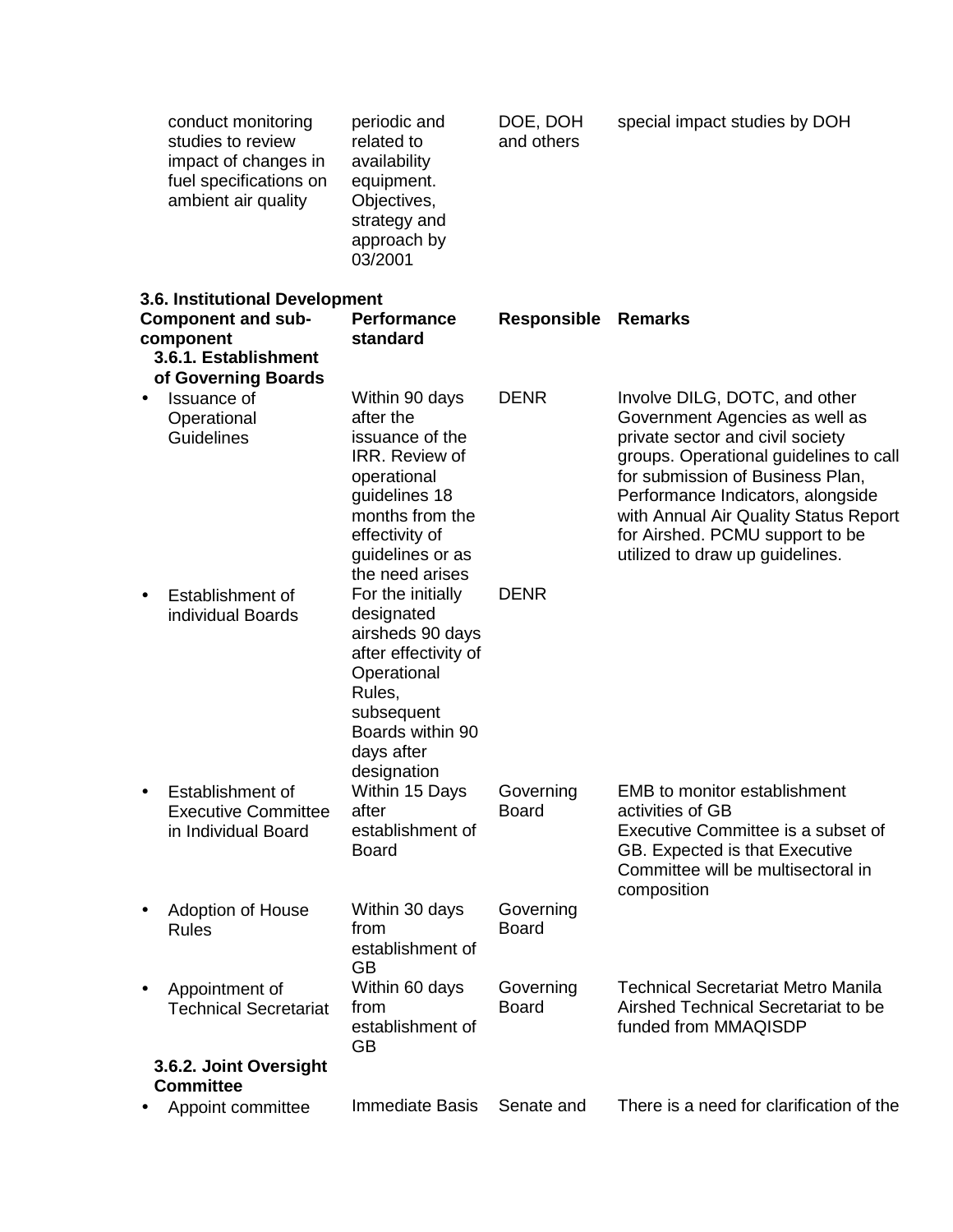|   | members                                                              |                                                                                                               | the House of<br>Representati<br>ves                 | nature of the JOC, is it a standing<br>committee or an ad-hoc committee                                                                                                                                                                                                                                   |
|---|----------------------------------------------------------------------|---------------------------------------------------------------------------------------------------------------|-----------------------------------------------------|-----------------------------------------------------------------------------------------------------------------------------------------------------------------------------------------------------------------------------------------------------------------------------------------------------------|
|   | 3.6.3. Establishment<br>of Air Quality<br><b>Management Council</b>  |                                                                                                               |                                                     |                                                                                                                                                                                                                                                                                                           |
|   | Develop agreement<br>on functions and<br>composition of such<br>body | Within 90 days<br>after issuance of<br>IRR (for draft EO<br>to be submitted<br>to Office of the<br>President) | DENR et. al.                                        | Determine need for EO. The Council<br>will be follow-up of the Presidential<br>Air Quality commission and will act<br>as national forum for discussions on<br>air quality management. It will be a<br>multisectoral council with<br>representatives from government,<br>private sector and civil society. |
|   | 3.6.4. Set up Air<br><b>Quality Management</b><br><b>Fund (AQMF)</b> |                                                                                                               |                                                     |                                                                                                                                                                                                                                                                                                           |
|   | Validate sources of<br>fund and identify new<br>sources              | Within 60 days<br>from effectivity of<br><b>IRR of CAA</b>                                                    | DENR, DOF                                           |                                                                                                                                                                                                                                                                                                           |
|   | Develop Fund<br><b>Management Rules</b><br>and Regulations           | Within 180 days<br>from effectivity of<br>CAA                                                                 | DENR, DBM                                           | Management Rules to include<br>guidance on allocation mechanism to<br>individual airsheds. Develop<br>institutional capacity for oversight<br><b>AQMF</b>                                                                                                                                                 |
|   | Annual Costings of<br><b>Action Plans</b>                            | Within 90 days<br>after the end of<br>fiscal year for<br>input to the<br>following FY<br>budget               | DENR,<br>Governing<br><b>Boards</b>                 | Based on IRR provision that 1/3 of<br>AQMF will be allocated for national<br>purposes and 2/3 to individual<br>airsheds                                                                                                                                                                                   |
| ٠ | Annual Report on<br>Use and<br><b>Effectiveness</b>                  | 90 days after<br>end of Fiscal<br>Year                                                                        | <b>DENR</b><br>(external<br>auditor as<br>required) | Report to be published within 60<br>days of submission                                                                                                                                                                                                                                                    |
|   | Develop and<br>Implement<br>awareness raising<br>campaign on AQMF    | Within 90 days<br>after approval of<br>Rules and<br>Regulations for<br>use of AQMF                            | DENR, GB's                                          | Integrate within overall awareness<br>raising campaign.                                                                                                                                                                                                                                                   |
|   | 3.6.5. Set up a CAA<br>implementation<br>coordination Unit in        |                                                                                                               |                                                     |                                                                                                                                                                                                                                                                                                           |
|   | <b>EMB</b><br>Develop TOR for<br>coordinating unit                   | Within 60 days<br>after IRR<br>issuance                                                                       | <b>DENR</b>                                         | Important elements facilitate<br>multisectoral review IRR,<br>IAQIF/NAQAP. Act as secretariat for<br>National Air Quality Management<br>Council                                                                                                                                                           |
|   | Provide staffing                                                     | Within 90 days<br>after IRR                                                                                   | DENR, EMB                                           | To be included in new EMB structure                                                                                                                                                                                                                                                                       |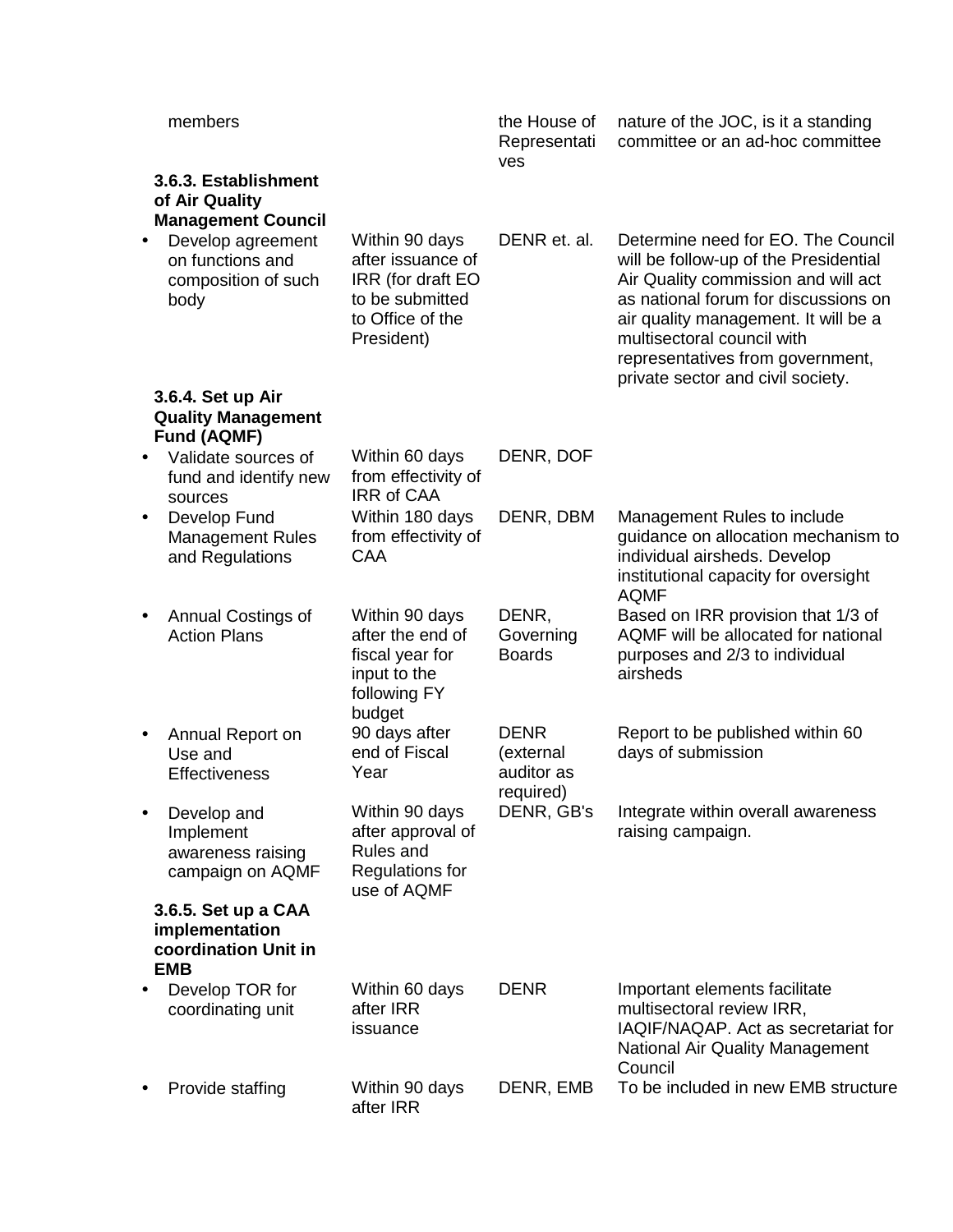|           |                                                                                                                                                      | issuance                                                                                   |                                                                                                                                                 |                                                                                                                                   |
|-----------|------------------------------------------------------------------------------------------------------------------------------------------------------|--------------------------------------------------------------------------------------------|-------------------------------------------------------------------------------------------------------------------------------------------------|-----------------------------------------------------------------------------------------------------------------------------------|
|           | 3.6.6. Periodic Review<br>of IRR, and IAQIF                                                                                                          |                                                                                            |                                                                                                                                                 |                                                                                                                                   |
| $\bullet$ | Monitor<br>implementation of<br>Clean Air Act                                                                                                        | To be carried out<br>on six monthly<br>basis                                               | <b>CAA</b><br>implementati<br>on<br>monitoring<br>unit, together<br>with focal<br>points in<br>concerned<br>departments<br>and<br>organizations | Information to be used for National<br><b>Air Quality Management Council</b>                                                      |
| $\bullet$ | Review IRR and<br>provide suggestions<br>for revisions                                                                                               | To be carried out<br>on annual basis<br>or when needed                                     | <b>CAA</b><br>implementati<br>on<br>monitoring<br>unit, together<br>with focal<br>points in<br>concerned<br>departments<br>and<br>organizations | Decision to modify IRR rests with<br>DENR and Departments which have<br>specific responsibility allocated in<br><b>CAA</b>        |
| $\bullet$ | Review and update<br><b>IAQIF/NAQAP</b><br>3.6.7. Access to                                                                                          | Framework to be<br>reviewed on<br>annual basis,<br>Action Plan on<br>six monthly<br>basis. | CAA<br>implementati<br>on<br>monitoring<br>unit, together<br>with focal<br>points in<br>concerned<br>departments<br>and<br>organizations        | Revisions in IAQIF/NAQAP to be<br>approved by DENR upon<br>recommendation of National Air<br><b>Quality Management Commission</b> |
|           | <b>Information</b>                                                                                                                                   |                                                                                            |                                                                                                                                                 |                                                                                                                                   |
|           | Develop detailed<br>guidelines and<br>procedures on<br>information which will<br>be made available to<br>public concerning air<br>quality management | 12/2000                                                                                    | DENR/EMB                                                                                                                                        | This in coordination with other<br>departments involved in the<br>implementation of the Clean Air Act                             |
| $\bullet$ | Put in place the<br>necessary<br>information systems<br>to ensure that<br>information will be<br>available in efficient                              | 06/2001                                                                                    | <b>DENR/EMB</b>                                                                                                                                 |                                                                                                                                   |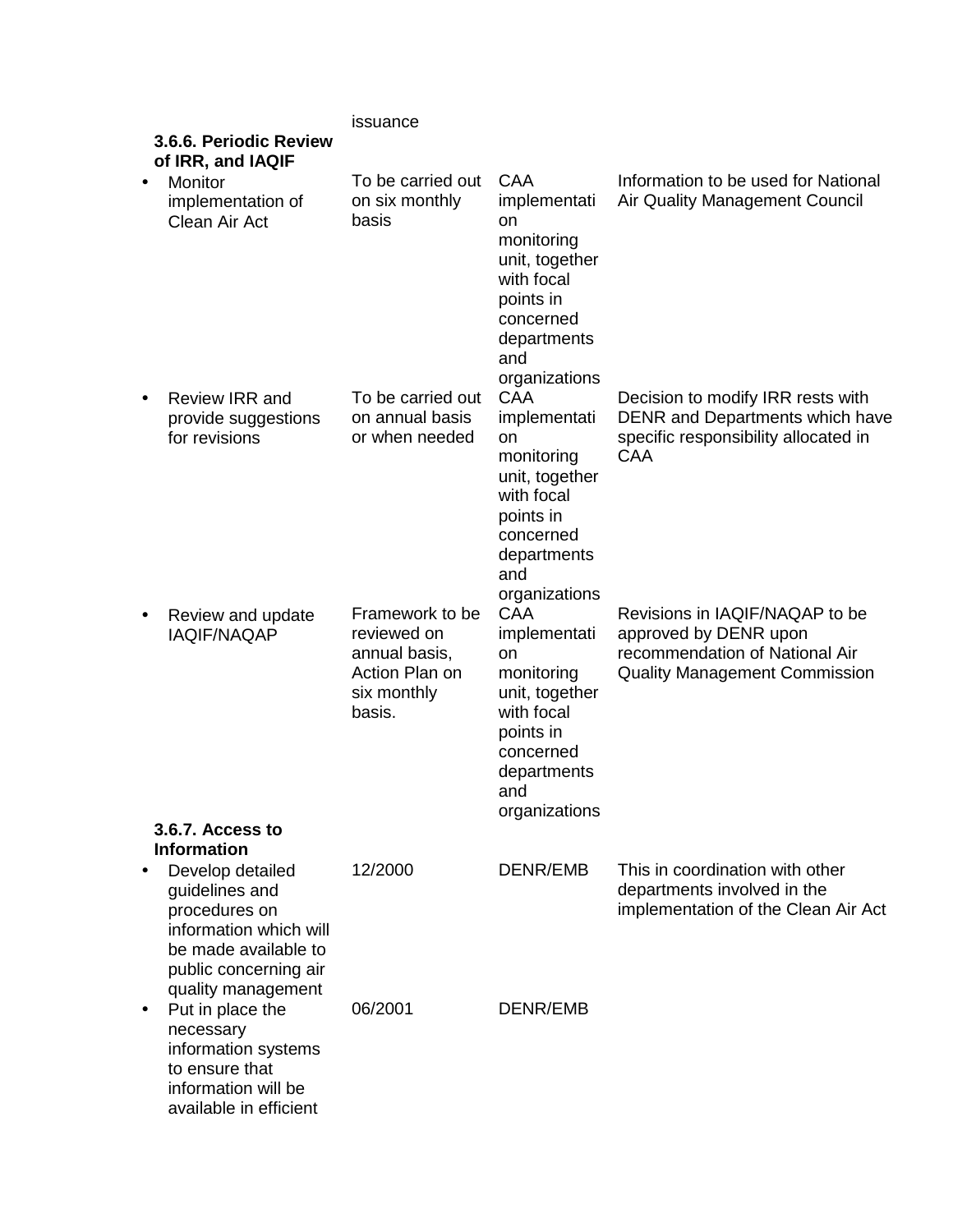and effective manner

# **3.6.8. Introduce**

| <b>Citizens Suits</b> |  |
|-----------------------|--|
|-----------------------|--|

- Produce a benchbook on court adiudication of air pollution cases to support the Rules of Court Draft available
- Develop detailed procedures, which outline citizens involvement in administrative actions
- Support the creation of environmental courts
- Develop and implement capacity building program
- Develop Public Awareness Program to inform general public

within six months of issuance of IRR Within 3 months after issuance of IRR

Three months from issuance of Bench book Ongoing, starting after issuance of

Ongoing after issuance Bench book and creation environmental courts

Bench book

**Court** DENR, DOTC, DOE Supreme **Court** DENR,

DENR, Supreme

Supreme court, Department of Justice DENR, DOJ and others Awareness arising program to be fitted in with overall awareness raising program, which is supported by MMAQISDP or other external donor

Supreme Court. Production Bench book to be part of MMAQISDP Legal TA or other external donor assistance In line with concerned provisions in

Bench book to be issued by

IRR

DOST as lead agency

**3.6.9. Develop Research and Development Program**

• Develop institutional mechanism

Within 9 months from issuance of IRR

DENR, DOST, Private Sector, Academe, NGOs and Pos

assistance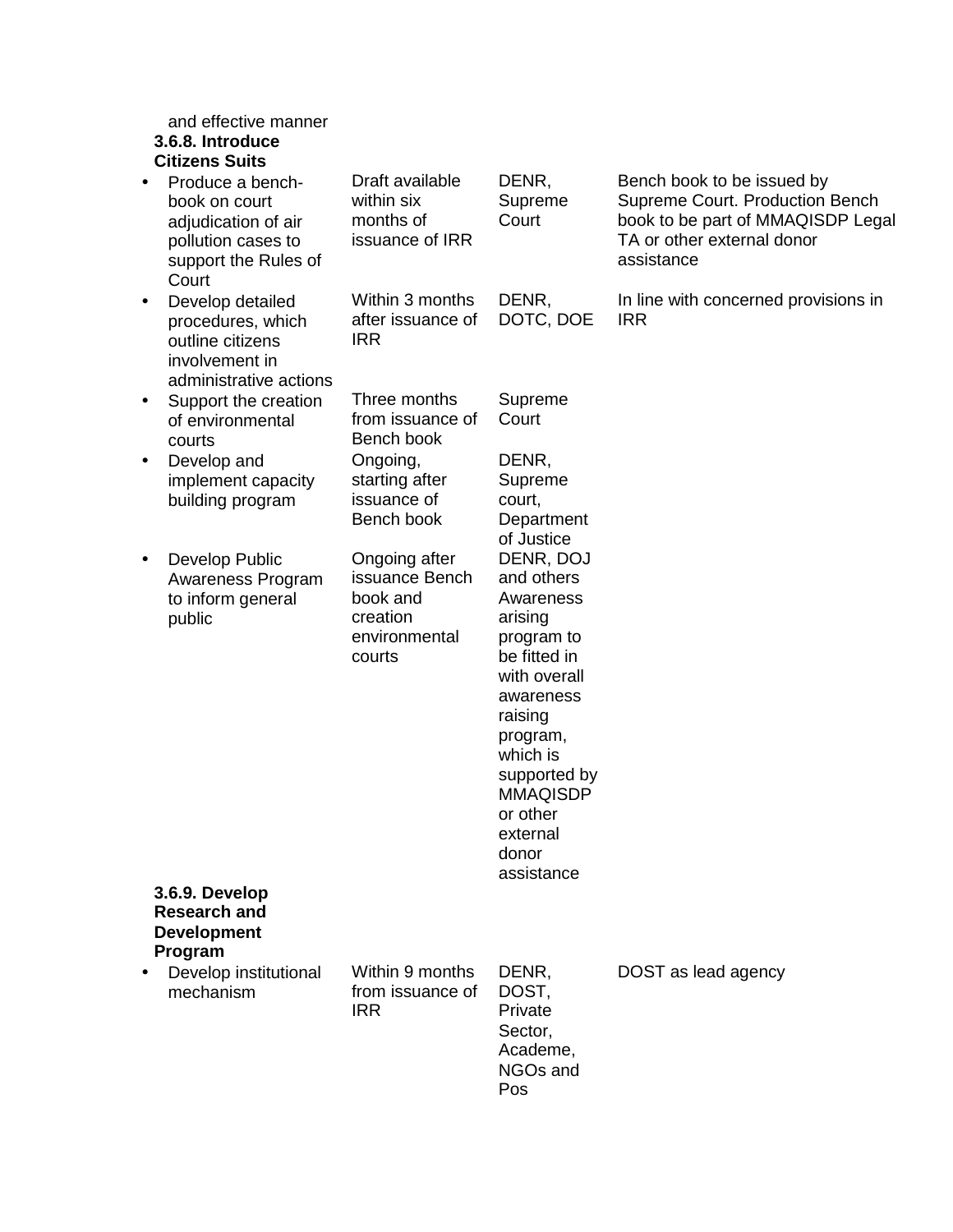| $\bullet$ | Formulate research<br>priorities                                                                       | Within 12<br>months from<br>issuance of IRR | DENR,<br>DOST,<br>Private<br>Sector,<br>Academe,<br>NGOs and<br>Pos                | Should address technology transfer.<br>Linkage with Clean production<br>initiatives                   |
|-----------|--------------------------------------------------------------------------------------------------------|---------------------------------------------|------------------------------------------------------------------------------------|-------------------------------------------------------------------------------------------------------|
|           | Organize funding for<br>research                                                                       | Continuous/Ong<br>oing                      | By agreed<br>upon<br>institutional<br>mechanism                                    | Possible source are special funds<br><b>AQMF and SVPCF</b>                                            |
| $\bullet$ | Develop knowledge<br>basis                                                                             | Continuous/Ong<br>oing                      | By agreed<br>upon<br>institutional<br>mechanism                                    | Possible source are special funds<br><b>AQMF and SVPCF</b>                                            |
|           | Develop Public<br>awareness                                                                            | Continuous/Ong<br>oing                      | By agreed<br>upon<br>institutional<br>mechanism                                    | Possible source are special funds<br><b>AQMF and SVPCF</b>                                            |
|           | 3.7 Ozone and Greenhouse Gases                                                                         |                                             |                                                                                    |                                                                                                       |
|           | <b>Component and sub-</b><br>component                                                                 | Performance<br>standard                     | <b>Responsible</b>                                                                 | <b>Remarks</b>                                                                                        |
| $\bullet$ | Monitor<br>implementation of<br><b>Chemical Control</b><br>Order (CCO)                                 | Continuous/On-<br>going                     | DENR/EMB                                                                           |                                                                                                       |
| $\bullet$ | Implementation of the<br><b>Philippines Country</b><br>Program                                         | On-going                                    | DENR/EMB,<br>concerned<br>government<br>agencies                                   |                                                                                                       |
| $\bullet$ | Preparation of the<br>national ODS Phase<br>out Strategy                                               | Ongoing                                     | DENR/EMB,<br>WB, LBP,<br>private<br>sector,<br>concerned<br>government<br>agencies |                                                                                                       |
|           | Preparation of the<br>Refrigeration<br>Management Plan                                                 | Ongoing                                     | DENR/EMB,<br><b>SIDA</b>                                                           |                                                                                                       |
| $\bullet$ | Study and formulate<br>control mechanisms<br>for importation of<br>second hand ODS-<br>using equipment | Within 1 year                               | DENR/EMB,<br>BOC, DTI                                                              | Policy mechanisms for the 3<br>government agencies will be<br>incorporated as amendment to the<br>CCO |
| $\bullet$ | Conduct regular<br>sampling and testing<br>of ODS - consuming<br>enterprises /                         | Periodic                                    | DENR/EMB                                                                           | Monitoring equipment will be<br>provided by UNDP                                                      |